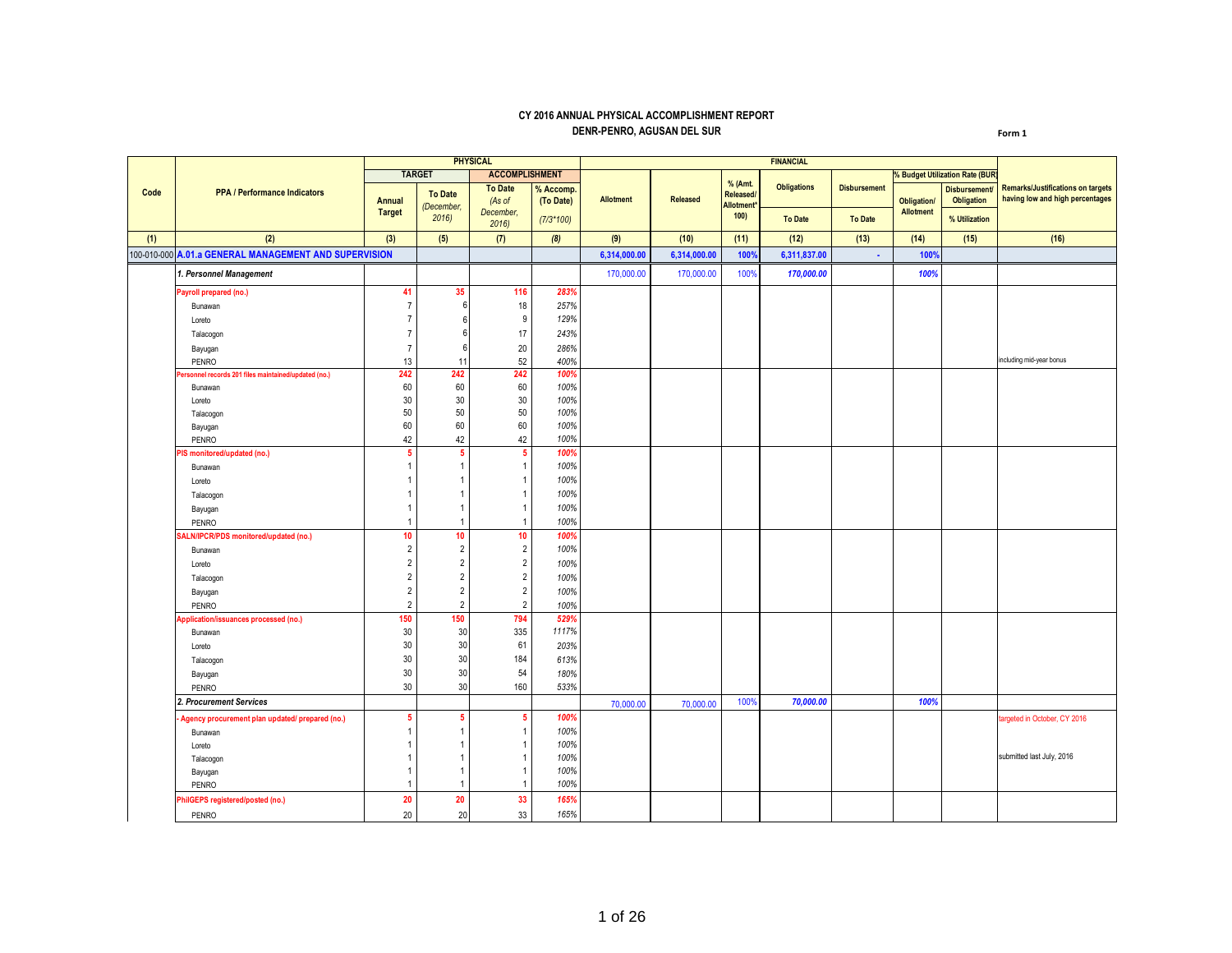|      |                                            |                                  |                | <b>PHYSICAL</b>                  |               |                  |           |                        | <b>FINANCIAL</b>   |                     |                    |                                       |                                                                           |
|------|--------------------------------------------|----------------------------------|----------------|----------------------------------|---------------|------------------|-----------|------------------------|--------------------|---------------------|--------------------|---------------------------------------|---------------------------------------------------------------------------|
|      |                                            |                                  | <b>TARGET</b>  | <b>ACCOMPLISHMENT</b>            |               |                  |           |                        |                    |                     |                    | <b>% Budget Utilization Rate (BUR</b> |                                                                           |
| Code | <b>PPA / Performance Indicators</b>        |                                  | <b>To Date</b> | <b>To Date</b>                   | % Accomp.     |                  |           | % (Amt.<br>Released/   | <b>Obligations</b> | <b>Disbursement</b> |                    | <b>Disbursement</b>                   | <b>Remarks/Justifications on targets</b>                                  |
|      |                                            | Annual                           | (December,     | (As of                           | (To Date)     | <b>Allotment</b> | Released  | Allotment <sup>*</sup> |                    |                     | <b>Obligation/</b> | <b>Obligation</b>                     | having low and high percentages                                           |
|      |                                            | <b>Target</b>                    | 2016           | December,<br>2016                | $(7/3*100)$   |                  |           | 100                    | <b>To Date</b>     | <b>To Date</b>      | <b>Allotment</b>   | % Utilization                         |                                                                           |
| (1)  | (2)                                        | (3)                              | (5)            | (7)                              | (8)           | (9)              | (10)      | (11)                   | (12)               | (13)                | (14)               | (15)                                  | (16)                                                                      |
|      | Public Bidding conducted (no.)             |                                  |                |                                  | 200%          |                  |           |                        |                    |                     |                    |                                       |                                                                           |
|      |                                            |                                  |                | $\overline{\phantom{a}}$         |               |                  |           |                        |                    |                     |                    |                                       |                                                                           |
|      | PENRO                                      | $\overline{1}$                   |                | $\overline{2}$                   | 200%          |                  |           |                        |                    |                     |                    |                                       | Public bidding on Infrastructure project<br>under CENRO Bunawan and PASu- |
|      |                                            |                                  |                |                                  |               |                  |           |                        |                    |                     |                    |                                       | AMWS                                                                      |
|      | 3. Property Management                     |                                  |                |                                  |               | 70,000.00        | 70,000.00 | 100%                   | 70,000.00          |                     | 100%               |                                       |                                                                           |
|      | πιστγ σα                                   | 5                                |                |                                  | 100%          |                  |           |                        |                    |                     |                    |                                       |                                                                           |
|      | Bunawan                                    | $\overline{1}$                   |                |                                  | 100%          |                  |           |                        |                    |                     |                    |                                       |                                                                           |
|      | Loreto                                     |                                  |                |                                  | 100%          |                  |           |                        |                    |                     |                    |                                       |                                                                           |
|      | Talacogon                                  |                                  |                |                                  | 100%          |                  |           |                        |                    |                     |                    |                                       |                                                                           |
|      | Bayugan                                    |                                  |                |                                  | 100%          |                  |           |                        |                    |                     |                    |                                       |                                                                           |
|      | PENRO                                      |                                  |                |                                  | 100%          |                  |           |                        |                    |                     |                    |                                       |                                                                           |
|      | Radio Equipment Registered (no.)           | $\overline{\mathbf{3}}$          | $\mathbf{3}$   | -3                               | 100%          |                  |           |                        |                    |                     |                    |                                       |                                                                           |
|      | Loreto                                     | $\overline{1}$                   |                | -1                               | 100%          |                  |           |                        |                    |                     |                    |                                       |                                                                           |
|      | Talacogon                                  |                                  |                |                                  | 100%          |                  |           |                        |                    |                     |                    |                                       | renewed last February 10, 2016                                            |
|      | PENRO                                      | $\overline{1}$                   |                | $\overline{1}$                   | 100%          |                  |           |                        |                    |                     |                    |                                       | renewed last May 10, 2016                                                 |
|      | RP vehicles insured and registered (no.)   | $\overline{7}$                   | -5             |                                  | 100%          |                  |           |                        |                    |                     |                    |                                       |                                                                           |
|      |                                            | $\overline{2}$                   |                |                                  |               |                  |           |                        |                    |                     |                    |                                       |                                                                           |
|      | Bunawan                                    | $\overline{1}$                   |                | $\overline{2}$<br>-1             | 100%<br>100%  |                  |           |                        |                    |                     |                    |                                       |                                                                           |
|      | Loreto                                     | -1                               |                | -1                               | 100%          |                  |           |                        |                    |                     |                    |                                       |                                                                           |
|      | Talacogon                                  | $\overline{1}$                   |                |                                  | 100%          |                  |           |                        |                    |                     |                    |                                       |                                                                           |
|      | Bayugan<br>PENRO                           | $\overline{2}$                   |                | $\overline{2}$                   | 100%          |                  |           |                        |                    |                     |                    |                                       |                                                                           |
|      |                                            | $\overline{9}$                   | -9             | -9                               | 100%          |                  |           |                        |                    |                     |                    |                                       |                                                                           |
|      | <b>Building insured (no.)</b>              |                                  |                |                                  |               |                  |           |                        |                    |                     |                    |                                       |                                                                           |
|      | Bunawan                                    | $\overline{2}$                   |                | $\overline{2}$                   | 100%          |                  |           |                        |                    |                     |                    |                                       |                                                                           |
|      | Loreto                                     | -1                               |                | -1                               | 100%          |                  |           |                        |                    |                     |                    |                                       |                                                                           |
|      | Talacogon                                  | $\overline{c}$<br>$\overline{1}$ |                | $\overline{2}$<br>$\overline{1}$ | 100%<br>100%  |                  |           |                        |                    |                     |                    |                                       |                                                                           |
|      | Bayugan                                    | $\mathbf{3}$                     |                | 3                                | 100%          |                  |           |                        |                    |                     |                    |                                       |                                                                           |
|      | PENRO<br>4. Radio Communications           |                                  |                |                                  |               | 70,000.00        | 70,000.00 | 100%                   | 70,000.00          |                     | 100%               |                                       |                                                                           |
|      | radio messages received/ transmitted (no.) | 1,300                            | 1,030          | 3.864                            | 297%          |                  |           |                        |                    |                     |                    |                                       |                                                                           |
|      | Bunawan                                    | 100                              | 100            | 307                              | 307%          |                  |           |                        |                    |                     |                    |                                       |                                                                           |
|      | Loreto                                     | 300                              | 220            | 899                              | 300%          |                  |           |                        |                    |                     |                    |                                       |                                                                           |
|      | Talacogon                                  | 400                              | 320            | 733                              | 183%          |                  |           |                        |                    |                     |                    |                                       |                                                                           |
|      | Bayugan                                    | 100                              | 100            | 1,503                            | 1503%         |                  |           |                        |                    |                     |                    |                                       |                                                                           |
|      | PENRO                                      | 400                              | 290            | 422                              | 106%          |                  |           |                        |                    |                     |                    |                                       |                                                                           |
|      | . Records Management                       |                                  |                |                                  |               | 70,000.00        | 70,000.00 | 100%                   | 70,000.00          |                     | 100%               |                                       |                                                                           |
|      | Data Tracking System (DATS) (no.)          | 2,000                            | 2,000          | 27,164                           | 1358%         |                  |           |                        |                    |                     |                    |                                       |                                                                           |
|      | - receiving and releasing                  |                                  |                |                                  |               |                  |           |                        |                    |                     |                    |                                       |                                                                           |
|      | Bunawan                                    | 350                              | 350            | 5,169                            | 1477%         |                  |           |                        |                    |                     |                    |                                       |                                                                           |
|      | Loreto                                     | 350                              | 350            | 1,330                            | 380%          |                  |           |                        |                    |                     |                    |                                       |                                                                           |
|      | Talacogon                                  | 350                              | 350            | 5,563                            | 1589%         |                  |           |                        |                    |                     |                    |                                       |                                                                           |
|      | Bayugan                                    | 350                              | 350            | 9,741                            | 2783%         |                  |           |                        |                    |                     |                    |                                       |                                                                           |
|      | PENRO                                      | 600                              | 600            | 5,361                            | 894%          |                  |           |                        |                    |                     |                    |                                       |                                                                           |
|      | records inventoried and disposed (no.)     | 2,000                            | 2,000          | 8,907                            | 445%          |                  |           |                        |                    |                     |                    |                                       |                                                                           |
|      | Bunawan                                    | 400                              | 400            | 400                              | 100%          |                  |           |                        |                    |                     |                    |                                       |                                                                           |
|      | Loreto                                     | 400<br>400                       | 400            | 5,405<br>790                     | 1351%<br>198% |                  |           |                        |                    |                     |                    |                                       |                                                                           |
|      | Talacogon                                  | 400                              | 400<br>400     | 1,238                            | 310%          |                  |           |                        |                    |                     |                    |                                       |                                                                           |
|      | Bayugan<br>PENRO                           | 400                              | 400            | 1.074                            | 269%          |                  |           |                        |                    |                     |                    |                                       |                                                                           |
|      |                                            |                                  |                |                                  |               |                  |           |                        |                    |                     |                    |                                       |                                                                           |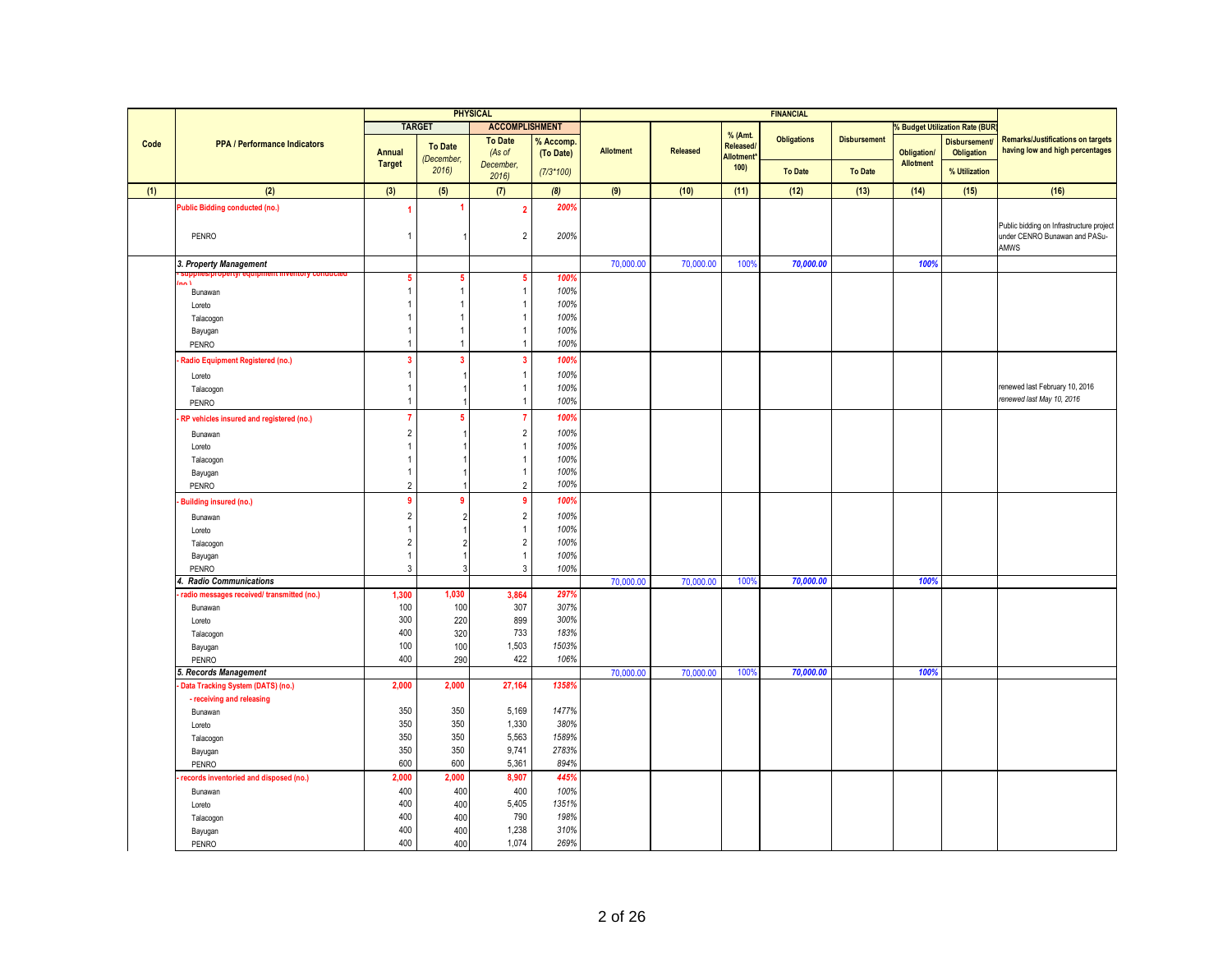|      |                                                                         |                |                | <b>PHYSICAL</b>       |             |                  |            |                                | <b>FINANCIAL</b>   |                     |                    |                                     |                                          |
|------|-------------------------------------------------------------------------|----------------|----------------|-----------------------|-------------|------------------|------------|--------------------------------|--------------------|---------------------|--------------------|-------------------------------------|------------------------------------------|
|      |                                                                         |                | <b>TARGET</b>  | <b>ACCOMPLISHMENT</b> |             |                  |            |                                |                    |                     |                    | <b>Budget Utilization Rate (BUR</b> |                                          |
|      |                                                                         |                |                | <b>To Date</b>        | % Accomp.   |                  |            | % (Amt.                        | <b>Obligations</b> | <b>Disbursement</b> |                    | <b>Disbursement</b>                 | <b>Remarks/Justifications on targets</b> |
| Code | <b>PPA / Performance Indicators</b>                                     | Annual         | <b>To Date</b> | (As of                | (To Date)   | <b>Allotment</b> | Released   | <b>Released/</b>               |                    |                     | <b>Obligation/</b> | <b>Obligation</b>                   | having low and high percentages          |
|      |                                                                         | <b>Target</b>  | December.      | December.             |             |                  |            | Allotment <sup>*</sup><br>100) |                    |                     | <b>Allotment</b>   |                                     |                                          |
|      |                                                                         |                | 2016           | 2016                  | $(7/3*100)$ |                  |            |                                | <b>To Date</b>     | <b>To Date</b>      |                    | % Utilization                       |                                          |
| (1)  | (2)                                                                     | (3)            | (5)            | (7)                   | (8)         | (9)              | (10)       | (11)                           | (12)               | (13)                | (14)               | (15)                                | (16)                                     |
|      | 6. Cashiering                                                           |                |                |                       |             | 70,000.00        | 70,000.00  | 100                            | 70,000.00          |                     | 1009               |                                     |                                          |
|      | <b>Official Receipts issued (no.)</b>                                   | 1,800          | 1,670          | 6,876                 | 382%        |                  |            |                                |                    |                     |                    |                                     | Certification and Oath fees collected    |
|      | Bunawan                                                                 | 150            | 135            | 666                   | 444%        |                  |            |                                |                    |                     |                    |                                     | from Lands and Forestry                  |
|      |                                                                         | 150            |                | 925                   | 617%        |                  |            |                                |                    |                     |                    |                                     |                                          |
|      | Loreto                                                                  | 750            | 135            | 1,318                 | 176%        |                  |            |                                |                    |                     |                    |                                     |                                          |
|      | Talacogon                                                               |                | 700            |                       |             |                  |            |                                |                    |                     |                    |                                     |                                          |
|      | Bayugan                                                                 | 750            | 700            | 1,869                 | 249%        |                  |            |                                |                    |                     |                    |                                     |                                          |
|      | PENRO                                                                   |                |                | 2,098                 |             |                  |            |                                |                    |                     |                    |                                     |                                          |
|      | reports prepared (no.)                                                  | 120            | 108            | 186                   | 155%        |                  |            |                                |                    |                     |                    |                                     |                                          |
|      | Bunawan                                                                 | 20             | 18             | 38                    | 190%        |                  |            |                                |                    |                     |                    |                                     |                                          |
|      | Loreto                                                                  | 20             | 18             | 18                    | 90%         |                  |            |                                |                    |                     |                    |                                     |                                          |
|      | Talacogon                                                               | 20             | 18             | 62                    | 310%        |                  |            |                                |                    |                     |                    |                                     |                                          |
|      | Bayugan                                                                 | 20             | 18             | 28                    | 140%        |                  |            |                                |                    |                     |                    |                                     |                                          |
|      | PENRO                                                                   | 40             | 36             | 40                    | 100%        |                  |            |                                |                    |                     |                    |                                     |                                          |
|      | PACSVAL /CHECKS & check issued (ADA) (no.)                              | 500            | 400            | 2,005                 | 401%        |                  |            |                                |                    |                     |                    |                                     |                                          |
|      | <b>PENRO</b>                                                            | 500            | 400            | 2,005                 | 401%        |                  |            |                                |                    |                     |                    |                                     |                                          |
|      | 7. Budget/Finance Management                                            |                |                |                       |             | 100,000.00       | 100,000.00 | 100%                           | 100,000.00         |                     | 100%               |                                     |                                          |
|      | obligation request/claims processed (no.)                               | 1,500          | 1,250          | 2,535                 | 169%        |                  |            |                                |                    |                     |                    |                                     |                                          |
|      | PENRO                                                                   | 1,500          | 1,250          | 2,535                 | 169%        |                  |            |                                |                    |                     |                    |                                     | from December 16, 2015 to date           |
|      | Monthly & Quarterly Financial Reports prepared                          | 16             | 13             | 149                   | 931%        |                  |            |                                |                    |                     |                    |                                     |                                          |
|      | submitted to RO)                                                        |                |                |                       |             |                  |            |                                |                    |                     |                    |                                     |                                          |
|      | PENRO                                                                   | 16             | 13             | 149                   | 931%        |                  |            |                                |                    |                     |                    |                                     | from December 16, 2015 to date           |
|      | Registries of allotment & obligation of PS, MOOE & CO                   | 36             | 31             | 221                   | 614%        |                  |            |                                |                    |                     |                    |                                     |                                          |
|      | no.)                                                                    |                |                |                       |             |                  |            |                                |                    |                     |                    |                                     |                                          |
|      | <b>PENRO</b>                                                            | 36             | 31             | 221                   | 614%        |                  |            |                                |                    |                     |                    |                                     |                                          |
|      | 8. Accounting                                                           |                |                |                       |             | 93,000.00        | 93,000.00  | 100%                           | 93,000.00          |                     | 100%               |                                     |                                          |
|      | Remittances prepared (no.)                                              | 84             | 77             | 132                   | 157%        |                  |            |                                |                    |                     |                    |                                     |                                          |
|      | PENRO                                                                   | 84             | 77             | 132                   | 157%        |                  |            |                                |                    |                     |                    |                                     |                                          |
|      | TRA prepared (no.)                                                      | 24             | 22             | 35                    | 146%        |                  |            |                                |                    |                     |                    |                                     |                                          |
|      | PENRO                                                                   | 24             | 22             | 35                    | 146%        |                  |            |                                |                    |                     |                    |                                     |                                          |
|      | Bank reconciliation conducted (no.)                                     | 12             | 11             | 12                    | 100%        |                  |            |                                |                    |                     |                    |                                     |                                          |
|      | PENRO                                                                   | 12             | 11             | 12                    | 100%        |                  |            |                                |                    |                     |                    |                                     | December 2015 to November 2016           |
|      | vouchers & payrolls indexed/processed (no.)                             | 1,400          | 1,275          | 1,900                 | 1369        |                  |            |                                |                    |                     |                    |                                     |                                          |
|      | PENRO                                                                   | 1,400          | 1,275          | 1,900                 | 136%        |                  |            |                                |                    |                     |                    |                                     | from December 16, 2015 to date           |
|      | monthly/quarterly financial reports prepared (no.)                      | 16             | 14             | 16                    | 100%        |                  |            |                                |                    |                     |                    |                                     |                                          |
|      | <b>PENRO</b>                                                            | 16             | 14             | 16                    | 100%        |                  |            |                                |                    |                     |                    |                                     | December 2015 to November 2016           |
|      | <b>Financial Accountability Report (no.)</b>                            | 16             | 14             | 16                    | 100%        |                  |            |                                |                    |                     |                    |                                     |                                          |
|      | PENRO                                                                   | 16             | 14             | 16                    | 100%        |                  |            |                                |                    |                     |                    |                                     | December 2015 to November 2016           |
|      | 9. Hiring of Security Guards (Blue Guards)                              |                |                |                       |             | 864,000.00       | 864,000.00 | 100 <sup>c</sup>               | 864,000.00         |                     | 100%               |                                     |                                          |
|      | ecurity Guards (Blue Guards) hired (no.)                                | 6              | 6              | 6                     | 100%        |                  |            |                                |                    |                     |                    |                                     |                                          |
|      | Bunawan                                                                 | 1              |                | $\overline{1}$        | 100%        |                  |            |                                |                    |                     |                    |                                     |                                          |
|      | Loreto                                                                  |                |                | $\overline{1}$        | 100%        |                  |            |                                |                    |                     |                    |                                     |                                          |
|      | Talacogon                                                               |                |                | $\overline{1}$        | 100%        |                  |            |                                |                    |                     |                    |                                     |                                          |
|      | Bayugan                                                                 | 1              |                | $\overline{1}$        | 100%        |                  |            |                                |                    |                     |                    |                                     |                                          |
|      | PENRO                                                                   | $\overline{2}$ | $\mathfrak{D}$ | $\overline{2}$        | 100%        |                  |            |                                |                    |                     |                    |                                     |                                          |
|      | 10. Provision of Insurance for CCTV/VOIP equipments in all DENR Offices |                |                |                       |             |                  |            | 100%                           | 100,000.00         |                     | 100%               |                                     |                                          |
|      |                                                                         |                |                |                       |             | 100,000.00       | 100,000.00 |                                |                    |                     |                    |                                     |                                          |
|      | Offices provided with insurance for CCTV & VOIP<br>equipments (no.)     |                |                | 5                     | 100%        |                  |            |                                |                    |                     |                    |                                     |                                          |
|      |                                                                         |                |                |                       |             |                  |            |                                |                    |                     |                    |                                     |                                          |
|      | Bunawan                                                                 |                |                | $\overline{1}$        | 100%        |                  |            |                                |                    |                     |                    |                                     |                                          |
|      | Loreto                                                                  | 1              |                | $\overline{1}$        | 100%        |                  |            |                                |                    |                     |                    |                                     |                                          |
|      | Talacogon                                                               | $\mathbf{1}$   |                | $\overline{1}$        | 100%        |                  |            |                                |                    |                     |                    |                                     |                                          |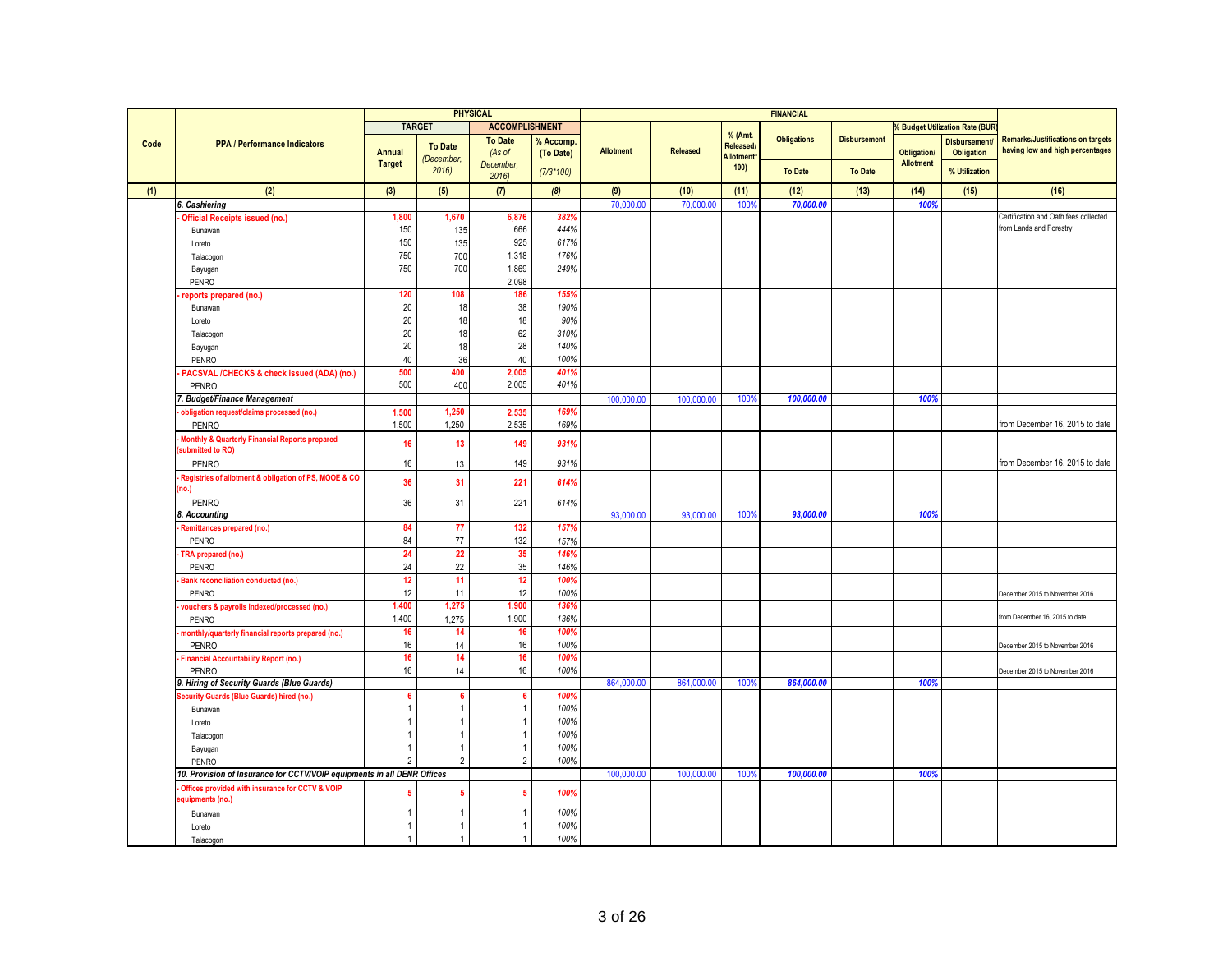|      |                                                                                                           |                |                | <b>PHYSICAL</b>       |             |                  |                 |                        | <b>FINANCIAL</b>   |                     |                    |                                           |                                          |
|------|-----------------------------------------------------------------------------------------------------------|----------------|----------------|-----------------------|-------------|------------------|-----------------|------------------------|--------------------|---------------------|--------------------|-------------------------------------------|------------------------------------------|
|      |                                                                                                           |                | <b>TARGET</b>  | <b>ACCOMPLISHMENT</b> |             |                  |                 |                        |                    |                     |                    | <b>&amp; Budget Utilization Rate (BUR</b> |                                          |
| Code | <b>PPA / Performance Indicators</b>                                                                       |                | <b>To Date</b> | <b>To Date</b>        | % Accomp.   |                  |                 | % (Amt.<br>Released/   | <b>Obligations</b> | <b>Disbursement</b> |                    | <b>Disbursement</b>                       | <b>Remarks/Justifications on targets</b> |
|      |                                                                                                           | <b>Annual</b>  | (December,     | (As of                | (To Date)   | <b>Allotment</b> | <b>Released</b> | Allotment <sup>*</sup> |                    |                     | <b>Obligation/</b> | Obligation                                | having low and high percentages          |
|      |                                                                                                           | <b>Target</b>  | 2016           | December,<br>2016     | $(7/3*100)$ |                  |                 | 100                    | <b>To Date</b>     | <b>To Date</b>      | <b>Allotment</b>   | % Utilization                             |                                          |
| (1)  | (2)                                                                                                       | (3)            | (5)            | (7)                   | (8)         | (9)              | (10)            | (11)                   | (12)               | (13)                | (14)               | (15)                                      | (16)                                     |
|      | Bayugan                                                                                                   | 1              |                |                       | 100%        |                  |                 |                        |                    |                     |                    |                                           |                                          |
|      | PENRO                                                                                                     | $\mathbf{1}$   | $\mathbf{1}$   | $\overline{1}$        | 100%        |                  |                 |                        |                    |                     |                    |                                           |                                          |
|      | 11. Support to GAD                                                                                        |                |                |                       |             | 30,000.00        | 30,000.00       | 100%                   | 30,000.00          |                     | 100%               |                                           |                                          |
|      | 12. Budgetary Impostions                                                                                  |                |                |                       |             | 607,000.00       | 607,000.00      | 100%                   | 607,000.00         |                     | 100%               |                                           |                                          |
|      | <b>CAPITAL OUTLAY</b>                                                                                     |                |                |                       |             | 4,000,000.00     | 4,000,000.0     | 100 <sup>°</sup>       | 3,997,837.00       |                     | <b>100%</b>        |                                           |                                          |
|      | 1. Completion/ Rehabilitation/ Repair of Office Building                                                  |                |                |                       |             | 3.160.000.00     | 3,160,000.00    | 100%                   | 3,160,000.00       |                     | 100%               |                                           |                                          |
|      | Office building repaired/rehabilitated (no.)                                                              |                |                |                       | 100%        |                  |                 |                        |                    |                     |                    |                                           |                                          |
|      | PENRO-ADS                                                                                                 | 1              |                | $\overline{1}$        | 100%        |                  |                 |                        |                    |                     |                    |                                           |                                          |
|      | Office building repaired/extension constructed (no.)                                                      |                |                | $\blacktriangleleft$  | 100%        |                  |                 |                        |                    |                     |                    |                                           |                                          |
|      | CENRO Bunawan                                                                                             |                |                | $\overline{1}$        | 100%        |                  |                 |                        |                    |                     |                    |                                           |                                          |
|      | 2. Protection & Security of Office Building & Facilities                                                  |                |                |                       |             | 840,000.00       | 840,000.00      | 100%                   | 837,837.00         |                     | 100%               |                                           |                                          |
|      | Perimeter fencing for new building constrcuted no.)                                                       | $\overline{2}$ |                | $\overline{2}$        | 100%        |                  |                 |                        |                    |                     |                    |                                           |                                          |
|      | CENRO Bunawan                                                                                             | $\mathbf{1}$   |                | $\overline{1}$        | 100%        |                  |                 |                        |                    |                     |                    |                                           |                                          |
|      | CENRO Loreto                                                                                              |                |                |                       | 100%        |                  |                 |                        |                    |                     |                    |                                           |                                          |
|      | 200-010-000 A.02.a DATA MANAGEMENT INCLUDING SYSTEMS DEVELOPMENT & MAINTENANCE                            |                |                |                       |             | 656,000.00       | 656,000.00      | 100%                   | 656,000.00         | $\mathbf{r}$        | 100%               |                                           |                                          |
|      | A. INTENSIFIED MAINTENANCE OF ICT EQUIPMENT & INFORMATION SYSTEMS                                         |                |                |                       |             |                  |                 |                        |                    |                     |                    |                                           |                                          |
|      | 1. Updating and Maintenance of Data Information System                                                    |                |                |                       |             | 100,000.00       | 100,000.00      | 100%                   | 100,000.00         |                     | 100%               |                                           |                                          |
|      | data information system updated/maintained (no.)<br>hardware and software                                 | 5              | 5              | 5                     | 100%        |                  |                 |                        |                    |                     |                    |                                           |                                          |
|      | Bunawan                                                                                                   |                |                | $\overline{1}$        | 100%        |                  |                 |                        |                    |                     |                    |                                           |                                          |
|      | Loreto                                                                                                    |                |                | $\overline{1}$        | 100%        |                  |                 |                        |                    |                     |                    |                                           |                                          |
|      | Talacogon                                                                                                 |                |                | $\overline{1}$        | 100%        |                  |                 |                        |                    |                     |                    |                                           |                                          |
|      | Bayugan                                                                                                   |                | 1              | $\overline{1}$        | 100%        |                  |                 |                        |                    |                     |                    |                                           |                                          |
|      | <b>PENRO</b>                                                                                              | $\overline{1}$ | $\overline{1}$ | $\overline{1}$        | 100%        |                  |                 |                        |                    |                     |                    |                                           |                                          |
|      | Forest tenure record assessed, validated & integrated                                                     | 4/40           | 4/40           | 4/40                  | 100%        |                  |                 |                        |                    |                     |                    |                                           |                                          |
|      | no 1<br>Bunawan                                                                                           | 1/5            | 1/5            | 1/5                   | 100%        |                  |                 |                        |                    |                     |                    |                                           |                                          |
|      |                                                                                                           |                |                |                       |             |                  |                 |                        |                    |                     |                    |                                           |                                          |
|      | Loreto                                                                                                    | 2/5            | 2/5            | 2/5                   | 100%        |                  |                 |                        |                    |                     |                    |                                           |                                          |
|      | Talacogon                                                                                                 | 3/6            | 3/6            | 3/6                   | 100%        |                  |                 |                        |                    |                     |                    |                                           |                                          |
|      | Bayugan                                                                                                   | 3/24           | 3/24           | 3/24                  | 100%        |                  |                 |                        |                    |                     |                    |                                           |                                          |
|      | Management & Maintenance of VOIP, Safety & Security System, Connectivity & Other ICT Resources/Facilities |                |                |                       |             |                  |                 |                        |                    |                     |                    |                                           |                                          |
|      | 2.1. Operationalization & Maintenance of Internet Connectivity                                            |                |                |                       |             | 175,000.00       | 175,000.00      | 100%                   | 175,000.00         |                     | 100%               |                                           |                                          |
|      | internet connectivity maintained, operationalized &<br>nonitored (no. of offices)                         | 5              | 5.             | 5                     | 100%        |                  |                 |                        |                    |                     |                    |                                           |                                          |
|      | Bunawan                                                                                                   |                |                | $\overline{1}$        | 100%        |                  |                 |                        |                    |                     |                    |                                           |                                          |
|      | Loreto                                                                                                    |                |                | $\mathbf{1}$          | 100%        |                  |                 |                        |                    |                     |                    |                                           |                                          |
|      | Talacogon                                                                                                 |                |                | $\overline{1}$        | 100%        |                  |                 |                        |                    |                     |                    |                                           |                                          |
|      | Bayugan                                                                                                   |                | 1              | $\overline{1}$        | 100%        |                  |                 |                        |                    |                     |                    |                                           |                                          |
|      | <b>PENRO</b>                                                                                              |                | 1              | $\mathbf{1}$          | 100%        |                  |                 |                        |                    |                     |                    |                                           |                                          |
|      | 2.2. Maintenance & operationalization of VOIP equipment & systems                                         |                |                |                       |             | 50,000.00        | 50,000.00       | 100%                   | 50,000.00          |                     | 100%               |                                           |                                          |
|      | <b>VOIP equipment &amp; system maintained (no.)</b>                                                       |                | 5              | 5                     | 100%        |                  |                 |                        |                    |                     |                    |                                           |                                          |
|      |                                                                                                           |                |                |                       |             |                  |                 |                        |                    |                     |                    |                                           |                                          |
|      | Bunawan                                                                                                   |                |                | $\overline{1}$        | 100%        |                  |                 |                        |                    |                     |                    |                                           |                                          |
|      | Loreto                                                                                                    |                |                | $\overline{1}$        | 100%        |                  |                 |                        |                    |                     |                    |                                           |                                          |
|      | Talacogon                                                                                                 |                | 1              | $\overline{1}$        | 100%        |                  |                 |                        |                    |                     |                    |                                           |                                          |
|      | Bayugan                                                                                                   |                | 1              | -1                    | 100%        |                  |                 |                        |                    |                     |                    |                                           |                                          |
|      | PENRO                                                                                                     |                |                |                       | 100%        |                  |                 |                        |                    |                     |                    |                                           |                                          |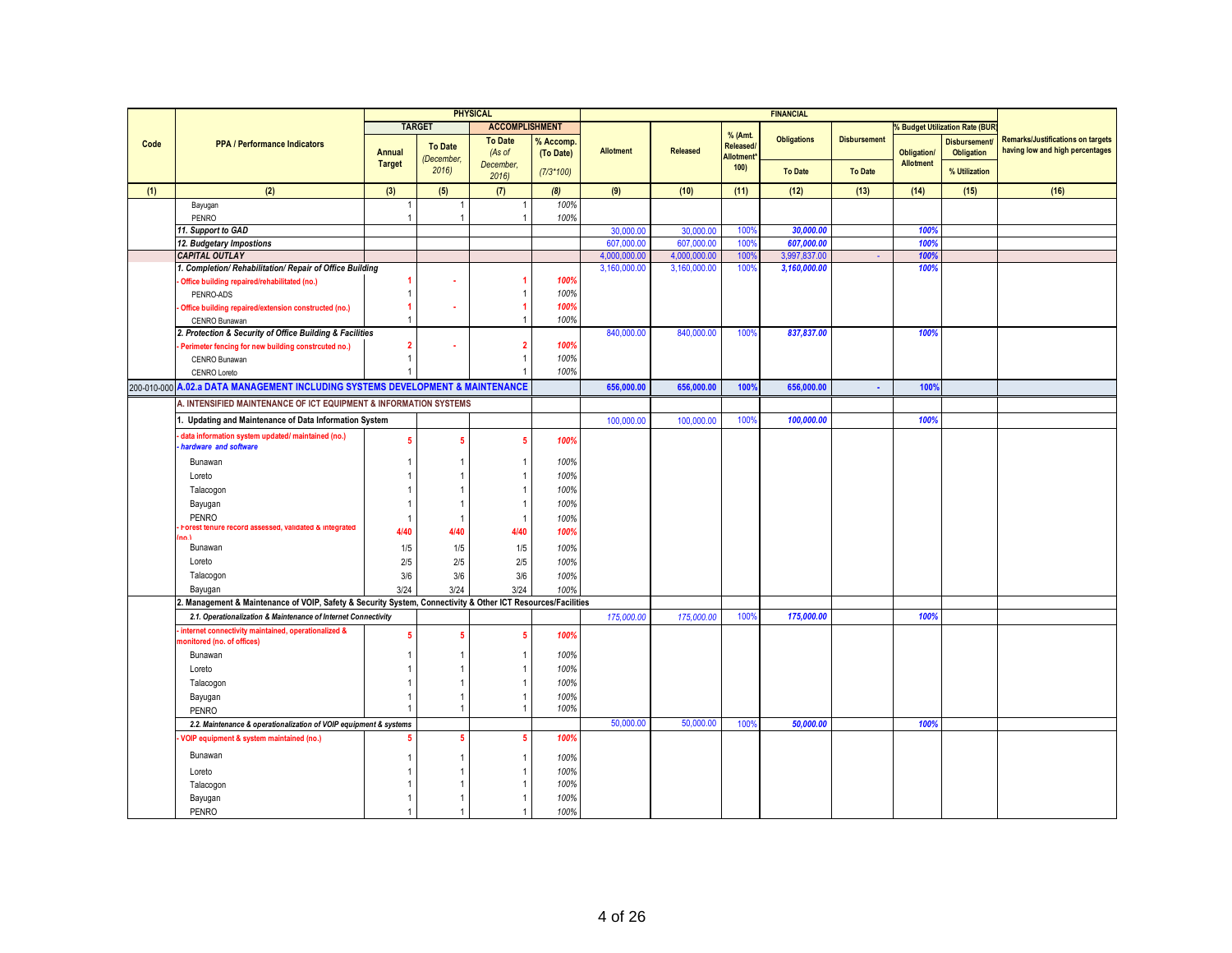|      |                                                                                                          |                  |                | <b>PHYSICAL</b>                  |             |                  |                 |                      | <b>FINANCIAL</b>   |                     |                    |                                     |                                                                                    |
|------|----------------------------------------------------------------------------------------------------------|------------------|----------------|----------------------------------|-------------|------------------|-----------------|----------------------|--------------------|---------------------|--------------------|-------------------------------------|------------------------------------------------------------------------------------|
|      |                                                                                                          |                  | <b>TARGET</b>  | <b>ACCOMPLISHMENT</b>            |             |                  |                 |                      |                    |                     |                    | <b>Budget Utilization Rate (BUR</b> |                                                                                    |
| Code | <b>PPA / Performance Indicators</b>                                                                      |                  | <b>To Date</b> | <b>To Date</b>                   | % Accomp.   |                  |                 | % (Amt.<br>Released/ | <b>Obligations</b> | <b>Disbursement</b> |                    | <b>Disbursement</b>                 | <b>Remarks/Justifications on targets</b>                                           |
|      |                                                                                                          | <b>Annual</b>    | (December,     | (As of                           | (To Date)   | <b>Allotment</b> | <b>Released</b> | Allotment*           |                    |                     | <b>Obligation/</b> | <b>Obligation</b>                   | having low and high percentages                                                    |
|      |                                                                                                          | <b>Target</b>    | 2016           | December,                        | $(7/3*100)$ |                  |                 | 100                  | <b>To Date</b>     | <b>To Date</b>      | Allotment          | % Utilization                       |                                                                                    |
| (1)  | (2)                                                                                                      | (3)              | (5)            | 2016<br>(7)                      | (8)         | (9)              | (10)            | (11)                 | (12)               | (13)                | (14)               | (15)                                | (16)                                                                               |
|      | 2.3. Operationalization & Maintenance of Safety & Security System Equipment                              |                  |                |                                  |             | 50,000.00        | 50,000.00       | 100%                 | 50,000.00          |                     | 100%               |                                     |                                                                                    |
|      |                                                                                                          |                  |                |                                  |             |                  |                 |                      |                    |                     |                    |                                     |                                                                                    |
|      | safety & security (CCTV) equipment & system<br>naintained (no.)                                          | 24               | 24             | 26                               | 108%        |                  |                 |                      |                    |                     |                    |                                     |                                                                                    |
|      | Bunawan                                                                                                  | 4                | 4              | $\overline{4}$                   | 100%        |                  |                 |                      |                    |                     |                    |                                     |                                                                                    |
|      | Loreto                                                                                                   |                  | 4              | $\overline{4}$                   | 100%        |                  |                 |                      |                    |                     |                    |                                     |                                                                                    |
|      | Talacogon                                                                                                |                  | 4              | $6\phantom{1}6$                  | 150%        |                  |                 |                      |                    |                     |                    |                                     | . Anderson and a strain and a strain and<br>February 5, 2016                       |
|      | Bayugan                                                                                                  |                  | 4              | $\overline{4}$                   | 100%        |                  |                 |                      |                    |                     |                    |                                     |                                                                                    |
|      | PENRO                                                                                                    | 8                | 8              | 8                                |             |                  |                 |                      |                    |                     |                    |                                     |                                                                                    |
|      |                                                                                                          |                  |                |                                  | 100%        |                  |                 |                      |                    |                     |                    |                                     |                                                                                    |
|      | Website maintained (no.)                                                                                 |                  |                |                                  | 100%        | 25,000.00        | 25,000.00       | 100%                 | 25,000.00          |                     | 100%               |                                     |                                                                                    |
|      | PENRO-ADS                                                                                                |                  |                |                                  | 100%        |                  |                 |                      |                    |                     |                    |                                     |                                                                                    |
|      | B. UPDATING & SUBMISSION OF ENR STATISTICAL REPORTS & ATTENDANCE TO STATISTICAL-RELATED ACTIVITIES       |                  |                |                                  |             |                  |                 |                      |                    |                     |                    |                                     |                                                                                    |
|      | Preparation and submission of Quarterly Statistical Report                                               |                  |                |                                  |             | 50,000.00        | 50,000.00       | 100%                 | 50,000.00          |                     | 100%               |                                     |                                                                                    |
|      | quarterly statistical reports consolidated and analyzed                                                  | 5                | 5              | $5\phantom{.0}$                  | 100%        |                  |                 |                      |                    |                     |                    |                                     |                                                                                    |
|      | no.)                                                                                                     |                  |                |                                  |             |                  |                 |                      |                    |                     |                    |                                     |                                                                                    |
|      | Bunawan                                                                                                  |                  |                | $\overline{1}$                   | 100%        |                  |                 |                      |                    |                     |                    |                                     |                                                                                    |
|      | Loreto                                                                                                   |                  |                | $\overline{1}$                   | 100%        |                  |                 |                      |                    |                     |                    |                                     |                                                                                    |
|      | Talacogon                                                                                                |                  |                |                                  | 100%        |                  |                 |                      |                    |                     |                    |                                     |                                                                                    |
|      | Bayugan<br>PENRO                                                                                         | 1                |                | $\overline{1}$<br>$\overline{1}$ | 100%        |                  |                 |                      |                    |                     |                    |                                     |                                                                                    |
|      | Updated/Publish ENR Profile                                                                              |                  |                |                                  | 100%        | 50,000.00        | 50,000.00       | 100%                 | 50,000.00          |                     | 100%               |                                     |                                                                                    |
|      | <b>ENR Profile updated/published (no.)</b>                                                               | 5                | 5              | $\overline{5}$                   | 100%        |                  |                 |                      |                    |                     |                    |                                     |                                                                                    |
|      |                                                                                                          | -1               |                | $\overline{1}$                   | 100%        |                  |                 |                      |                    |                     |                    |                                     |                                                                                    |
|      | Bunawan<br>Loreto                                                                                        |                  |                | $\overline{1}$                   | 100%        |                  |                 |                      |                    |                     |                    |                                     |                                                                                    |
|      | Talacogon                                                                                                |                  |                |                                  | 100%        |                  |                 |                      |                    |                     |                    |                                     |                                                                                    |
|      | Bayugan                                                                                                  |                  |                |                                  | 100%        |                  |                 |                      |                    |                     |                    |                                     |                                                                                    |
|      | <b>PENRO</b>                                                                                             |                  |                |                                  | 100%        |                  |                 |                      |                    |                     |                    |                                     |                                                                                    |
|      | 3. Support to GAD                                                                                        |                  |                |                                  |             | 7,000.00         | 7,000.00        | 100%                 | 7,000.00           |                     | 100%               |                                     |                                                                                    |
|      | 4. Budgetary Impostions<br>A.02.b_PRODUCTION AND DISSEMINATION OF TECHNICAL AND POPULAR MATERIALS IN THE |                  |                |                                  |             | 149,000.00       | 149,000.00      | 100%                 | 149,000.00         |                     | 100%               |                                     |                                                                                    |
|      | 200-020-000 CONSERVATION AND DEVELOPMENT OF NATURAL RESOURCES INCLUDING ENVIRONMENTAL                    |                  |                |                                  |             | 179,000.00       | 179,000.00      | 100%                 | 179,000.00         | ×.                  | 100%               |                                     |                                                                                    |
|      | <b>EDUCATION</b>                                                                                         |                  |                |                                  |             |                  |                 |                      |                    |                     |                    |                                     |                                                                                    |
|      | 1. Implementation of IEC Plan                                                                            |                  |                |                                  |             |                  |                 |                      |                    |                     |                    |                                     |                                                                                    |
|      | 1.a Establish/manage DENR media relation network                                                         |                  |                |                                  |             | 82,000.00        | 82,000.00       | 100%                 | 82,000.00          |                     | 100%               |                                     |                                                                                    |
|      | Press release produced (no.)                                                                             | 10               | 10             | 10                               | 100%        |                  |                 |                      |                    |                     |                    |                                     |                                                                                    |
|      | PENRO-ADS                                                                                                | 10 <sup>10</sup> | 10             | $10$                             | 100%        |                  |                 |                      |                    |                     |                    |                                     |                                                                                    |
|      | Photo release prepared (no.)                                                                             | 20               | 20             | 20                               | 100%        |                  |                 |                      |                    |                     |                    |                                     |                                                                                    |
|      | PENRO-ADS                                                                                                | 20               | 20             | 20                               | 100%        |                  |                 |                      |                    |                     |                    |                                     |                                                                                    |
|      | Regular Radio Program contracted (no./min.)                                                              |                  |                |                                  |             |                  |                 |                      |                    |                     |                    |                                     |                                                                                    |
|      | PENRO-ADS<br>(no.)                                                                                       | 32               | 32             | 44                               | 138%        |                  |                 |                      |                    |                     |                    |                                     |                                                                                    |
|      | (min.)                                                                                                   | 1,920            | 1,920          | 2,640                            | 138%        |                  |                 |                      |                    |                     |                    |                                     |                                                                                    |
|      | Radio/TV guestings (no.)                                                                                 | 4                |                | -9                               | 225%        | 12,000.00        | 12,000.00       | 100%                 | 12,000.00          |                     | 100%               |                                     |                                                                                    |
|      |                                                                                                          |                  |                |                                  |             |                  |                 |                      |                    |                     |                    |                                     |                                                                                    |
|      |                                                                                                          |                  |                |                                  |             |                  |                 |                      |                    |                     |                    |                                     | PENRO Maritess M. Ocampo, CENRO Cliff                                              |
|      | PENRO-ADS                                                                                                | 4                |                | 9                                | 225%        |                  |                 |                      |                    |                     |                    |                                     | Abrahan, For. Teodulo B. Awa, LMO-I<br>Rosalinda O. Ortiz, For. Emmilie T. Ibonia, |
|      |                                                                                                          |                  |                |                                  |             |                  |                 |                      |                    |                     |                    |                                     | Ms. Chello M. Tanjay, For. Romela P.                                               |
|      |                                                                                                          |                  |                |                                  |             |                  |                 |                      |                    |                     |                    |                                     | Bade, For. Isidro U. Armendarez                                                    |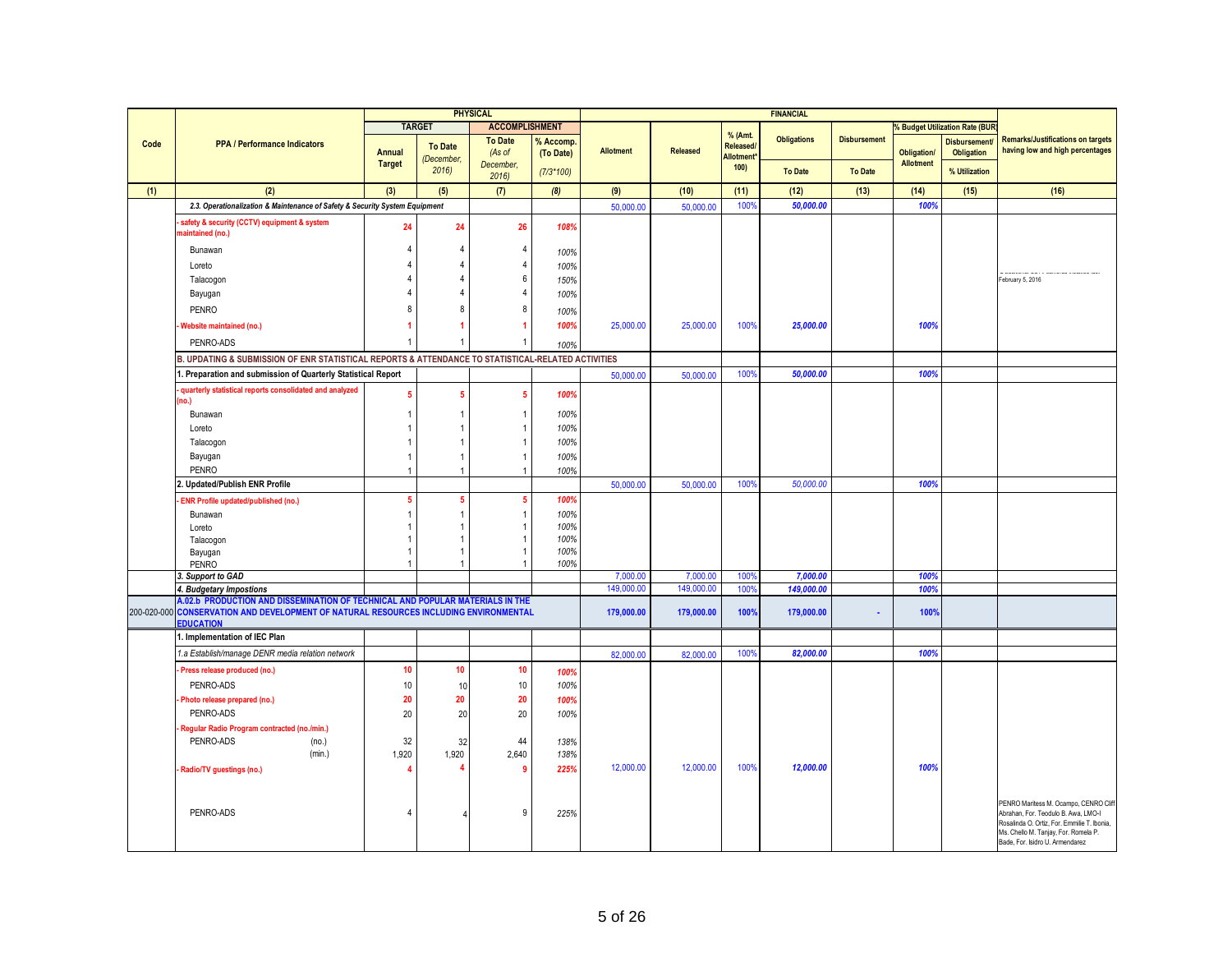|             |                                                                                             |                |                    | <b>PHYSICAL</b>          |                        |                  |                 |                                | <b>FINANCIAL</b>   |                     |                    |                                          |                                                                                                                                                  |
|-------------|---------------------------------------------------------------------------------------------|----------------|--------------------|--------------------------|------------------------|------------------|-----------------|--------------------------------|--------------------|---------------------|--------------------|------------------------------------------|--------------------------------------------------------------------------------------------------------------------------------------------------|
|             |                                                                                             |                | <b>TARGET</b>      | <b>ACCOMPLISHMENT</b>    |                        |                  |                 |                                |                    |                     |                    | % Budget Utilization Rate (BUR           |                                                                                                                                                  |
| Code        | <b>PPA / Performance Indicators</b>                                                         | Annual         | <b>To Date</b>     | <b>To Date</b><br>(As of | % Accomp.<br>(To Date) | <b>Allotment</b> | <b>Released</b> | % (Amt.<br>Released/           | <b>Obligations</b> | <b>Disbursement</b> | <b>Obligation/</b> | <b>Disbursement</b><br><b>Obligation</b> | <b>Remarks/Justifications on targets</b><br>having low and high percentages                                                                      |
|             |                                                                                             | <b>Target</b>  | (December,<br>2016 | December,<br>2016        | $(7/3*100)$            |                  |                 | Allotment <sup>®</sup><br>100) | <b>To Date</b>     | <b>To Date</b>      | <b>Allotment</b>   | % Utilization                            |                                                                                                                                                  |
| (1)         | (2)                                                                                         | (3)            | (5)                | (7)                      | (8)                    | (9)              | (10)            | (11)                           | (12)               | (13)                | (14)               | (15)                                     | (16)                                                                                                                                             |
|             |                                                                                             |                |                    | $\mathbf{a}$             | 114%                   | 6,000.00         | 6,000.00        | 100%                           | 6,000.00           |                     |                    |                                          |                                                                                                                                                  |
|             | Media Materials produced (no.) tarpaulins<br>PENRO-ADS                                      | $\overline{7}$ |                    | 8                        | 114%                   |                  |                 |                                |                    |                     |                    |                                          | Wetlands Day, IDF, Water Day, Womens<br>Month, Earth Day, International Day of<br>Biodiversity, Environment Month, National<br>Consiousness Week |
|             | <b>Support to GAD</b>                                                                       |                |                    |                          |                        | 1,000.00         | 1,000.00        | 100 <sub>9</sub>               | 1,000.00           |                     | 100%               |                                          |                                                                                                                                                  |
|             | <b>Budgetary Impostions</b>                                                                 |                |                    |                          |                        | 78,000.00        | 78,000.00       | 100 <sup>o</sup>               | 78,000.00          |                     | 100%               |                                          |                                                                                                                                                  |
|             | <b>MAJOR FINAL OUTPUT 1 - ECOSYSTEMS POLICY SERVICES</b>                                    |                |                    |                          |                        |                  |                 |                                |                    |                     |                    |                                          |                                                                                                                                                  |
| 301-010-000 | 4.03.a FORMULATION & MONITORING OF ENR SECTOR PLANS AND POLICIES, PROGRAMS AND              |                |                    |                          |                        | 1,591,000.00     | 1,591,000.00    | 100%                           | 1,591,000.00       | $\blacksquare$      | 100%               |                                          |                                                                                                                                                  |
|             | <b>PO IFCTS</b><br><b>FOREST MANAGEMENT</b>                                                 |                |                    |                          |                        | 809,000.00       | 809,000.00      | 100%                           | 809,000.00         |                     | 100%               |                                          |                                                                                                                                                  |
|             |                                                                                             |                |                    |                          |                        |                  |                 |                                |                    | $\blacksquare$      |                    |                                          |                                                                                                                                                  |
|             | 1. Preparation of Climate Resilient Plans                                                   |                |                    |                          |                        |                  |                 |                                |                    |                     |                    |                                          |                                                                                                                                                  |
|             | 1.1 Forest Land Use Planning                                                                |                |                    |                          |                        | 400,000.00       | 400,000.00      | 100%                           | 400,000.00         |                     | 100%               |                                          |                                                                                                                                                  |
|             | FLUP prepared/drafted (no.)                                                                 |                |                    |                          | 100%                   |                  |                 |                                |                    |                     |                    |                                          |                                                                                                                                                  |
|             | CENRO Loreto (Veruela)<br><b>Milestone Activities:</b>                                      |                |                    |                          | 100%<br>100%           |                  |                 |                                |                    |                     |                    |                                          |                                                                                                                                                  |
|             |                                                                                             |                |                    |                          |                        |                  |                 |                                |                    |                     |                    |                                          |                                                                                                                                                  |
|             | - Data Gathering, Community Mapping and<br>Validation                                       |                | $\mathbf{1}$       |                          | 100%                   |                  |                 |                                |                    |                     |                    |                                          |                                                                                                                                                  |
|             | - Conduct of Situational Analysis                                                           |                | $\mathbf{1}$       |                          | 100%                   |                  |                 |                                |                    |                     |                    |                                          |                                                                                                                                                  |
|             | - Prioritization of Sub-watersheds & allocation of<br><b>Forest &amp; Forestlands</b>       |                | $\mathbf{1}$       |                          | 100%                   |                  |                 |                                |                    |                     |                    |                                          |                                                                                                                                                  |
|             | - Plan Formulation                                                                          |                | $\mathbf{1}$       |                          | 100%                   |                  |                 |                                |                    |                     |                    |                                          |                                                                                                                                                  |
|             | 1.2 Preparation of CRMF with map and FYWP                                                   |                |                    |                          |                        | 300,000.00       | 300,000.00      | 100%                           | 300,000.00         |                     | 100%               |                                          |                                                                                                                                                  |
|             | <b>CRMF &amp; FYWP evaluated &amp; affirmed (no.)</b>                                       | 6              |                    |                          | 100%                   |                  |                 |                                |                    |                     |                    |                                          |                                                                                                                                                  |
|             | CENRO Bayugan<br>- PAFA, KAFTA, & BTRCDAI                                                   | $\mathbf{3}$   | 3                  | 3                        | 100%                   |                  |                 |                                |                    |                     |                    |                                          |                                                                                                                                                  |
|             | CENRO Bunawan                                                                               |                |                    |                          | 100%                   |                  |                 |                                |                    |                     |                    |                                          |                                                                                                                                                  |
|             | - LUPICOMFOBA                                                                               | $\overline{2}$ | $\overline{2}$     | $\overline{2}$           | 100%                   |                  |                 |                                |                    |                     |                    |                                          |                                                                                                                                                  |
|             | CENRO Loreto<br>-WAMVIPO & TTFA                                                             |                |                    |                          |                        |                  |                 |                                |                    |                     |                    |                                          |                                                                                                                                                  |
|             | 2. Data Management                                                                          |                |                    |                          |                        |                  |                 |                                |                    |                     |                    |                                          |                                                                                                                                                  |
|             | 2.3 Forest Products Utilization & Price Survey                                              |                |                    |                          |                        | 75,000.00        | 75,000.00       | 100                            | 75,000.00          |                     | 1009               |                                          |                                                                                                                                                  |
|             | consolidated price data by PENRO submitted to FMB<br>quarterly with monthly breakdown (no.) | -5             |                    | 5/11                     | 100%                   |                  |                 |                                |                    |                     |                    |                                          |                                                                                                                                                  |
|             | Bunawan                                                                                     |                |                    | 1/11                     | 100%                   |                  |                 |                                |                    |                     |                    |                                          |                                                                                                                                                  |
|             | Loreto                                                                                      |                |                    | 1/11                     | 100%                   |                  |                 |                                |                    |                     |                    |                                          |                                                                                                                                                  |
|             | Talacogon                                                                                   |                |                    | 1/11                     | 100%                   |                  |                 |                                |                    |                     |                    |                                          |                                                                                                                                                  |
|             | Bayugan<br>PENRO                                                                            |                |                    | 1/11<br>1/3              | 100%<br>100%           |                  |                 |                                |                    |                     |                    |                                          |                                                                                                                                                  |
|             |                                                                                             |                |                    |                          |                        |                  |                 | 100%                           | 34,000.00          |                     |                    |                                          |                                                                                                                                                  |
|             | 2.4 Provision of Technical Assistance                                                       |                |                    |                          | 100%                   | 34,000.00        | 34,000.00       |                                |                    |                     | 100%               |                                          |                                                                                                                                                  |
|             | <b>MENRO provided with TA (no.)</b><br><b>PENRO</b>                                         |                |                    |                          | 100%                   |                  |                 |                                |                    |                     |                    |                                          |                                                                                                                                                  |
|             | PROTECTED AREAS, WILDLIFE & COASTAL ZONE MANAGEMENT                                         |                |                    |                          |                        | 40,000.00        | 40,000.00       | 100%                           | 40,000.00          |                     | 100%               |                                          |                                                                                                                                                  |
|             | 3. IEC and Advocacy Campaign                                                                |                |                    |                          |                        |                  |                 |                                |                    |                     |                    |                                          |                                                                                                                                                  |
|             | Dalaw Turo conducted (no.)                                                                  |                |                    |                          | 225%                   |                  |                 |                                |                    |                     |                    |                                          |                                                                                                                                                  |
|             | Bunawan                                                                                     |                |                    | $\overline{2}$           | 200%                   |                  |                 |                                |                    |                     |                    |                                          | Sta. Maria Elementary School and East<br>Bunawan CES                                                                                             |
|             | Loreto                                                                                      | -1             | -1                 | $\overline{2}$           | 200%                   |                  |                 |                                |                    |                     |                    |                                          |                                                                                                                                                  |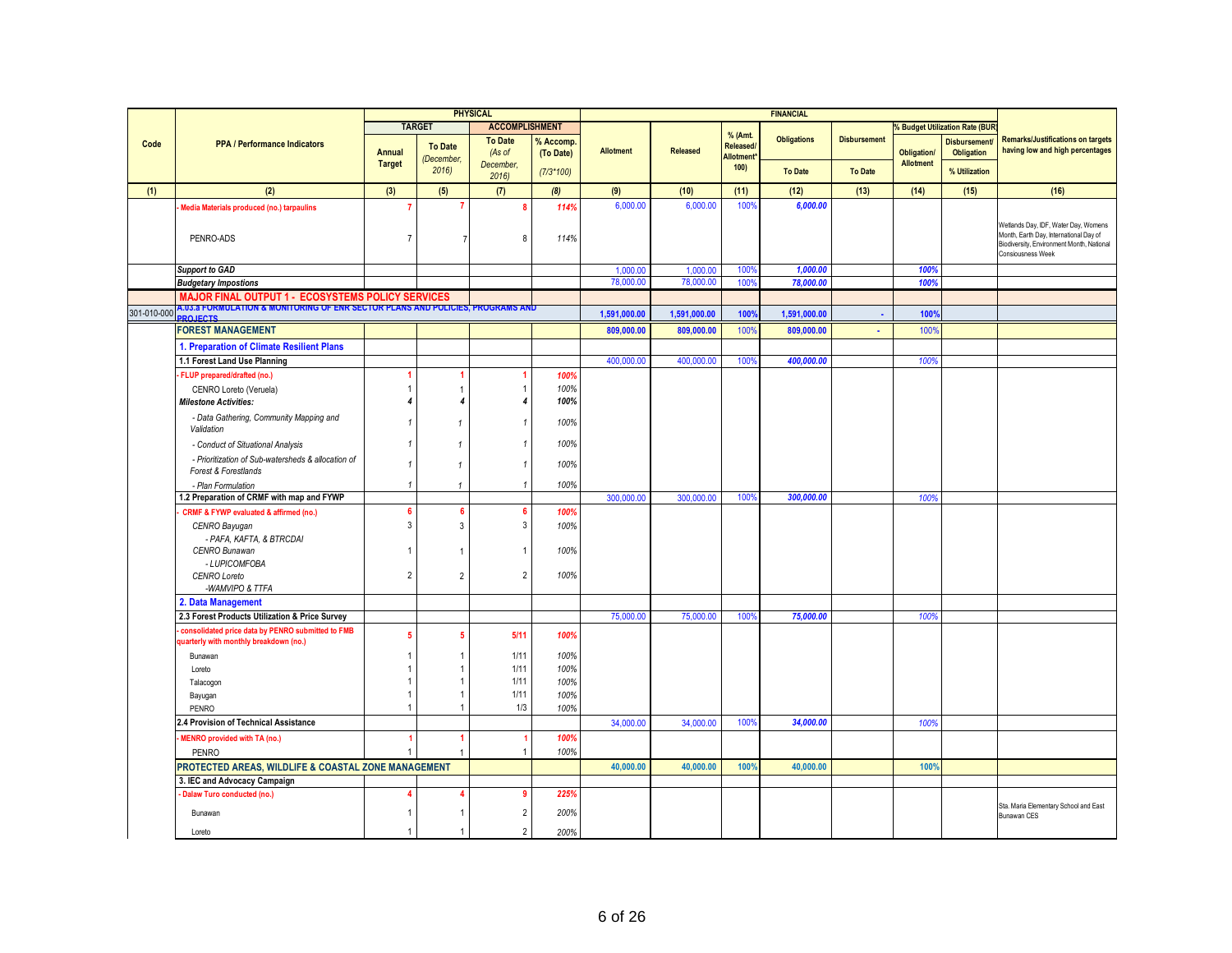| <b>TARGET</b><br><b>ACCOMPLISHMENT</b><br><b>Budget Utilization Rate (BUF</b><br>% (Amt.<br><b>Obligations</b><br><b>Remarks/Justifications on targets</b><br><b>To Date</b><br><b>Disbursement</b><br>% Accomp<br><b>Disbursement</b><br>Code<br><b>PPA / Performance Indicators</b><br><b>To Date</b><br>Released/<br>having low and high percentages<br><b>Allotment</b><br><b>Released</b><br><b>Annual</b><br>(As of<br><b>Obligation/</b><br><b>Obligation</b><br>(To Date)<br>Allotment*<br>(December,<br><b>Allotment</b><br><b>Target</b><br>December,<br>100)<br>2016<br><b>To Date</b><br>% Utilization<br>$(7/3*100)$<br><b>To Date</b><br>2016<br>(2)<br>(1)<br>(3)<br>(5)<br>(7)<br>(8)<br>(9)<br>(10)<br>(11)<br>(12)<br>(13)<br>(14)<br>(15)<br>(16)<br>Zillovia National High School & del Monte<br>$\overline{2}$<br>1<br>Talacogon<br><b>NHS</b><br>200%<br>3<br>Bayugan<br>$\mathbf{1}$<br>300%<br>465,000.00<br>465,000.00<br>100%<br>465,000.00<br>100%<br><b>PLANNING &amp; MANAGEMENT</b><br>×<br>1. Preparation and submission of PENRO/CENRO Work and Financial Plan<br>122,000.00<br>122,000.00<br>100%<br>122,000.00<br>100%<br>PENRO/CENRO WFP prepared and submitted (no.)<br>-5<br>100%<br>$\overline{1}$<br>100%<br>Bunawan<br>$\overline{1}$<br>100%<br>Loreto<br>100%<br>Talacogon<br>100%<br>Bayugan<br>100%<br>PENRO<br>$\overline{1}$<br>2. Preparation and submission of Provincial Budget Proposal<br>90,000.00<br>100 <sup>°</sup><br>90,000.00<br>90,000.00<br>100%<br>- Provincial Budget Proposal prepared and submitted<br>100%<br>(nn)<br>PENRO<br>$\overline{1}$<br>100%<br>100%<br>-1<br>Provincial Consultation for BuB of Priority LGUs (no.)<br>PENRO<br>100%<br>3. Attendance Conducted of Trainings/Meetings on the Adoption of Planning & Programming Information Syst<br>100%<br>20,000.00<br>20,000.00<br>20,000.00<br>100%<br>Trainings/meetings on PAPIS attended (no.)<br>100%<br>PENRO<br>$\overline{1}$<br>100%<br>85,000.00<br>85,000.00<br>100%<br>100%<br>4. Preparation and submission of monthly, quarterly and semi-annual reports<br>85,000.00<br>monthly, quarterly, semi-annual & annual report<br>70<br>88%<br>80<br>80<br>repared and submitted (no.)<br>14<br>16<br>16<br>Bunawan<br>88%<br>14<br>16<br>16<br>88%<br>Loreto<br>16<br>16<br>14<br>88%<br>Talacogon<br>16<br>14<br>16<br>88%<br>Bayugan<br>14<br>16<br>16<br>PENRO<br>88%<br>5. Periodic validation of service/PENROs/CENROs accomplishment<br>100,000.00<br>100,000.00<br>100%<br>100,000.00<br>100%<br>26<br>130%<br>5<br>projects monitored (no.)<br>20<br>$\boldsymbol{6}$<br>Bunawan<br>150%<br>$\overline{4}$<br>100%<br>Loreto<br>$\sqrt{5}$<br>125%<br>Talacogon<br>$\overline{5}$<br>125%<br>Bayugan<br>1<br>$6\phantom{1}6$<br>150%<br><b>PENRO</b><br>6. Conduct/attend planning year-end assessment/ cross visit/ exposure tour<br>48,000.00<br>48.000.00<br>100%<br>48.000.00<br>100%<br>5<br>100%<br>year-end assessment/cross visit attended (no.)<br>Bunawan<br>$\mathbf{1}$<br>100%<br>100%<br>Loreto<br>100%<br>Talacogon<br>Bayugan<br>100%<br>PENRO<br>$\overline{1}$<br>100%<br><b>Support to GAD</b><br>100%<br>2.000.00<br>2,000.00<br>2,000.00<br>275,000.00<br>275,000.00<br>275,000.00<br>100%<br>100 <sup>°</sup><br><b>Budgetary Impostions</b><br><b>MAJOR FINAL OUTPUT 2 - ECOSYSTEMS MANAGEMENT SERVICES</b><br>302-010-000 A.03.b FOREST DEVELOPMENT, REHABILITATION AND PROTECTION<br>241,980,000.00<br>100%<br>241,981,000.00<br>241,981,000.00<br>100%<br>×,<br>TOTAL PLANTATION MAINTENANCE & PROTECTION (Y1: 2015 - Y3: 2013)<br>100%<br>57,392,000.00<br>57,392,000.00<br>100%<br>57,392,000.00<br>$\ddot{\phantom{a}}$<br>area maintained and protected (ha.) with<br>28.946.0<br>28.946.0<br>28.946.0<br>100%<br>corresponding GIS-generated map by site by |  |  | <b>PHYSICAL</b> |  |  | <b>FINANCIAL</b> |  |  |
|-------------------------------------------------------------------------------------------------------------------------------------------------------------------------------------------------------------------------------------------------------------------------------------------------------------------------------------------------------------------------------------------------------------------------------------------------------------------------------------------------------------------------------------------------------------------------------------------------------------------------------------------------------------------------------------------------------------------------------------------------------------------------------------------------------------------------------------------------------------------------------------------------------------------------------------------------------------------------------------------------------------------------------------------------------------------------------------------------------------------------------------------------------------------------------------------------------------------------------------------------------------------------------------------------------------------------------------------------------------------------------------------------------------------------------------------------------------------------------------------------------------------------------------------------------------------------------------------------------------------------------------------------------------------------------------------------------------------------------------------------------------------------------------------------------------------------------------------------------------------------------------------------------------------------------------------------------------------------------------------------------------------------------------------------------------------------------------------------------------------------------------------------------------------------------------------------------------------------------------------------------------------------------------------------------------------------------------------------------------------------------------------------------------------------------------------------------------------------------------------------------------------------------------------------------------------------------------------------------------------------------------------------------------------------------------------------------------------------------------------------------------------------------------------------------------------------------------------------------------------------------------------------------------------------------------------------------------------------------------------------------------------------------------------------------------------------------------------------------------------------------------------------------------------------------------------------------------------------------------------------------------------------------------------------------------------------------------------------------------------------------------------------------------------------------------------------------------------------------------------------------------------------------------------------------------------------------------------------------------------------------------------------------------------------------------------------------------------------------------------------------------------------------------------------------------------------------------------|--|--|-----------------|--|--|------------------|--|--|
|                                                                                                                                                                                                                                                                                                                                                                                                                                                                                                                                                                                                                                                                                                                                                                                                                                                                                                                                                                                                                                                                                                                                                                                                                                                                                                                                                                                                                                                                                                                                                                                                                                                                                                                                                                                                                                                                                                                                                                                                                                                                                                                                                                                                                                                                                                                                                                                                                                                                                                                                                                                                                                                                                                                                                                                                                                                                                                                                                                                                                                                                                                                                                                                                                                                                                                                                                                                                                                                                                                                                                                                                                                                                                                                                                                                                                                           |  |  |                 |  |  |                  |  |  |
|                                                                                                                                                                                                                                                                                                                                                                                                                                                                                                                                                                                                                                                                                                                                                                                                                                                                                                                                                                                                                                                                                                                                                                                                                                                                                                                                                                                                                                                                                                                                                                                                                                                                                                                                                                                                                                                                                                                                                                                                                                                                                                                                                                                                                                                                                                                                                                                                                                                                                                                                                                                                                                                                                                                                                                                                                                                                                                                                                                                                                                                                                                                                                                                                                                                                                                                                                                                                                                                                                                                                                                                                                                                                                                                                                                                                                                           |  |  |                 |  |  |                  |  |  |
|                                                                                                                                                                                                                                                                                                                                                                                                                                                                                                                                                                                                                                                                                                                                                                                                                                                                                                                                                                                                                                                                                                                                                                                                                                                                                                                                                                                                                                                                                                                                                                                                                                                                                                                                                                                                                                                                                                                                                                                                                                                                                                                                                                                                                                                                                                                                                                                                                                                                                                                                                                                                                                                                                                                                                                                                                                                                                                                                                                                                                                                                                                                                                                                                                                                                                                                                                                                                                                                                                                                                                                                                                                                                                                                                                                                                                                           |  |  |                 |  |  |                  |  |  |
|                                                                                                                                                                                                                                                                                                                                                                                                                                                                                                                                                                                                                                                                                                                                                                                                                                                                                                                                                                                                                                                                                                                                                                                                                                                                                                                                                                                                                                                                                                                                                                                                                                                                                                                                                                                                                                                                                                                                                                                                                                                                                                                                                                                                                                                                                                                                                                                                                                                                                                                                                                                                                                                                                                                                                                                                                                                                                                                                                                                                                                                                                                                                                                                                                                                                                                                                                                                                                                                                                                                                                                                                                                                                                                                                                                                                                                           |  |  |                 |  |  |                  |  |  |
|                                                                                                                                                                                                                                                                                                                                                                                                                                                                                                                                                                                                                                                                                                                                                                                                                                                                                                                                                                                                                                                                                                                                                                                                                                                                                                                                                                                                                                                                                                                                                                                                                                                                                                                                                                                                                                                                                                                                                                                                                                                                                                                                                                                                                                                                                                                                                                                                                                                                                                                                                                                                                                                                                                                                                                                                                                                                                                                                                                                                                                                                                                                                                                                                                                                                                                                                                                                                                                                                                                                                                                                                                                                                                                                                                                                                                                           |  |  |                 |  |  |                  |  |  |
|                                                                                                                                                                                                                                                                                                                                                                                                                                                                                                                                                                                                                                                                                                                                                                                                                                                                                                                                                                                                                                                                                                                                                                                                                                                                                                                                                                                                                                                                                                                                                                                                                                                                                                                                                                                                                                                                                                                                                                                                                                                                                                                                                                                                                                                                                                                                                                                                                                                                                                                                                                                                                                                                                                                                                                                                                                                                                                                                                                                                                                                                                                                                                                                                                                                                                                                                                                                                                                                                                                                                                                                                                                                                                                                                                                                                                                           |  |  |                 |  |  |                  |  |  |
|                                                                                                                                                                                                                                                                                                                                                                                                                                                                                                                                                                                                                                                                                                                                                                                                                                                                                                                                                                                                                                                                                                                                                                                                                                                                                                                                                                                                                                                                                                                                                                                                                                                                                                                                                                                                                                                                                                                                                                                                                                                                                                                                                                                                                                                                                                                                                                                                                                                                                                                                                                                                                                                                                                                                                                                                                                                                                                                                                                                                                                                                                                                                                                                                                                                                                                                                                                                                                                                                                                                                                                                                                                                                                                                                                                                                                                           |  |  |                 |  |  |                  |  |  |
|                                                                                                                                                                                                                                                                                                                                                                                                                                                                                                                                                                                                                                                                                                                                                                                                                                                                                                                                                                                                                                                                                                                                                                                                                                                                                                                                                                                                                                                                                                                                                                                                                                                                                                                                                                                                                                                                                                                                                                                                                                                                                                                                                                                                                                                                                                                                                                                                                                                                                                                                                                                                                                                                                                                                                                                                                                                                                                                                                                                                                                                                                                                                                                                                                                                                                                                                                                                                                                                                                                                                                                                                                                                                                                                                                                                                                                           |  |  |                 |  |  |                  |  |  |
|                                                                                                                                                                                                                                                                                                                                                                                                                                                                                                                                                                                                                                                                                                                                                                                                                                                                                                                                                                                                                                                                                                                                                                                                                                                                                                                                                                                                                                                                                                                                                                                                                                                                                                                                                                                                                                                                                                                                                                                                                                                                                                                                                                                                                                                                                                                                                                                                                                                                                                                                                                                                                                                                                                                                                                                                                                                                                                                                                                                                                                                                                                                                                                                                                                                                                                                                                                                                                                                                                                                                                                                                                                                                                                                                                                                                                                           |  |  |                 |  |  |                  |  |  |
|                                                                                                                                                                                                                                                                                                                                                                                                                                                                                                                                                                                                                                                                                                                                                                                                                                                                                                                                                                                                                                                                                                                                                                                                                                                                                                                                                                                                                                                                                                                                                                                                                                                                                                                                                                                                                                                                                                                                                                                                                                                                                                                                                                                                                                                                                                                                                                                                                                                                                                                                                                                                                                                                                                                                                                                                                                                                                                                                                                                                                                                                                                                                                                                                                                                                                                                                                                                                                                                                                                                                                                                                                                                                                                                                                                                                                                           |  |  |                 |  |  |                  |  |  |
|                                                                                                                                                                                                                                                                                                                                                                                                                                                                                                                                                                                                                                                                                                                                                                                                                                                                                                                                                                                                                                                                                                                                                                                                                                                                                                                                                                                                                                                                                                                                                                                                                                                                                                                                                                                                                                                                                                                                                                                                                                                                                                                                                                                                                                                                                                                                                                                                                                                                                                                                                                                                                                                                                                                                                                                                                                                                                                                                                                                                                                                                                                                                                                                                                                                                                                                                                                                                                                                                                                                                                                                                                                                                                                                                                                                                                                           |  |  |                 |  |  |                  |  |  |
|                                                                                                                                                                                                                                                                                                                                                                                                                                                                                                                                                                                                                                                                                                                                                                                                                                                                                                                                                                                                                                                                                                                                                                                                                                                                                                                                                                                                                                                                                                                                                                                                                                                                                                                                                                                                                                                                                                                                                                                                                                                                                                                                                                                                                                                                                                                                                                                                                                                                                                                                                                                                                                                                                                                                                                                                                                                                                                                                                                                                                                                                                                                                                                                                                                                                                                                                                                                                                                                                                                                                                                                                                                                                                                                                                                                                                                           |  |  |                 |  |  |                  |  |  |
|                                                                                                                                                                                                                                                                                                                                                                                                                                                                                                                                                                                                                                                                                                                                                                                                                                                                                                                                                                                                                                                                                                                                                                                                                                                                                                                                                                                                                                                                                                                                                                                                                                                                                                                                                                                                                                                                                                                                                                                                                                                                                                                                                                                                                                                                                                                                                                                                                                                                                                                                                                                                                                                                                                                                                                                                                                                                                                                                                                                                                                                                                                                                                                                                                                                                                                                                                                                                                                                                                                                                                                                                                                                                                                                                                                                                                                           |  |  |                 |  |  |                  |  |  |
|                                                                                                                                                                                                                                                                                                                                                                                                                                                                                                                                                                                                                                                                                                                                                                                                                                                                                                                                                                                                                                                                                                                                                                                                                                                                                                                                                                                                                                                                                                                                                                                                                                                                                                                                                                                                                                                                                                                                                                                                                                                                                                                                                                                                                                                                                                                                                                                                                                                                                                                                                                                                                                                                                                                                                                                                                                                                                                                                                                                                                                                                                                                                                                                                                                                                                                                                                                                                                                                                                                                                                                                                                                                                                                                                                                                                                                           |  |  |                 |  |  |                  |  |  |
|                                                                                                                                                                                                                                                                                                                                                                                                                                                                                                                                                                                                                                                                                                                                                                                                                                                                                                                                                                                                                                                                                                                                                                                                                                                                                                                                                                                                                                                                                                                                                                                                                                                                                                                                                                                                                                                                                                                                                                                                                                                                                                                                                                                                                                                                                                                                                                                                                                                                                                                                                                                                                                                                                                                                                                                                                                                                                                                                                                                                                                                                                                                                                                                                                                                                                                                                                                                                                                                                                                                                                                                                                                                                                                                                                                                                                                           |  |  |                 |  |  |                  |  |  |
|                                                                                                                                                                                                                                                                                                                                                                                                                                                                                                                                                                                                                                                                                                                                                                                                                                                                                                                                                                                                                                                                                                                                                                                                                                                                                                                                                                                                                                                                                                                                                                                                                                                                                                                                                                                                                                                                                                                                                                                                                                                                                                                                                                                                                                                                                                                                                                                                                                                                                                                                                                                                                                                                                                                                                                                                                                                                                                                                                                                                                                                                                                                                                                                                                                                                                                                                                                                                                                                                                                                                                                                                                                                                                                                                                                                                                                           |  |  |                 |  |  |                  |  |  |
|                                                                                                                                                                                                                                                                                                                                                                                                                                                                                                                                                                                                                                                                                                                                                                                                                                                                                                                                                                                                                                                                                                                                                                                                                                                                                                                                                                                                                                                                                                                                                                                                                                                                                                                                                                                                                                                                                                                                                                                                                                                                                                                                                                                                                                                                                                                                                                                                                                                                                                                                                                                                                                                                                                                                                                                                                                                                                                                                                                                                                                                                                                                                                                                                                                                                                                                                                                                                                                                                                                                                                                                                                                                                                                                                                                                                                                           |  |  |                 |  |  |                  |  |  |
|                                                                                                                                                                                                                                                                                                                                                                                                                                                                                                                                                                                                                                                                                                                                                                                                                                                                                                                                                                                                                                                                                                                                                                                                                                                                                                                                                                                                                                                                                                                                                                                                                                                                                                                                                                                                                                                                                                                                                                                                                                                                                                                                                                                                                                                                                                                                                                                                                                                                                                                                                                                                                                                                                                                                                                                                                                                                                                                                                                                                                                                                                                                                                                                                                                                                                                                                                                                                                                                                                                                                                                                                                                                                                                                                                                                                                                           |  |  |                 |  |  |                  |  |  |
|                                                                                                                                                                                                                                                                                                                                                                                                                                                                                                                                                                                                                                                                                                                                                                                                                                                                                                                                                                                                                                                                                                                                                                                                                                                                                                                                                                                                                                                                                                                                                                                                                                                                                                                                                                                                                                                                                                                                                                                                                                                                                                                                                                                                                                                                                                                                                                                                                                                                                                                                                                                                                                                                                                                                                                                                                                                                                                                                                                                                                                                                                                                                                                                                                                                                                                                                                                                                                                                                                                                                                                                                                                                                                                                                                                                                                                           |  |  |                 |  |  |                  |  |  |
|                                                                                                                                                                                                                                                                                                                                                                                                                                                                                                                                                                                                                                                                                                                                                                                                                                                                                                                                                                                                                                                                                                                                                                                                                                                                                                                                                                                                                                                                                                                                                                                                                                                                                                                                                                                                                                                                                                                                                                                                                                                                                                                                                                                                                                                                                                                                                                                                                                                                                                                                                                                                                                                                                                                                                                                                                                                                                                                                                                                                                                                                                                                                                                                                                                                                                                                                                                                                                                                                                                                                                                                                                                                                                                                                                                                                                                           |  |  |                 |  |  |                  |  |  |
|                                                                                                                                                                                                                                                                                                                                                                                                                                                                                                                                                                                                                                                                                                                                                                                                                                                                                                                                                                                                                                                                                                                                                                                                                                                                                                                                                                                                                                                                                                                                                                                                                                                                                                                                                                                                                                                                                                                                                                                                                                                                                                                                                                                                                                                                                                                                                                                                                                                                                                                                                                                                                                                                                                                                                                                                                                                                                                                                                                                                                                                                                                                                                                                                                                                                                                                                                                                                                                                                                                                                                                                                                                                                                                                                                                                                                                           |  |  |                 |  |  |                  |  |  |
|                                                                                                                                                                                                                                                                                                                                                                                                                                                                                                                                                                                                                                                                                                                                                                                                                                                                                                                                                                                                                                                                                                                                                                                                                                                                                                                                                                                                                                                                                                                                                                                                                                                                                                                                                                                                                                                                                                                                                                                                                                                                                                                                                                                                                                                                                                                                                                                                                                                                                                                                                                                                                                                                                                                                                                                                                                                                                                                                                                                                                                                                                                                                                                                                                                                                                                                                                                                                                                                                                                                                                                                                                                                                                                                                                                                                                                           |  |  |                 |  |  |                  |  |  |
|                                                                                                                                                                                                                                                                                                                                                                                                                                                                                                                                                                                                                                                                                                                                                                                                                                                                                                                                                                                                                                                                                                                                                                                                                                                                                                                                                                                                                                                                                                                                                                                                                                                                                                                                                                                                                                                                                                                                                                                                                                                                                                                                                                                                                                                                                                                                                                                                                                                                                                                                                                                                                                                                                                                                                                                                                                                                                                                                                                                                                                                                                                                                                                                                                                                                                                                                                                                                                                                                                                                                                                                                                                                                                                                                                                                                                                           |  |  |                 |  |  |                  |  |  |
|                                                                                                                                                                                                                                                                                                                                                                                                                                                                                                                                                                                                                                                                                                                                                                                                                                                                                                                                                                                                                                                                                                                                                                                                                                                                                                                                                                                                                                                                                                                                                                                                                                                                                                                                                                                                                                                                                                                                                                                                                                                                                                                                                                                                                                                                                                                                                                                                                                                                                                                                                                                                                                                                                                                                                                                                                                                                                                                                                                                                                                                                                                                                                                                                                                                                                                                                                                                                                                                                                                                                                                                                                                                                                                                                                                                                                                           |  |  |                 |  |  |                  |  |  |
|                                                                                                                                                                                                                                                                                                                                                                                                                                                                                                                                                                                                                                                                                                                                                                                                                                                                                                                                                                                                                                                                                                                                                                                                                                                                                                                                                                                                                                                                                                                                                                                                                                                                                                                                                                                                                                                                                                                                                                                                                                                                                                                                                                                                                                                                                                                                                                                                                                                                                                                                                                                                                                                                                                                                                                                                                                                                                                                                                                                                                                                                                                                                                                                                                                                                                                                                                                                                                                                                                                                                                                                                                                                                                                                                                                                                                                           |  |  |                 |  |  |                  |  |  |
|                                                                                                                                                                                                                                                                                                                                                                                                                                                                                                                                                                                                                                                                                                                                                                                                                                                                                                                                                                                                                                                                                                                                                                                                                                                                                                                                                                                                                                                                                                                                                                                                                                                                                                                                                                                                                                                                                                                                                                                                                                                                                                                                                                                                                                                                                                                                                                                                                                                                                                                                                                                                                                                                                                                                                                                                                                                                                                                                                                                                                                                                                                                                                                                                                                                                                                                                                                                                                                                                                                                                                                                                                                                                                                                                                                                                                                           |  |  |                 |  |  |                  |  |  |
|                                                                                                                                                                                                                                                                                                                                                                                                                                                                                                                                                                                                                                                                                                                                                                                                                                                                                                                                                                                                                                                                                                                                                                                                                                                                                                                                                                                                                                                                                                                                                                                                                                                                                                                                                                                                                                                                                                                                                                                                                                                                                                                                                                                                                                                                                                                                                                                                                                                                                                                                                                                                                                                                                                                                                                                                                                                                                                                                                                                                                                                                                                                                                                                                                                                                                                                                                                                                                                                                                                                                                                                                                                                                                                                                                                                                                                           |  |  |                 |  |  |                  |  |  |
|                                                                                                                                                                                                                                                                                                                                                                                                                                                                                                                                                                                                                                                                                                                                                                                                                                                                                                                                                                                                                                                                                                                                                                                                                                                                                                                                                                                                                                                                                                                                                                                                                                                                                                                                                                                                                                                                                                                                                                                                                                                                                                                                                                                                                                                                                                                                                                                                                                                                                                                                                                                                                                                                                                                                                                                                                                                                                                                                                                                                                                                                                                                                                                                                                                                                                                                                                                                                                                                                                                                                                                                                                                                                                                                                                                                                                                           |  |  |                 |  |  |                  |  |  |
|                                                                                                                                                                                                                                                                                                                                                                                                                                                                                                                                                                                                                                                                                                                                                                                                                                                                                                                                                                                                                                                                                                                                                                                                                                                                                                                                                                                                                                                                                                                                                                                                                                                                                                                                                                                                                                                                                                                                                                                                                                                                                                                                                                                                                                                                                                                                                                                                                                                                                                                                                                                                                                                                                                                                                                                                                                                                                                                                                                                                                                                                                                                                                                                                                                                                                                                                                                                                                                                                                                                                                                                                                                                                                                                                                                                                                                           |  |  |                 |  |  |                  |  |  |
|                                                                                                                                                                                                                                                                                                                                                                                                                                                                                                                                                                                                                                                                                                                                                                                                                                                                                                                                                                                                                                                                                                                                                                                                                                                                                                                                                                                                                                                                                                                                                                                                                                                                                                                                                                                                                                                                                                                                                                                                                                                                                                                                                                                                                                                                                                                                                                                                                                                                                                                                                                                                                                                                                                                                                                                                                                                                                                                                                                                                                                                                                                                                                                                                                                                                                                                                                                                                                                                                                                                                                                                                                                                                                                                                                                                                                                           |  |  |                 |  |  |                  |  |  |
|                                                                                                                                                                                                                                                                                                                                                                                                                                                                                                                                                                                                                                                                                                                                                                                                                                                                                                                                                                                                                                                                                                                                                                                                                                                                                                                                                                                                                                                                                                                                                                                                                                                                                                                                                                                                                                                                                                                                                                                                                                                                                                                                                                                                                                                                                                                                                                                                                                                                                                                                                                                                                                                                                                                                                                                                                                                                                                                                                                                                                                                                                                                                                                                                                                                                                                                                                                                                                                                                                                                                                                                                                                                                                                                                                                                                                                           |  |  |                 |  |  |                  |  |  |
|                                                                                                                                                                                                                                                                                                                                                                                                                                                                                                                                                                                                                                                                                                                                                                                                                                                                                                                                                                                                                                                                                                                                                                                                                                                                                                                                                                                                                                                                                                                                                                                                                                                                                                                                                                                                                                                                                                                                                                                                                                                                                                                                                                                                                                                                                                                                                                                                                                                                                                                                                                                                                                                                                                                                                                                                                                                                                                                                                                                                                                                                                                                                                                                                                                                                                                                                                                                                                                                                                                                                                                                                                                                                                                                                                                                                                                           |  |  |                 |  |  |                  |  |  |
|                                                                                                                                                                                                                                                                                                                                                                                                                                                                                                                                                                                                                                                                                                                                                                                                                                                                                                                                                                                                                                                                                                                                                                                                                                                                                                                                                                                                                                                                                                                                                                                                                                                                                                                                                                                                                                                                                                                                                                                                                                                                                                                                                                                                                                                                                                                                                                                                                                                                                                                                                                                                                                                                                                                                                                                                                                                                                                                                                                                                                                                                                                                                                                                                                                                                                                                                                                                                                                                                                                                                                                                                                                                                                                                                                                                                                                           |  |  |                 |  |  |                  |  |  |
|                                                                                                                                                                                                                                                                                                                                                                                                                                                                                                                                                                                                                                                                                                                                                                                                                                                                                                                                                                                                                                                                                                                                                                                                                                                                                                                                                                                                                                                                                                                                                                                                                                                                                                                                                                                                                                                                                                                                                                                                                                                                                                                                                                                                                                                                                                                                                                                                                                                                                                                                                                                                                                                                                                                                                                                                                                                                                                                                                                                                                                                                                                                                                                                                                                                                                                                                                                                                                                                                                                                                                                                                                                                                                                                                                                                                                                           |  |  |                 |  |  |                  |  |  |
|                                                                                                                                                                                                                                                                                                                                                                                                                                                                                                                                                                                                                                                                                                                                                                                                                                                                                                                                                                                                                                                                                                                                                                                                                                                                                                                                                                                                                                                                                                                                                                                                                                                                                                                                                                                                                                                                                                                                                                                                                                                                                                                                                                                                                                                                                                                                                                                                                                                                                                                                                                                                                                                                                                                                                                                                                                                                                                                                                                                                                                                                                                                                                                                                                                                                                                                                                                                                                                                                                                                                                                                                                                                                                                                                                                                                                                           |  |  |                 |  |  |                  |  |  |
|                                                                                                                                                                                                                                                                                                                                                                                                                                                                                                                                                                                                                                                                                                                                                                                                                                                                                                                                                                                                                                                                                                                                                                                                                                                                                                                                                                                                                                                                                                                                                                                                                                                                                                                                                                                                                                                                                                                                                                                                                                                                                                                                                                                                                                                                                                                                                                                                                                                                                                                                                                                                                                                                                                                                                                                                                                                                                                                                                                                                                                                                                                                                                                                                                                                                                                                                                                                                                                                                                                                                                                                                                                                                                                                                                                                                                                           |  |  |                 |  |  |                  |  |  |
|                                                                                                                                                                                                                                                                                                                                                                                                                                                                                                                                                                                                                                                                                                                                                                                                                                                                                                                                                                                                                                                                                                                                                                                                                                                                                                                                                                                                                                                                                                                                                                                                                                                                                                                                                                                                                                                                                                                                                                                                                                                                                                                                                                                                                                                                                                                                                                                                                                                                                                                                                                                                                                                                                                                                                                                                                                                                                                                                                                                                                                                                                                                                                                                                                                                                                                                                                                                                                                                                                                                                                                                                                                                                                                                                                                                                                                           |  |  |                 |  |  |                  |  |  |
|                                                                                                                                                                                                                                                                                                                                                                                                                                                                                                                                                                                                                                                                                                                                                                                                                                                                                                                                                                                                                                                                                                                                                                                                                                                                                                                                                                                                                                                                                                                                                                                                                                                                                                                                                                                                                                                                                                                                                                                                                                                                                                                                                                                                                                                                                                                                                                                                                                                                                                                                                                                                                                                                                                                                                                                                                                                                                                                                                                                                                                                                                                                                                                                                                                                                                                                                                                                                                                                                                                                                                                                                                                                                                                                                                                                                                                           |  |  |                 |  |  |                  |  |  |
|                                                                                                                                                                                                                                                                                                                                                                                                                                                                                                                                                                                                                                                                                                                                                                                                                                                                                                                                                                                                                                                                                                                                                                                                                                                                                                                                                                                                                                                                                                                                                                                                                                                                                                                                                                                                                                                                                                                                                                                                                                                                                                                                                                                                                                                                                                                                                                                                                                                                                                                                                                                                                                                                                                                                                                                                                                                                                                                                                                                                                                                                                                                                                                                                                                                                                                                                                                                                                                                                                                                                                                                                                                                                                                                                                                                                                                           |  |  |                 |  |  |                  |  |  |
|                                                                                                                                                                                                                                                                                                                                                                                                                                                                                                                                                                                                                                                                                                                                                                                                                                                                                                                                                                                                                                                                                                                                                                                                                                                                                                                                                                                                                                                                                                                                                                                                                                                                                                                                                                                                                                                                                                                                                                                                                                                                                                                                                                                                                                                                                                                                                                                                                                                                                                                                                                                                                                                                                                                                                                                                                                                                                                                                                                                                                                                                                                                                                                                                                                                                                                                                                                                                                                                                                                                                                                                                                                                                                                                                                                                                                                           |  |  |                 |  |  |                  |  |  |
|                                                                                                                                                                                                                                                                                                                                                                                                                                                                                                                                                                                                                                                                                                                                                                                                                                                                                                                                                                                                                                                                                                                                                                                                                                                                                                                                                                                                                                                                                                                                                                                                                                                                                                                                                                                                                                                                                                                                                                                                                                                                                                                                                                                                                                                                                                                                                                                                                                                                                                                                                                                                                                                                                                                                                                                                                                                                                                                                                                                                                                                                                                                                                                                                                                                                                                                                                                                                                                                                                                                                                                                                                                                                                                                                                                                                                                           |  |  |                 |  |  |                  |  |  |
|                                                                                                                                                                                                                                                                                                                                                                                                                                                                                                                                                                                                                                                                                                                                                                                                                                                                                                                                                                                                                                                                                                                                                                                                                                                                                                                                                                                                                                                                                                                                                                                                                                                                                                                                                                                                                                                                                                                                                                                                                                                                                                                                                                                                                                                                                                                                                                                                                                                                                                                                                                                                                                                                                                                                                                                                                                                                                                                                                                                                                                                                                                                                                                                                                                                                                                                                                                                                                                                                                                                                                                                                                                                                                                                                                                                                                                           |  |  |                 |  |  |                  |  |  |
|                                                                                                                                                                                                                                                                                                                                                                                                                                                                                                                                                                                                                                                                                                                                                                                                                                                                                                                                                                                                                                                                                                                                                                                                                                                                                                                                                                                                                                                                                                                                                                                                                                                                                                                                                                                                                                                                                                                                                                                                                                                                                                                                                                                                                                                                                                                                                                                                                                                                                                                                                                                                                                                                                                                                                                                                                                                                                                                                                                                                                                                                                                                                                                                                                                                                                                                                                                                                                                                                                                                                                                                                                                                                                                                                                                                                                                           |  |  |                 |  |  |                  |  |  |
|                                                                                                                                                                                                                                                                                                                                                                                                                                                                                                                                                                                                                                                                                                                                                                                                                                                                                                                                                                                                                                                                                                                                                                                                                                                                                                                                                                                                                                                                                                                                                                                                                                                                                                                                                                                                                                                                                                                                                                                                                                                                                                                                                                                                                                                                                                                                                                                                                                                                                                                                                                                                                                                                                                                                                                                                                                                                                                                                                                                                                                                                                                                                                                                                                                                                                                                                                                                                                                                                                                                                                                                                                                                                                                                                                                                                                                           |  |  |                 |  |  |                  |  |  |
|                                                                                                                                                                                                                                                                                                                                                                                                                                                                                                                                                                                                                                                                                                                                                                                                                                                                                                                                                                                                                                                                                                                                                                                                                                                                                                                                                                                                                                                                                                                                                                                                                                                                                                                                                                                                                                                                                                                                                                                                                                                                                                                                                                                                                                                                                                                                                                                                                                                                                                                                                                                                                                                                                                                                                                                                                                                                                                                                                                                                                                                                                                                                                                                                                                                                                                                                                                                                                                                                                                                                                                                                                                                                                                                                                                                                                                           |  |  |                 |  |  |                  |  |  |
|                                                                                                                                                                                                                                                                                                                                                                                                                                                                                                                                                                                                                                                                                                                                                                                                                                                                                                                                                                                                                                                                                                                                                                                                                                                                                                                                                                                                                                                                                                                                                                                                                                                                                                                                                                                                                                                                                                                                                                                                                                                                                                                                                                                                                                                                                                                                                                                                                                                                                                                                                                                                                                                                                                                                                                                                                                                                                                                                                                                                                                                                                                                                                                                                                                                                                                                                                                                                                                                                                                                                                                                                                                                                                                                                                                                                                                           |  |  |                 |  |  |                  |  |  |
|                                                                                                                                                                                                                                                                                                                                                                                                                                                                                                                                                                                                                                                                                                                                                                                                                                                                                                                                                                                                                                                                                                                                                                                                                                                                                                                                                                                                                                                                                                                                                                                                                                                                                                                                                                                                                                                                                                                                                                                                                                                                                                                                                                                                                                                                                                                                                                                                                                                                                                                                                                                                                                                                                                                                                                                                                                                                                                                                                                                                                                                                                                                                                                                                                                                                                                                                                                                                                                                                                                                                                                                                                                                                                                                                                                                                                                           |  |  |                 |  |  |                  |  |  |
|                                                                                                                                                                                                                                                                                                                                                                                                                                                                                                                                                                                                                                                                                                                                                                                                                                                                                                                                                                                                                                                                                                                                                                                                                                                                                                                                                                                                                                                                                                                                                                                                                                                                                                                                                                                                                                                                                                                                                                                                                                                                                                                                                                                                                                                                                                                                                                                                                                                                                                                                                                                                                                                                                                                                                                                                                                                                                                                                                                                                                                                                                                                                                                                                                                                                                                                                                                                                                                                                                                                                                                                                                                                                                                                                                                                                                                           |  |  |                 |  |  |                  |  |  |
|                                                                                                                                                                                                                                                                                                                                                                                                                                                                                                                                                                                                                                                                                                                                                                                                                                                                                                                                                                                                                                                                                                                                                                                                                                                                                                                                                                                                                                                                                                                                                                                                                                                                                                                                                                                                                                                                                                                                                                                                                                                                                                                                                                                                                                                                                                                                                                                                                                                                                                                                                                                                                                                                                                                                                                                                                                                                                                                                                                                                                                                                                                                                                                                                                                                                                                                                                                                                                                                                                                                                                                                                                                                                                                                                                                                                                                           |  |  |                 |  |  |                  |  |  |
|                                                                                                                                                                                                                                                                                                                                                                                                                                                                                                                                                                                                                                                                                                                                                                                                                                                                                                                                                                                                                                                                                                                                                                                                                                                                                                                                                                                                                                                                                                                                                                                                                                                                                                                                                                                                                                                                                                                                                                                                                                                                                                                                                                                                                                                                                                                                                                                                                                                                                                                                                                                                                                                                                                                                                                                                                                                                                                                                                                                                                                                                                                                                                                                                                                                                                                                                                                                                                                                                                                                                                                                                                                                                                                                                                                                                                                           |  |  |                 |  |  |                  |  |  |
|                                                                                                                                                                                                                                                                                                                                                                                                                                                                                                                                                                                                                                                                                                                                                                                                                                                                                                                                                                                                                                                                                                                                                                                                                                                                                                                                                                                                                                                                                                                                                                                                                                                                                                                                                                                                                                                                                                                                                                                                                                                                                                                                                                                                                                                                                                                                                                                                                                                                                                                                                                                                                                                                                                                                                                                                                                                                                                                                                                                                                                                                                                                                                                                                                                                                                                                                                                                                                                                                                                                                                                                                                                                                                                                                                                                                                                           |  |  |                 |  |  |                  |  |  |
|                                                                                                                                                                                                                                                                                                                                                                                                                                                                                                                                                                                                                                                                                                                                                                                                                                                                                                                                                                                                                                                                                                                                                                                                                                                                                                                                                                                                                                                                                                                                                                                                                                                                                                                                                                                                                                                                                                                                                                                                                                                                                                                                                                                                                                                                                                                                                                                                                                                                                                                                                                                                                                                                                                                                                                                                                                                                                                                                                                                                                                                                                                                                                                                                                                                                                                                                                                                                                                                                                                                                                                                                                                                                                                                                                                                                                                           |  |  |                 |  |  |                  |  |  |
|                                                                                                                                                                                                                                                                                                                                                                                                                                                                                                                                                                                                                                                                                                                                                                                                                                                                                                                                                                                                                                                                                                                                                                                                                                                                                                                                                                                                                                                                                                                                                                                                                                                                                                                                                                                                                                                                                                                                                                                                                                                                                                                                                                                                                                                                                                                                                                                                                                                                                                                                                                                                                                                                                                                                                                                                                                                                                                                                                                                                                                                                                                                                                                                                                                                                                                                                                                                                                                                                                                                                                                                                                                                                                                                                                                                                                                           |  |  |                 |  |  |                  |  |  |
|                                                                                                                                                                                                                                                                                                                                                                                                                                                                                                                                                                                                                                                                                                                                                                                                                                                                                                                                                                                                                                                                                                                                                                                                                                                                                                                                                                                                                                                                                                                                                                                                                                                                                                                                                                                                                                                                                                                                                                                                                                                                                                                                                                                                                                                                                                                                                                                                                                                                                                                                                                                                                                                                                                                                                                                                                                                                                                                                                                                                                                                                                                                                                                                                                                                                                                                                                                                                                                                                                                                                                                                                                                                                                                                                                                                                                                           |  |  |                 |  |  |                  |  |  |
|                                                                                                                                                                                                                                                                                                                                                                                                                                                                                                                                                                                                                                                                                                                                                                                                                                                                                                                                                                                                                                                                                                                                                                                                                                                                                                                                                                                                                                                                                                                                                                                                                                                                                                                                                                                                                                                                                                                                                                                                                                                                                                                                                                                                                                                                                                                                                                                                                                                                                                                                                                                                                                                                                                                                                                                                                                                                                                                                                                                                                                                                                                                                                                                                                                                                                                                                                                                                                                                                                                                                                                                                                                                                                                                                                                                                                                           |  |  |                 |  |  |                  |  |  |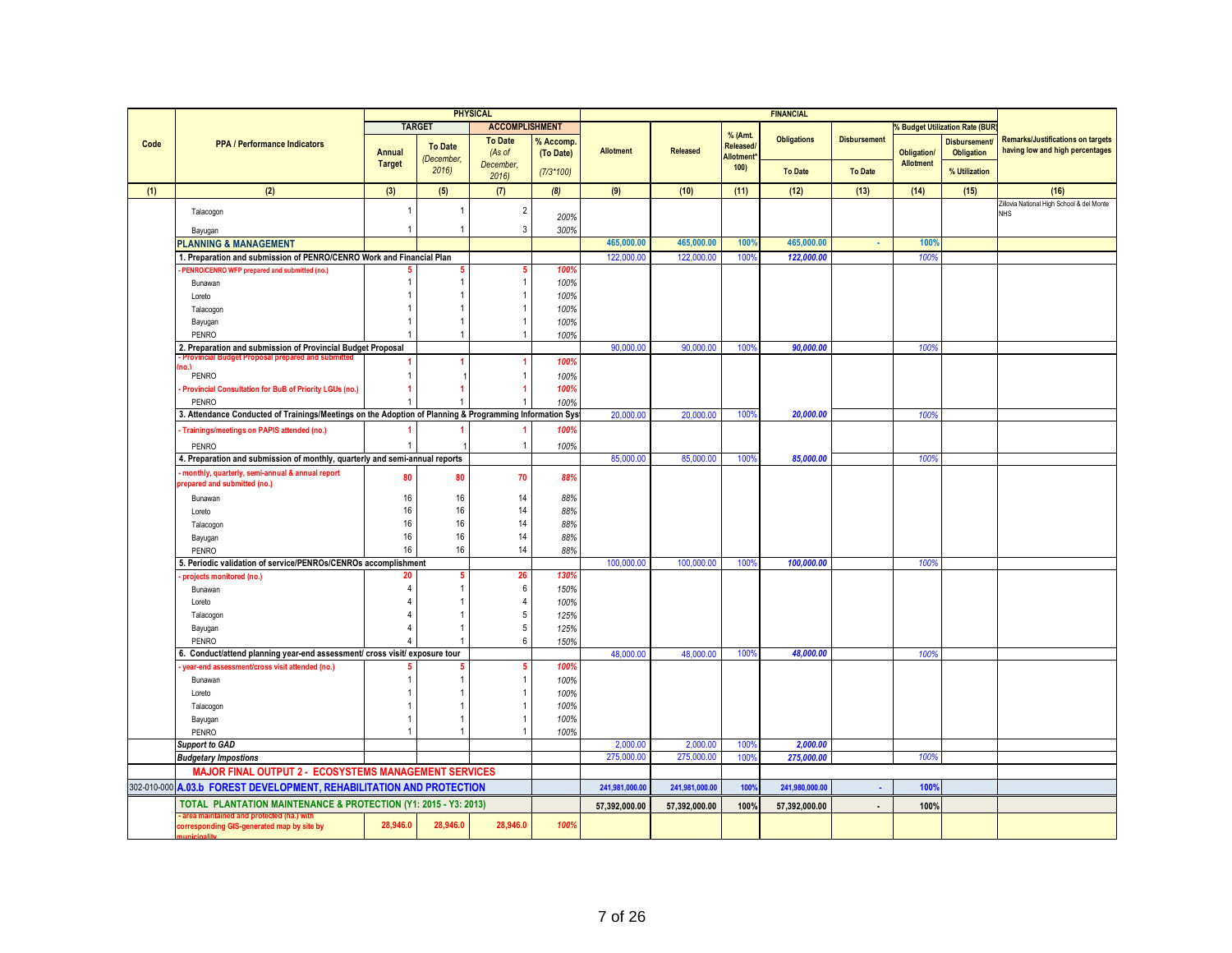|      |                                                                                        |                     |                              | <b>PHYSICAL</b>       |              |                  |               |                              | <b>FINANCIAL</b>   |                     |                  |                                |                                          |
|------|----------------------------------------------------------------------------------------|---------------------|------------------------------|-----------------------|--------------|------------------|---------------|------------------------------|--------------------|---------------------|------------------|--------------------------------|------------------------------------------|
|      |                                                                                        |                     | <b>TARGET</b>                | <b>ACCOMPLISHMENT</b> |              |                  |               |                              |                    |                     |                  | % Budget Utilization Rate (BUR |                                          |
| Code | <b>PPA / Performance Indicators</b>                                                    |                     |                              | <b>To Date</b>        | % Accomp.    |                  |               | % (Amt.                      | <b>Obligations</b> | <b>Disbursement</b> |                  | <b>Disbursement</b>            | <b>Remarks/Justifications on targets</b> |
|      |                                                                                        | <b>Annual</b>       | <b>To Date</b><br>(December, | (As of                | (To Date)    | <b>Allotment</b> | Released      | Released<br><b>Allotment</b> |                    |                     | Obligation/      | Obligation                     | having low and high percentages          |
|      |                                                                                        | <b>Target</b>       | 2016                         | December,             | $(7/3*100)$  |                  |               | 100                          | <b>To Date</b>     | <b>To Date</b>      | <b>Allotment</b> | % Utilization                  |                                          |
|      |                                                                                        |                     |                              | 2016                  |              |                  |               |                              |                    |                     |                  |                                |                                          |
| (1)  | (2)                                                                                    | (3)                 | (5)                          | (7)                   | (8)          | (9)              | (10)          | (11)                         | (12)               | (13)                | (14)             | (15)                           | (16)                                     |
|      | <b>District I</b>                                                                      | 13.891.0            | 13.891.0                     | 13,891.0              | 100%         |                  |               |                              |                    |                     |                  |                                |                                          |
|      | <b>CENRO Bayugan</b>                                                                   | 13,079.0            | 13,079.0                     | 13,079.0              | 100%         |                  |               |                              |                    |                     |                  |                                |                                          |
|      | Bayugan                                                                                | 2,777.0             | 2,777.0                      | 2,777.0               | 100%         |                  |               |                              |                    |                     |                  |                                |                                          |
|      | Esperanza                                                                              | 4,371.0             | 4,371.0                      | 4,371.0               | 100%         |                  |               |                              |                    |                     |                  |                                |                                          |
|      | Sibagat                                                                                | 3,389.0             | 3,389.0                      | 3,389.0               | 100%         |                  |               |                              |                    |                     |                  |                                |                                          |
|      | Prosperidad                                                                            | 2,542.0             | 2,542.0                      | 2,542.0               | 100%         |                  |               |                              |                    |                     |                  |                                |                                          |
|      | <b>CENRO Talacogon</b>                                                                 | 812.0               | 812.0<br>523.0               | 812.0                 | 100%         |                  |               |                              |                    |                     |                  |                                |                                          |
|      | Talacogon                                                                              | 523.0<br>289.0      | 289.0                        | 523.0                 | 100%         |                  |               |                              |                    |                     |                  |                                |                                          |
|      | San Luis                                                                               |                     |                              | 289.0                 | 100%         |                  |               |                              |                    |                     |                  |                                |                                          |
|      | <b>District II</b>                                                                     | 15,055.0<br>2,271.0 | 15,055.0<br>2,271.0          | 15,055.0<br>2,271.0   | 100%<br>100% |                  |               |                              |                    |                     |                  |                                |                                          |
|      | <b>CENRO Talacogon</b>                                                                 | 2,271.0             | 2,271.0                      | 2,271.0               | 100%         |                  |               |                              |                    |                     |                  |                                |                                          |
|      | La Paz                                                                                 |                     |                              |                       |              |                  |               |                              |                    |                     |                  |                                |                                          |
|      | <b>CENRO Bunawan</b>                                                                   | 6,560.0             | 6,560.0                      | 6,560.0               | 100%         |                  |               |                              |                    |                     |                  |                                |                                          |
|      | Bunawan                                                                                | 935.0               | 935.0                        | 935.0                 | 100%         |                  |               |                              |                    |                     |                  |                                |                                          |
|      | Sta, Josefa                                                                            | 156.0               | 156.0                        | 156.0                 | 100%         |                  |               |                              |                    |                     |                  |                                |                                          |
|      | Trento                                                                                 | 2,473.0             | 2,473.0                      | 2,473.0               | 100%         |                  |               |                              |                    |                     |                  |                                |                                          |
|      | Rosario                                                                                | 2,138.0             | 2,138.0                      | 2,138.0               | 100%         |                  |               |                              |                    |                     |                  |                                |                                          |
|      | San Francisco                                                                          | 858.0               | 858.0                        | 858.0                 | 100%         |                  |               |                              |                    |                     |                  |                                |                                          |
|      | <b>CENRO Loreto</b>                                                                    | 6,224.0             | 6,224.0                      | 6,224.0               | 100%         |                  |               |                              |                    |                     |                  |                                |                                          |
|      | Loreto                                                                                 | 2,869.0             | 2,869.0                      | 2,869.0               | 100%         |                  |               |                              |                    |                     |                  |                                |                                          |
|      | Veruela                                                                                | 3,355.0             | 3,355.0                      | 3,355.0               | 100%         |                  |               |                              |                    |                     |                  |                                |                                          |
|      | 1. Plantation Maintenance and Protection - NGP (Year 1 - 2016) - TOTAL                 |                     |                              |                       |              | 8,205,000.00     | 8.205.000.00  | 100%                         | 8.205.000.00       |                     | 100%             |                                |                                          |
|      | area maintained and protected (ha.) with<br>corresponding GIS-generated map by site by | 8,205               | 8,205                        | 8,205                 | 100%         |                  |               |                              |                    |                     |                  |                                | 1st pass of CY 2016                      |
|      | nininality                                                                             |                     |                              |                       |              |                  |               |                              |                    |                     |                  |                                |                                          |
|      | <b>District I</b>                                                                      | 3,160.0             | 3,160.0                      | 3,160.0               | 100%         |                  |               |                              |                    |                     |                  |                                |                                          |
|      | <b>CENRO Bayugan</b>                                                                   | 2,774               | 2,774                        | 2,774                 | 100%         |                  |               |                              |                    |                     |                  |                                |                                          |
|      | Bayugan                                                                                | 477                 | 477                          | 477                   | 100%         |                  |               |                              |                    |                     |                  |                                |                                          |
|      | Esperanza                                                                              | 950                 | 950                          | 950                   | 100%         |                  |               |                              |                    |                     |                  |                                |                                          |
|      | Sibagat                                                                                | 670                 | 670                          | 670                   | 100%         |                  |               |                              |                    |                     |                  |                                |                                          |
|      | Prosperidad                                                                            | 677                 | 677                          | 677                   | 100%         |                  |               |                              |                    |                     |                  |                                |                                          |
|      | <b>CENRO Talacogon</b>                                                                 | 386                 | 386                          | 386.0                 | 100%         |                  |               |                              |                    |                     |                  |                                |                                          |
|      | Talacogon                                                                              | 97                  | 97                           | 97.0                  | 100%         |                  |               |                              |                    |                     |                  |                                |                                          |
|      | San Luis                                                                               | 289                 | 289                          | 289.0                 | 100%         |                  |               |                              |                    |                     |                  |                                |                                          |
|      | <b>District II</b>                                                                     | 5,045               | 5,045                        | 5,045.0               | 100%         |                  |               |                              |                    |                     |                  |                                |                                          |
|      | <b>CENRO Talacogon</b>                                                                 | 1,200               | 1,200                        | 1,200.0               | 100%         |                  |               |                              |                    |                     |                  |                                |                                          |
|      | La Paz                                                                                 | 1,200               | 1,200                        | 1,200.0               | 100%         |                  |               |                              |                    |                     |                  |                                |                                          |
|      | <b>CENRO Bunawan</b>                                                                   | 1,463               | 1,463                        | 1,463                 | 100%         |                  |               |                              |                    |                     |                  |                                |                                          |
|      | Bunawan                                                                                | 665                 | 665                          | 665                   | 100%         |                  |               |                              |                    |                     |                  |                                |                                          |
|      | Trento                                                                                 | 410                 | 410                          | 410                   | 100%         |                  |               |                              |                    |                     |                  |                                |                                          |
|      | Rosario                                                                                | 307                 | 307                          | 307                   | 100%         |                  |               |                              |                    |                     |                  |                                |                                          |
|      | San Francisco                                                                          | 81                  | 81                           | 81                    | 100%         |                  |               |                              |                    |                     |                  |                                |                                          |
|      | <b>CENRO Loreto</b>                                                                    | 2,382               | 2,382                        | 2,382.0               | 100%         |                  |               |                              |                    |                     |                  |                                |                                          |
|      | Loreto                                                                                 | 990                 | 990                          | 990.0                 | 100%         |                  |               |                              |                    |                     |                  |                                |                                          |
|      | Veruela                                                                                | 1,392               | 1,392                        | 1,392.0               | 100%         |                  |               |                              |                    |                     |                  |                                |                                          |
|      | 2. Plantation Maintenance and Protection - NGP (Year 2 - 2015) - TOTAL                 |                     |                              |                       |              | 23,115,000.00    | 23,115,000.00 | 100%                         | 23,115,000.00      |                     | 100%             |                                |                                          |
|      | area maintained and protected (ha.) with<br>corresponding GIS-generated map by site by | 7,705.0             | 7,705.0                      | 7,705.0               | 100%         |                  |               |                              |                    |                     |                  |                                | 4th pass of CY 2016                      |
|      |                                                                                        |                     |                              |                       |              |                  |               |                              |                    |                     |                  |                                |                                          |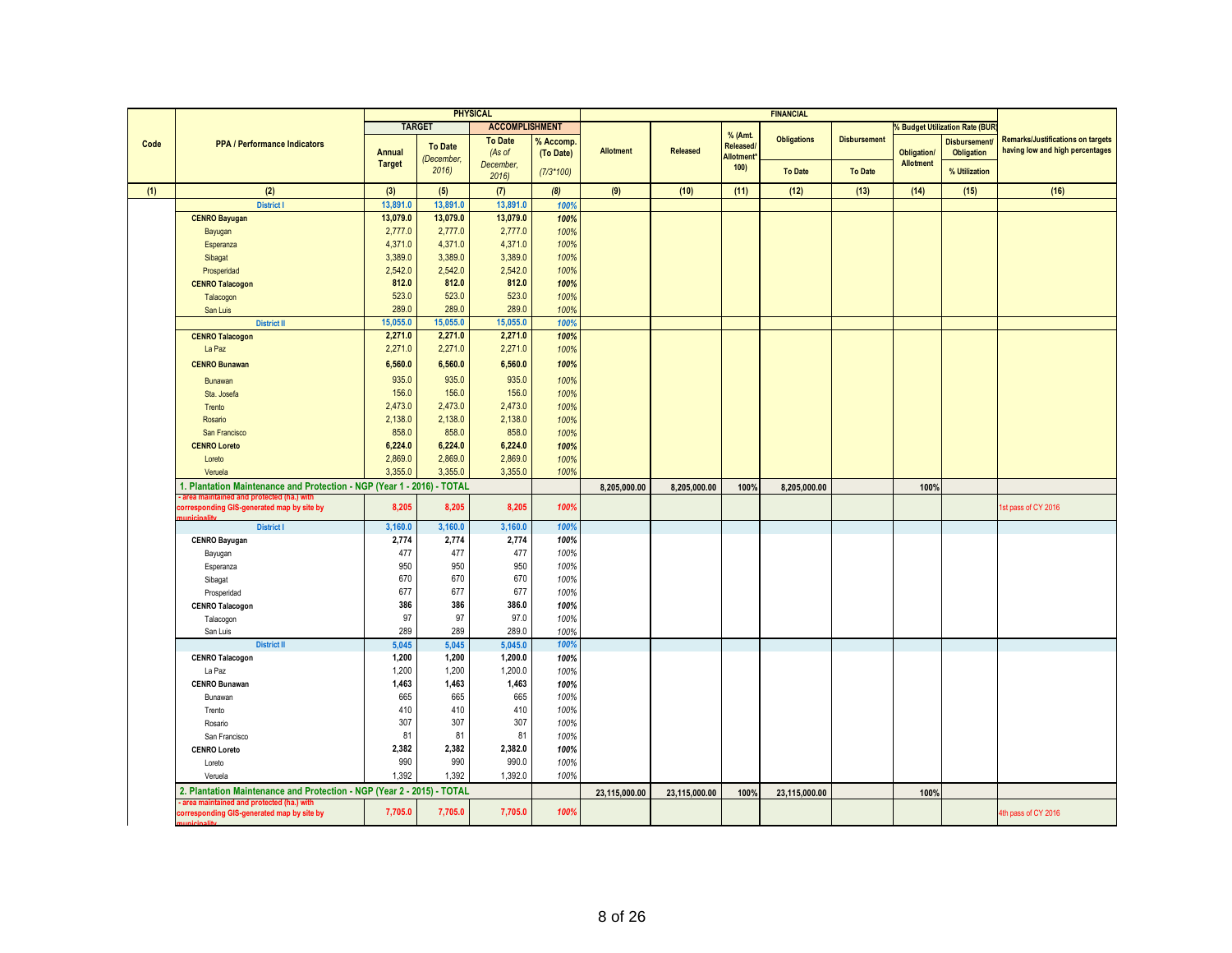|      |                                                                        |               |                | <b>PHYSICAL</b>       |             |               |               |                          | <b>FINANCIAL</b>   |                     |                    |                                           |                                          |
|------|------------------------------------------------------------------------|---------------|----------------|-----------------------|-------------|---------------|---------------|--------------------------|--------------------|---------------------|--------------------|-------------------------------------------|------------------------------------------|
|      |                                                                        |               | <b>TARGET</b>  | <b>ACCOMPLISHMENT</b> |             |               |               |                          |                    |                     |                    | <b>&amp; Budget Utilization Rate (BUR</b> |                                          |
|      |                                                                        |               |                | <b>To Date</b>        | % Accomp.   |               |               | % (Amt.                  | <b>Obligations</b> | <b>Disbursement</b> |                    | <b>Disbursement</b>                       | <b>Remarks/Justifications on targets</b> |
| Code | <b>PPA / Performance Indicators</b>                                    | <b>Annual</b> | <b>To Date</b> | (As of                | (To Date)   | Allotment     | Released      | Released/                |                    |                     | <b>Obligation/</b> | <b>Obligation</b>                         | having low and high percentages          |
|      |                                                                        | <b>Target</b> | (December,     | December,             |             |               |               | <b>Allotment</b><br>100) |                    |                     | <b>Allotment</b>   |                                           |                                          |
|      |                                                                        |               | 2016           | 2016                  | $(7/3*100)$ |               |               |                          | <b>To Date</b>     | <b>To Date</b>      |                    | % Utilization                             |                                          |
| (1)  | (2)                                                                    | (3)           | (5)            | (7)                   | (8)         | (9)           | (10)          | (11)                     | (12)               | (13)                | (14)               | (15)                                      | (16)                                     |
|      | <b>District I</b>                                                      | 3,236.0       | 3,236.0        | 3,236.0               | 100%        |               |               |                          |                    |                     |                    |                                           |                                          |
|      | <b>CENRO Bayugan</b>                                                   | 3,236         | 3,236          | 3,236                 | 100%        |               |               |                          |                    |                     |                    |                                           |                                          |
|      | Bayugan                                                                | 919           | 919            | 919                   | 100%        |               |               |                          |                    |                     |                    |                                           |                                          |
|      | Esperanza                                                              | 1,467         | 1,467          | 1,467                 | 100%        |               |               |                          |                    |                     |                    |                                           |                                          |
|      | Sibagat                                                                | 641           | 641            | 641                   | 100%        |               |               |                          |                    |                     |                    |                                           |                                          |
|      | Prosperidad                                                            | 209           | 209            | 209                   | 100%        |               |               |                          |                    |                     |                    |                                           |                                          |
|      | <b>District II</b>                                                     | 4,469.0       | 4,469.0        | 4,469.0               | 100%        |               |               |                          |                    |                     |                    |                                           |                                          |
|      | <b>CENRO Talacogon</b>                                                 | 528           | 528            | 528.0                 | 100%        |               |               |                          |                    |                     |                    |                                           |                                          |
|      | La Paz                                                                 | 528           | 528            | 528.0                 | 100%        |               |               |                          |                    |                     |                    |                                           |                                          |
|      | <b>CENRO Bunawan</b>                                                   | 2,353         | 2,353          | 2,353                 | 100%        |               |               |                          |                    |                     |                    |                                           |                                          |
|      | Bunawan                                                                | 125           | 125            | 125                   | 100%        |               |               |                          |                    |                     |                    |                                           |                                          |
|      | Sta. Josefa                                                            | 113           | 113            | 113                   | 100%        |               |               |                          |                    |                     |                    |                                           |                                          |
|      | Trento                                                                 | 998           | 998            | 998                   | 100%        |               |               |                          |                    |                     |                    |                                           |                                          |
|      | Rosario                                                                | 731           | 731            | 731                   | 100%        |               |               |                          |                    |                     |                    |                                           |                                          |
|      | San Francisco                                                          | 386           | 386            | 386                   | 100%        |               |               |                          |                    |                     |                    |                                           |                                          |
|      | <b>CENRO Loreto</b>                                                    | 1,588         | 1,588          | 1,588.0               | 100%        |               |               |                          |                    |                     |                    |                                           |                                          |
|      | Loreto                                                                 | 741           | 741            | 741.0                 | 100%        |               |               |                          |                    |                     |                    |                                           |                                          |
|      | Veruela                                                                | 847           | 847            | 847.0                 | 100%        |               |               |                          |                    |                     |                    |                                           |                                          |
|      | 3. Plantation Maintenance and Protection - NGP (Year 3 - 2014) - TOTAL |               |                |                       |             | 26,072,000.00 | 26,072,000.00 | 100%                     | 26,072,000.00      |                     | 100%               |                                           |                                          |
|      | area maintained and protected (ha.) with corresponding GIS-            |               |                |                       |             |               |               |                          |                    |                     |                    |                                           |                                          |
|      | enerated map by site by municipality                                   | 13,036        | 13,036         | 13,036                | 100%        |               |               |                          |                    |                     |                    |                                           | 4th pass of CY 2016                      |
|      | <b>District I</b>                                                      | 7,495         | 7,495          | 7,495                 | 100%        |               |               |                          |                    |                     |                    |                                           |                                          |
|      | <b>CENRO Bayugan</b>                                                   | 7,069         | 7,069          | 7,069                 | 100%        |               |               |                          |                    |                     |                    |                                           |                                          |
|      | Bayugan                                                                | 1,381         | 1,381          | 1,381                 | 100%        |               |               |                          |                    |                     |                    |                                           |                                          |
|      | Esperanza                                                              | 1,954         | 1,954          | 1,954                 | 100%        |               |               |                          |                    |                     |                    |                                           |                                          |
|      | Sibagat                                                                | 2,078         | 2,078          | 2,078                 | 100%        |               |               |                          |                    |                     |                    |                                           |                                          |
|      | Prosperidad                                                            | 1,656         | 1,656          | 1,656                 | 100%        |               |               |                          |                    |                     |                    |                                           |                                          |
|      | <b>CENRO Talacogon</b>                                                 | 426           | 426            | 426                   | 100%        |               |               |                          |                    |                     |                    |                                           |                                          |
|      | Talacogon                                                              | 426           | 426            | 426                   | 100%        |               |               |                          |                    |                     |                    |                                           |                                          |
|      | <b>District II</b>                                                     | 5,541         | 5,541          | 5,541                 | 100%        |               |               |                          |                    |                     |                    |                                           |                                          |
|      | <b>CENRO Talacogon</b>                                                 | 543           | 543            | 543                   | 100%        |               |               |                          |                    |                     |                    |                                           |                                          |
|      | La Paz                                                                 | 543           | 543            | 543                   | 100%        |               |               |                          |                    |                     |                    |                                           |                                          |
|      | <b>CENRO Bunawan</b>                                                   | 2,744         | 2,744          | 2,744                 | 100%        |               |               |                          |                    |                     |                    |                                           |                                          |
|      | Bunawan                                                                | 145           | 145            | 145                   | 100%        |               |               |                          |                    |                     |                    |                                           |                                          |
|      | Sta. Josefa                                                            | 43            | 43             | 43                    | 100%        |               |               |                          |                    |                     |                    |                                           |                                          |
|      | Trento                                                                 | 1,065         | 1,065          | 1,065                 | 100%        |               |               |                          |                    |                     |                    |                                           |                                          |
|      | Rosario                                                                | 1,100         | 1,100          | 1,100                 | 100%        |               |               |                          |                    |                     |                    |                                           |                                          |
|      | San Francisco                                                          | 391           | 391            | 391                   | 100%        |               |               |                          |                    |                     |                    |                                           |                                          |
|      | <b>CENRO Loreto</b>                                                    | 2,254         | 2,254          | 2,254                 | 100%        |               |               |                          |                    |                     |                    |                                           |                                          |
|      | Loreto                                                                 | 1,138         | 1,138          | 1,138                 | 100%        |               |               |                          |                    |                     |                    |                                           |                                          |
|      | Veruela                                                                | 1,116         | 1,116          | 1,116                 | 100%        |               |               |                          |                    |                     |                    |                                           |                                          |
|      | 2. SITE ASSESSMENT                                                     |               | $\blacksquare$ |                       |             | 1,176,000.00  | 1,176,000.00  | 100%                     | 1,176,000.00       |                     | 100%               |                                           |                                          |
|      | Site assessed (ha.) (to be downloaded by the                           | 1,744         | 1,744          | 1,744                 | 100%        |               |               |                          |                    |                     |                    |                                           |                                          |
|      | <b>Regional Office)</b>                                                |               |                |                       |             |               |               |                          |                    |                     |                    |                                           |                                          |
|      | <b>District I</b>                                                      | 776           | 776            | 776                   | 100%        |               |               |                          |                    |                     |                    |                                           |                                          |
|      | <b>CENRO Bayugan</b>                                                   | 776           | 776            | 776                   | 100%        |               |               |                          |                    |                     |                    |                                           |                                          |
|      | <b>District II</b>                                                     | 968           | 968            | 968                   | 100%        |               |               |                          |                    |                     |                    |                                           |                                          |
|      | <b>CENRO Loreto</b>                                                    | 968           | 968            | 968                   | 100%        |               |               |                          |                    |                     |                    |                                           |                                          |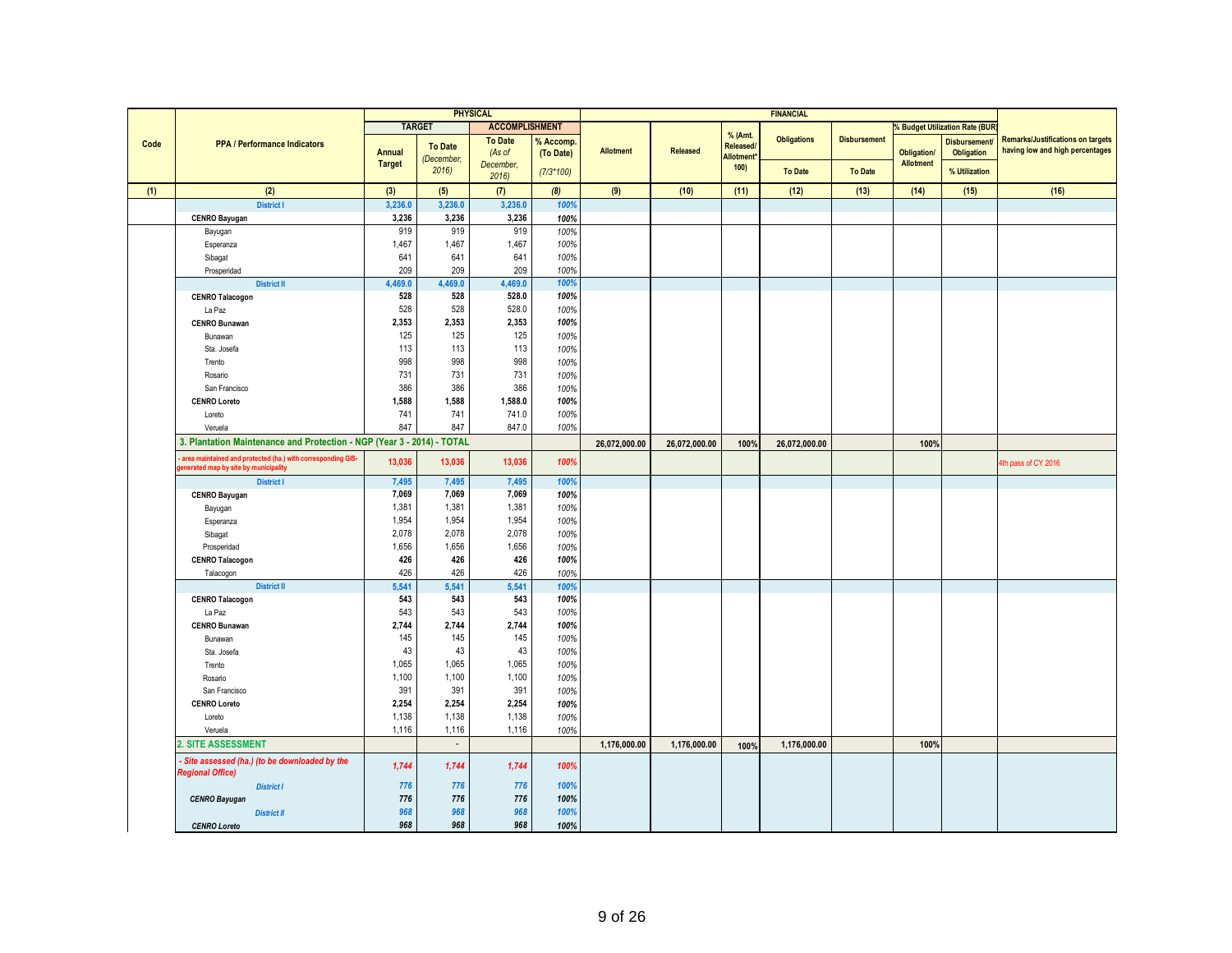|      |                                                    |                        |                        | <b>PHYSICAL</b>        |              |                  |                |                                | <b>FINANCIAL</b>   |                     |                  |                                           |                                          |
|------|----------------------------------------------------|------------------------|------------------------|------------------------|--------------|------------------|----------------|--------------------------------|--------------------|---------------------|------------------|-------------------------------------------|------------------------------------------|
|      |                                                    |                        | <b>TARGET</b>          | <b>ACCOMPLISHMENT</b>  |              |                  |                |                                |                    |                     |                  | <b>&amp; Budget Utilization Rate (BUR</b> |                                          |
|      |                                                    |                        |                        | <b>To Date</b>         | % Accomp     |                  |                | % (Amt.                        | <b>Obligations</b> | <b>Disbursement</b> |                  | <b>Disbursement</b>                       | <b>Remarks/Justifications on targets</b> |
| Code | <b>PPA / Performance Indicators</b>                | Annual                 | <b>To Date</b>         | (As of                 | (To Date)    | <b>Allotment</b> | Released       | Released/                      |                    |                     | Obligation/      | <b>Obligation</b>                         | having low and high percentages          |
|      |                                                    | <b>Target</b>          | (December,             | December,              |              |                  |                | Allotment <sup>*</sup><br>100) |                    |                     | <b>Allotment</b> |                                           |                                          |
|      |                                                    |                        | 2016                   | 2016                   | $(7/3*100)$  |                  |                |                                | <b>To Date</b>     | <b>To Date</b>      |                  | % Utilization                             |                                          |
| (1)  | (2)                                                | (3)                    | (5)                    | (7)                    | (8)          | (9)              | (10)           | (11)                           | (12)               | (13)                | (14)             | (15)                                      | (16)                                     |
|      | Site assessed (ha.) (regular target)               | 871                    | 871                    | 871                    | 100%         |                  |                |                                |                    |                     |                  |                                           |                                          |
|      | <b>District I</b>                                  | 317                    | 317                    | 317                    | 100%         |                  |                |                                |                    |                     |                  |                                           |                                          |
|      | <b>CENRO Bayugan</b>                               | 317                    | 317                    | 317                    | 100%         |                  |                |                                |                    |                     |                  |                                           |                                          |
|      | <b>District II</b>                                 | 554                    | 554                    | 554                    | 100%         |                  |                |                                |                    |                     |                  |                                           |                                          |
|      | <b>CENRO Talacogon</b>                             | 299                    | 299                    | 299                    | 100%         |                  |                |                                |                    |                     |                  |                                           |                                          |
|      | <b>CENRO Bunawan</b>                               | 117                    | 117                    | 117                    | 100%         |                  |                |                                |                    |                     |                  |                                           |                                          |
|      | <b>CENRO Loreto</b>                                | 138                    | 138                    | 138                    | 100%         |                  |                |                                |                    |                     |                  |                                           |                                          |
|      | <b>SEEDLING PRODUCTION</b>                         |                        |                        |                        |              | 106,596,000.00   | 106,596,000.00 | 100%                           | 106,596,000.00     |                     | 100%             |                                           |                                          |
|      | Total no. of seedling produced/delivered (no.)     | 13,474,104             | 13,474,104             | 13,670,029             | 101%         |                  |                |                                |                    |                     |                  |                                           |                                          |
|      | <b>District I</b>                                  | 5,112,276              | 5,112,276              | 5,121,069              | 100%         |                  |                |                                |                    |                     |                  |                                           |                                          |
|      | <b>CENRO Bayugan</b>                               | 4,572,974              | 4,572,974              | 4,572,974              | 100%         |                  |                |                                |                    |                     |                  |                                           |                                          |
|      | Bayugan                                            | 818,636                | 818,636                | 818,636                | 100%         |                  |                |                                |                    |                     |                  |                                           |                                          |
|      | Esperanza                                          | 1,576,065              | 1,576,065              | 1,576,065              | 100%         |                  |                |                                |                    |                     |                  |                                           |                                          |
|      | Sibagat                                            | 1,098,524              | 1,098,524              | 1,098,524              | 100%         |                  |                |                                |                    |                     |                  |                                           |                                          |
|      | Prosperidad                                        | 1,079,749              | 1,079,749              | 1,079,749              | 100%         |                  |                |                                |                    |                     |                  |                                           |                                          |
|      | <b>CENRO Talacogon</b>                             | 539,302                | 539,302                | 548,095                | 102%         |                  |                |                                |                    |                     |                  |                                           |                                          |
|      | Talacogon                                          | 161,602                | 161,602                | 163,308                | 101%         |                  |                |                                |                    |                     |                  |                                           |                                          |
|      | San Luis                                           | 377,700                | 377,700                | 384,787                | 102%         |                  |                |                                |                    |                     |                  |                                           |                                          |
|      | <b>District II</b>                                 | 8,361,828              | 8,361,828              | 8,548,960              | 102%         |                  |                |                                |                    |                     |                  |                                           |                                          |
|      | <b>CENRO Talacogon</b>                             | 1,999,200              | 1,999,200              | 1,999,200              | 100%         |                  |                |                                |                    |                     |                  |                                           |                                          |
|      | La Paz                                             | 1,999,200              | 1,999,200              | 1,999,200              | 100%         |                  |                |                                |                    |                     |                  |                                           |                                          |
|      | <b>CENRO Bunawan</b>                               | 2,394,216              | 2,394,216              | 2,394,316              | 100%         |                  |                |                                |                    |                     |                  |                                           |                                          |
|      | Bunawan                                            | 1,107,890              | 1,107,890              | 1,107,990              | 100%         |                  |                |                                |                    |                     |                  |                                           |                                          |
|      | Trento                                             | 683,060                | 683,060                | 683,060                | 100%         |                  |                |                                |                    |                     |                  |                                           |                                          |
|      | Rosario                                            | 468,320                | 468,320                | 468,320                | 100%         |                  |                |                                |                    |                     |                  |                                           |                                          |
|      | San Francisco                                      | 134,946                | 134,946                | 134,946                | 100%         |                  |                |                                |                    |                     |                  |                                           |                                          |
|      | <b>CENRO Loreto</b>                                | 3,968,412              | 3,968,412              | 4,155,444              | 105%         |                  |                |                                |                    |                     |                  |                                           |                                          |
|      | Loreto                                             | 1,649,340              | 1,649,340              | 1,806,641              | 110%         |                  |                |                                |                    |                     |                  |                                           |                                          |
|      | Veruela                                            | 2,319,072              | 2,319,072              | 2,348,803              | 101%         |                  |                |                                |                    |                     |                  |                                           |                                          |
|      | a.1. PO Contracted-Timber (P8/sdlng@1,667 sdlgs/ha | 9.957.462              | 9.957.462              | 10.153.387             | 102%         |                  |                |                                |                    |                     |                  |                                           |                                          |
|      | <b>District I</b>                                  | 3,482,289              | 3,482,289              | 3,491,082              | 100%         |                  |                |                                |                    |                     |                  |                                           |                                          |
|      | <b>CENRO Bayugan</b>                               | 3,019,604              | 3,019,604              | 3,019,604              | 100%         |                  |                |                                |                    |                     |                  |                                           |                                          |
|      | Bayugan                                            | 546,448                | 546,448                | 546,448                | 100%         |                  |                |                                |                    |                     |                  |                                           |                                          |
|      | Esperanza                                          | 1,055,643              | 1,055,643              | 1,055,643              | 100%         |                  |                |                                |                    |                     |                  |                                           |                                          |
|      | Sibagat                                            | 726,376                | 726,376                | 726,376                | 100%         |                  |                |                                |                    |                     |                  |                                           |                                          |
|      | Prosperidad                                        | 691,137                | 691,137                | 691,137                | 100%         |                  |                |                                |                    |                     |                  |                                           |                                          |
|      | <b>CENRO Talacogon</b>                             | 462,685                | 462,685                | 471,478                | 102%         |                  |                |                                |                    |                     |                  |                                           |                                          |
|      | Talacogon                                          | 153,232                | 153,232                | 154,938                | 101%         |                  |                |                                |                    |                     |                  |                                           |                                          |
|      | San Luis                                           | 309,453                | 309,453                | 316,540                | 102%         |                  |                |                                |                    |                     |                  |                                           |                                          |
|      | <b>District II</b>                                 | 6,475,173<br>1,935,356 | 6,475,173<br>1,935,356 | 6,662,305<br>1,935,356 | 103%         |                  |                |                                |                    |                     |                  |                                           |                                          |
|      | <b>CENRO Talacogon</b><br>La Paz                   | 1,935,356              |                        | 1,935,356              | 100%         |                  |                |                                |                    |                     |                  |                                           |                                          |
|      |                                                    | 2,279,904              | 1,935,356<br>2,279,904 | 2,280,004              | 100%         |                  |                |                                |                    |                     |                  |                                           |                                          |
|      | <b>CENRO Bunawan</b>                               | 1,012,078              | 1,012,078              | 1,012,178              | 100%<br>100% |                  |                |                                |                    |                     |                  |                                           |                                          |
|      | Bunawan<br>Trento                                  | 683,060                | 683,060                | 683,060                | 100%         |                  |                |                                |                    |                     |                  |                                           |                                          |
|      | Rosario                                            | 449,820                | 449,820                | 449,820                | 100%         |                  |                |                                |                    |                     |                  |                                           |                                          |
|      | San Francisco                                      | 134.946                | 134,946                | 134,946                | 100%         |                  |                |                                |                    |                     |                  |                                           |                                          |
|      |                                                    |                        |                        |                        |              |                  |                |                                |                    |                     |                  |                                           |                                          |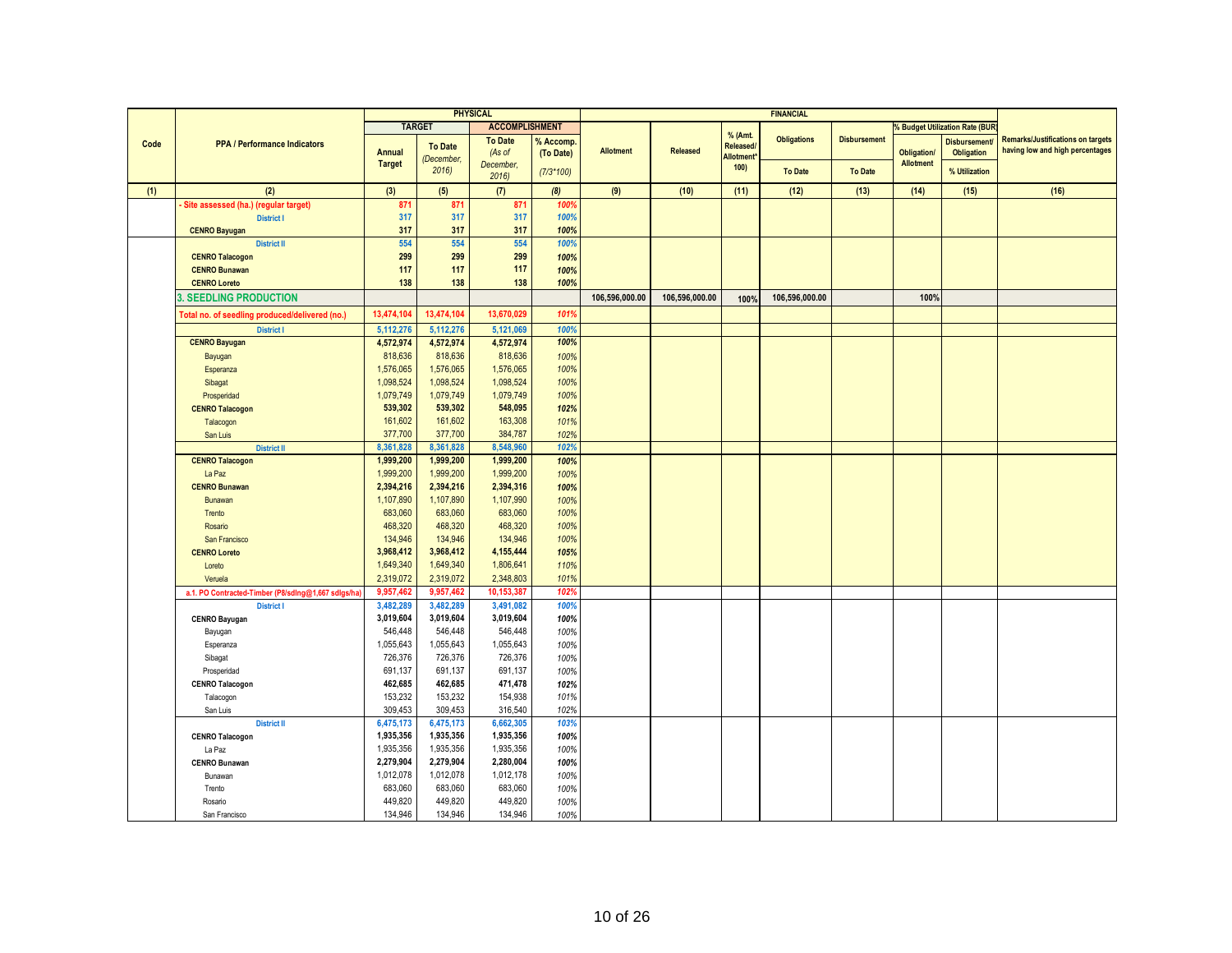|      |                                                                                                                 |                  |                    | <b>PHYSICAL</b>          |                        |                          |          |                     | <b>FINANCIAL</b>   |                     |                    |                                          |                                                                             |
|------|-----------------------------------------------------------------------------------------------------------------|------------------|--------------------|--------------------------|------------------------|--------------------------|----------|---------------------|--------------------|---------------------|--------------------|------------------------------------------|-----------------------------------------------------------------------------|
|      |                                                                                                                 |                  | <b>TARGET</b>      | <b>ACCOMPLISHMENT</b>    |                        |                          |          |                     |                    |                     |                    | <b>Budget Utilization Rate (BUR</b>      |                                                                             |
| Code | <b>PPA / Performance Indicators</b>                                                                             | Annual           | <b>To Date</b>     | <b>To Date</b><br>(As of | % Accomp.<br>(To Date) | <b>Allotment</b>         | Released | % (Amt.<br>Released | <b>Obligations</b> | <b>Disbursement</b> | <b>Obligation/</b> | <b>Disbursement</b><br><b>Obligation</b> | <b>Remarks/Justifications on targets</b><br>having low and high percentages |
|      |                                                                                                                 | <b>Target</b>    | (December,<br>2016 | December,<br>2016        | $(7/3*100)$            |                          |          | Allotment*<br>100)  | <b>To Date</b>     | <b>To Date</b>      | Allotment          | % Utilization                            |                                                                             |
| (1)  | (2)                                                                                                             | (3)              | (5)                | (7)                      | (8)                    | (9)                      | (10)     | (11)                | (12)               | (13)                | (14)               | (15)                                     | (16)                                                                        |
|      | <b>CENRO Loreto</b>                                                                                             | 2,259,913        | 2,259,913          | 2,446,945                | 108%                   |                          |          |                     |                    |                     |                    |                                          |                                                                             |
|      | Loreto                                                                                                          | 882,266          | 882,266            | 1,039,567                | 118%                   | $\overline{\phantom{a}}$ |          |                     |                    |                     |                    |                                          |                                                                             |
|      | Veruela                                                                                                         | 1,377,647        | 1,377,647          | 1,407,378                | 102%                   | ä,                       |          |                     |                    |                     |                    |                                          |                                                                             |
|      | a.1. PO Contracted-Timber (P8/sding@1,667<br>digs/ha) - TO BE DOWNLOADED BY THE REGIONAL<br>EDCE                | 2,905,504        | 2,905,504          | 2,905,504                | 100%                   |                          |          |                     |                    |                     |                    |                                          |                                                                             |
|      | <b>District I</b>                                                                                               | 1,292,816        | 1,292,816          | 1,292,816                | 100%                   |                          |          |                     |                    |                     |                    |                                          |                                                                             |
|      | <b>CENRO Bayugan</b>                                                                                            | 1,292,816        | 1,292,816          | 1,292,816                | 100%                   |                          |          |                     |                    |                     |                    |                                          |                                                                             |
|      | Bayugan                                                                                                         | 248,234          | 248,234            | 248,234                  | 100%                   |                          |          |                     |                    |                     |                    |                                          |                                                                             |
|      | Esperanza                                                                                                       | 496,468          | 496,468            | 496,468                  | 100%                   |                          |          |                     |                    |                     |                    |                                          |                                                                             |
|      | Sibagat                                                                                                         | 348,194          | 348,194            | 348,194                  | 100%                   |                          |          |                     |                    |                     |                    |                                          |                                                                             |
|      | Prosperidad                                                                                                     | 199,920          | 199,920            | 199,920                  | 100%                   |                          |          |                     |                    |                     |                    |                                          |                                                                             |
|      | <b>District II</b>                                                                                              | 1,612,688        | 1,612,688          | 1,612,688                | 100%                   |                          |          |                     |                    |                     |                    |                                          |                                                                             |
|      | <b>CENRO Loreto</b>                                                                                             | 1,612,688        | 1,612,688          | 1,612,688                | 100%                   |                          |          |                     |                    |                     |                    |                                          |                                                                             |
|      | Loreto                                                                                                          | 729,708          | 729,708            | 729,708                  | 100%                   |                          |          |                     |                    |                     |                    |                                          |                                                                             |
|      | Veruela                                                                                                         | 882,980          | 882,980            | 882,980                  | 100%                   |                          |          |                     |                    |                     |                    |                                          |                                                                             |
|      | a.2. MMFN (Timber/FUELWOOD) (P5/sdlng@1,667<br>digs/ha) - TO BE DELIVERED BY THE REGIONAL<br><b>OFFICE/MMFN</b> | 538,338          | 538,338            | 538,338                  | 100%                   |                          |          |                     |                    |                     |                    |                                          |                                                                             |
|      | <b>District I</b>                                                                                               | 282,871          | 282,871            | 282,871                  | 100%                   |                          |          |                     |                    |                     |                    |                                          |                                                                             |
|      | <b>CENRO Bayugan</b>                                                                                            | 250,754          | 250,754            | 250,754                  | 100%                   |                          |          |                     |                    |                     |                    |                                          |                                                                             |
|      | Bayugan                                                                                                         | 23,954           | 23,954             | 23,954                   | 100%                   |                          |          |                     |                    |                     |                    |                                          |                                                                             |
|      | Esperanza                                                                                                       | 23,954           | 23,954             | 23,954                   | 100%                   |                          |          |                     |                    |                     |                    |                                          |                                                                             |
|      | Sibagat                                                                                                         | 23,954           | 23,954             | 23,954                   | 100%                   |                          |          |                     |                    |                     |                    |                                          |                                                                             |
|      | Prosperidad                                                                                                     | 178,892          | 178,892            | 178,892                  | 100%                   |                          |          |                     |                    |                     |                    |                                          |                                                                             |
|      | <b>CENRO Talacogon</b>                                                                                          | 32,117           | 32,117             | 32,117                   | 100%                   |                          |          |                     |                    |                     |                    |                                          |                                                                             |
|      | Talacogon                                                                                                       | 8,370            | 8,370              | 8,370                    | 100%                   |                          |          |                     |                    |                     |                    |                                          |                                                                             |
|      | San Luis                                                                                                        | 23,747           | 23,747             | 23,747                   | 100%                   |                          |          |                     |                    |                     |                    |                                          |                                                                             |
|      | <b>District II</b>                                                                                              | 255,467          | 255,467            | 255,467                  | 100%                   |                          |          |                     |                    |                     |                    |                                          |                                                                             |
|      | <b>CENRO Talacogon</b>                                                                                          | 63,844           | 63,844             | 63,844                   | 100%                   |                          |          |                     |                    |                     |                    |                                          |                                                                             |
|      | La Paz                                                                                                          | 63.844           | 63.844             | 63,844                   | 100%                   |                          |          |                     |                    |                     |                    |                                          |                                                                             |
|      | <b>CENRO Bunawan</b>                                                                                            | 95,812           | 95,812             | 95,812                   | 100%                   |                          |          |                     |                    |                     |                    |                                          |                                                                             |
|      | Bunawan                                                                                                         | 95,812           | 95,812             | 95,812                   | 100%                   |                          |          |                     |                    |                     |                    |                                          |                                                                             |
|      | <b>CENRO Loreto</b>                                                                                             | 95,811           | 95,811             | 95,811                   | 100%                   |                          |          |                     |                    |                     |                    |                                          |                                                                             |
|      | Loreto                                                                                                          | 37,366<br>58,445 | 37,366<br>58.445   | 37,366<br>58,445         | 100%                   |                          |          |                     |                    |                     |                    |                                          |                                                                             |
|      | Veruela<br>a.3. Cacao-BUB (200 sdlng/ha. @ P35/sdlg)                                                            | 9,800            | 9,800              | 9,800                    | 100%<br>100%           |                          |          |                     |                    |                     |                    |                                          |                                                                             |
|      | <b>District I</b>                                                                                               | 9,800            | 9,800              | 9,800                    | 100%                   |                          |          |                     |                    |                     |                    |                                          |                                                                             |
|      |                                                                                                                 | 9,800            | 9,800              | 9,800                    | 100%                   |                          |          |                     |                    |                     |                    |                                          |                                                                             |
|      | <b>CENRO Bayugan</b><br>Prosperidad                                                                             | 9,800            | 9,800              | 9,800                    | 100%                   |                          |          |                     |                    |                     |                    |                                          |                                                                             |
|      | a.4. Indigenous - BUB (500 sdlng/ha. @ P12/sdlg)                                                                | 63,000           | 63,000             | 63,000                   | 100%                   |                          |          |                     |                    |                     |                    |                                          |                                                                             |
|      | <b>District I</b>                                                                                               | 44,500           | 44,500             | 44,500                   | 100%                   |                          |          |                     |                    |                     |                    |                                          |                                                                             |
|      | <b>CENRO Talacogon</b>                                                                                          | 44,500           | 44,500             | 44,500                   | 100%                   |                          |          |                     |                    |                     |                    |                                          |                                                                             |
|      | San Luis                                                                                                        | 44,500           | 44,500             | 44,500                   | 100%                   |                          |          |                     |                    |                     |                    |                                          |                                                                             |
|      | <b>District II</b>                                                                                              | 18,500           | 18,500             | 18,500                   | 100%                   |                          |          |                     |                    |                     |                    |                                          |                                                                             |
|      | <b>CENRO Bunawan</b>                                                                                            | 18,500           | 18,500             | 18,500                   | 100%                   |                          |          |                     |                    |                     |                    |                                          |                                                                             |
|      | Rosario                                                                                                         | 18,500           | 18,500             | 18,500                   | 100%                   |                          |          |                     |                    |                     |                    |                                          |                                                                             |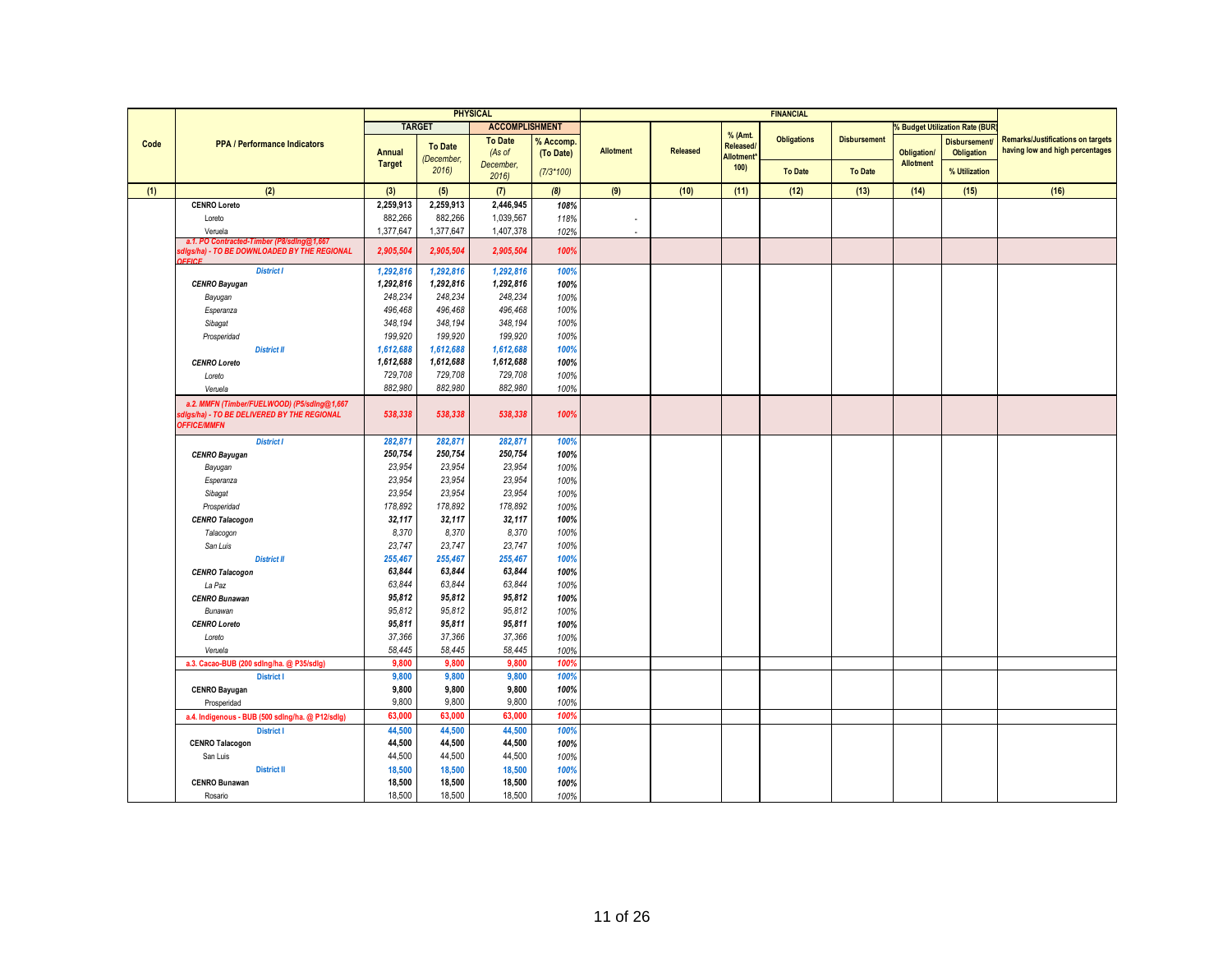|      |                                                                                           |               |                    | <b>PHYSICAL</b>       |             |               |               |                                     | <b>FINANCIAL</b>   |                     |                    |                                       |                                          |
|------|-------------------------------------------------------------------------------------------|---------------|--------------------|-----------------------|-------------|---------------|---------------|-------------------------------------|--------------------|---------------------|--------------------|---------------------------------------|------------------------------------------|
|      |                                                                                           |               | <b>TARGET</b>      | <b>ACCOMPLISHMENT</b> |             |               |               |                                     |                    |                     |                    | <b>6 Budget Utilization Rate (BUR</b> |                                          |
| Code | <b>PPA / Performance Indicators</b>                                                       |               |                    | <b>To Date</b>        | % Accomp.   |               |               | % (Amt.                             | <b>Obligations</b> | <b>Disbursement</b> |                    | <b>Disbursement</b>                   | <b>Remarks/Justifications on targets</b> |
|      |                                                                                           | <b>Annual</b> | <b>To Date</b>     | (As of                | (To Date)   | Allotment     | Released      | Released/<br>Allotment <sup>*</sup> |                    |                     | <b>Obligation/</b> | Obligation                            | having low and high percentages          |
|      |                                                                                           | <b>Target</b> | (December,<br>2016 | December.             |             |               |               | 100)                                |                    |                     | <b>Allotment</b>   |                                       |                                          |
|      |                                                                                           |               |                    | 2016                  | $(7/3*100)$ |               |               |                                     | <b>To Date</b>     | <b>To Date</b>      |                    | % Utilization                         |                                          |
| (1)  | (2)                                                                                       | (3)           | (5)                | (7)                   | (8)         | (9)           | (10)          | (11)                                | (12)               | (13)                | (14)               | (15)                                  | (16)                                     |
|      | 4. SITE PREPARATION INCLUDING HAULING, HOLE DIGGING, ETC AND AREA PLANTATIOI              |               |                    |                       |             | 53,333,000.00 | 53,333,000.00 | 100%                                | 53,332,000.00      |                     | 100%               |                                       |                                          |
|      | Site prepared and area planted (ha.) (6,500/ha.)                                          | 8,205         | 8,205              | 8,205                 | 100%        |               |               |                                     |                    |                     |                    |                                       |                                          |
|      | <b>District I</b>                                                                         | 3,160         | 3,160              | 3,160                 | 100%        |               |               |                                     |                    |                     |                    |                                       |                                          |
|      | <b>CENRO Bayugan</b>                                                                      | 2,774         | 2,774              | 2,774                 | 100%        |               |               |                                     |                    |                     |                    |                                       |                                          |
|      | Bayugan                                                                                   | 477           | 477                | 477                   | 100%        |               |               |                                     |                    |                     |                    |                                       |                                          |
|      | Esperanza                                                                                 | 950           | 950                | 950                   | 100%        |               |               |                                     |                    |                     |                    |                                       |                                          |
|      | Sibagat                                                                                   | 670           | 670                | 670                   | 100%        |               |               |                                     |                    |                     |                    |                                       |                                          |
|      | Prosperidad                                                                               | 677           | 677                | 677                   | 100%        |               |               |                                     |                    |                     |                    |                                       |                                          |
|      | <b>CENRO Talacogon</b>                                                                    | 386           | 386                | 386                   | 100%        |               |               |                                     |                    |                     |                    |                                       |                                          |
|      | Talacogon                                                                                 | 97            | 97                 | 97                    | 100%        |               |               |                                     |                    |                     |                    |                                       |                                          |
|      | San Luis                                                                                  | 289           | 289                | 289                   | 100%        |               |               |                                     |                    |                     |                    |                                       |                                          |
|      | <b>District II</b>                                                                        | 5,045         | 5,045              | 5,045                 | 100%        |               |               |                                     |                    |                     |                    |                                       |                                          |
|      | <b>CENRO Talacogon</b>                                                                    | 1,200         | 1,200              | 1,200                 | 100%        |               |               |                                     |                    |                     |                    |                                       |                                          |
|      | La Paz                                                                                    | 1,200         | 1,200              | 1,200                 | 100%        |               |               |                                     |                    |                     |                    |                                       |                                          |
|      | <b>CENRO Bunawan</b>                                                                      | 1,463         | 1,463              | 1,463                 | 100%        |               |               |                                     |                    |                     |                    |                                       |                                          |
|      | Bunawan                                                                                   | 665           | 665                | 665                   | 100%        |               |               |                                     |                    |                     |                    |                                       |                                          |
|      | Trento                                                                                    | 410           | 410                | 410                   | 100%        |               |               |                                     |                    |                     |                    |                                       |                                          |
|      | Rosario                                                                                   | 307           | 307                | 307                   | 100%        |               |               |                                     |                    |                     |                    |                                       |                                          |
|      | San Francisco                                                                             | 81            | 81                 | 81                    | 100%        |               |               |                                     |                    |                     |                    |                                       |                                          |
|      | <b>CENRO Loreto</b>                                                                       | 2,382         | 2,382              | 2,382                 | 100%        |               |               |                                     |                    |                     |                    |                                       |                                          |
|      | Loreto                                                                                    | 990           | 990                | 990                   | 100%        |               |               |                                     |                    |                     |                    |                                       |                                          |
|      | Veruela                                                                                   | 1,392         | 1,392              | 1,392                 | 100%        |               |               |                                     |                    |                     |                    |                                       |                                          |
|      | a.1. PO Contracted-Timber (P8/sdlng@1,667 sdlgs/ha)                                       | 6,207         | 6,207              | 6,207                 | 100%        |               |               |                                     |                    |                     |                    |                                       |                                          |
|      | <b>District I</b>                                                                         | 2,167         | 2,167              | 2,167                 | 100%        |               |               |                                     |                    |                     |                    |                                       |                                          |
|      | <b>CENRO Bayugan</b>                                                                      | 1,870         | 1,870              | 1,870                 | 100%        |               |               |                                     |                    |                     |                    |                                       |                                          |
|      | Bayugan                                                                                   | 328           | 328                | 328                   | 100%        |               |               |                                     |                    |                     |                    |                                       |                                          |
|      | Esperanza                                                                                 | 652           | 652                | 652                   | 100%        |               |               |                                     |                    |                     |                    |                                       |                                          |
|      | Sibagat                                                                                   | 461           | 461                | 461                   | 100%        |               |               |                                     |                    |                     |                    |                                       |                                          |
|      | Prosperidad                                                                               | 429           | 429                | 429                   | 100%        |               |               |                                     |                    |                     |                    |                                       |                                          |
|      | <b>CENRO Talacogon</b>                                                                    | 297           | 297                | 297                   | 100%        |               |               |                                     |                    |                     |                    |                                       |                                          |
|      | Talacogon                                                                                 | 97            | 97                 | 97                    | 100%        |               |               |                                     |                    |                     |                    |                                       |                                          |
|      | San Luis                                                                                  | 200           | 200                | 200                   | 100%        |               |               |                                     |                    |                     |                    |                                       |                                          |
|      | <b>District II</b>                                                                        | 4,040         | 4,040              | 4,040                 | 100%        |               |               |                                     |                    |                     |                    |                                       |                                          |
|      | <b>CENRO Talacogon</b>                                                                    | 1,200         | 1,200              | 1,200                 | 100%        |               |               |                                     |                    |                     |                    |                                       |                                          |
|      | La Paz                                                                                    | 1,200         | 1.200              | 1,200                 | 100%        |               |               |                                     |                    |                     |                    |                                       |                                          |
|      | <b>CENRO Bunawan</b>                                                                      | 1,426         | 1,426              | 1,426                 | 100%        |               |               |                                     |                    |                     |                    |                                       |                                          |
|      | Bunawan                                                                                   | 665           | 665                | 665                   | 100%        |               |               |                                     |                    |                     |                    |                                       |                                          |
|      | Trento                                                                                    | 410           | 410                | 410                   | 100%        |               |               |                                     |                    |                     |                    |                                       |                                          |
|      | Rosario                                                                                   | 270           | 270                | 270                   | 100%        |               |               |                                     |                    |                     |                    |                                       |                                          |
|      | San Francisco                                                                             | 81            | 81                 | 81                    | 100%        |               |               |                                     |                    |                     |                    |                                       |                                          |
|      | <b>CENRO Loreto</b>                                                                       | 1,414         | 1,414              | 1,414                 | 100%        |               |               |                                     |                    |                     |                    |                                       |                                          |
|      | Loreto                                                                                    | 552           | 552                | 552                   | 100%        |               |               |                                     |                    |                     |                    |                                       |                                          |
|      | Veruela                                                                                   | 862           | 862                | 862                   | 100%        |               |               |                                     |                    |                     |                    |                                       |                                          |
|      | a.1. PO Contracted-Timber (P8/sdlng@1,66)<br>sdigs/ha) - TO BE DOWNLOADED BY THE REGIONAL | 1,744         | 1,744              | 1.744                 | 100%        |               |               |                                     |                    |                     |                    |                                       |                                          |
|      | <b>FFICE</b>                                                                              |               |                    |                       |             |               |               |                                     |                    |                     |                    |                                       |                                          |
|      | <b>District I</b>                                                                         | 776           | 776                | 776                   | 100%        |               |               |                                     |                    |                     |                    |                                       |                                          |
|      | <b>CENRO Bayugan</b>                                                                      | 776           | 776                | 776                   | 100%        |               |               |                                     |                    |                     |                    |                                       |                                          |
|      | Bayugan                                                                                   | 149           | 149                | 149                   | 100%        |               |               |                                     |                    |                     |                    |                                       |                                          |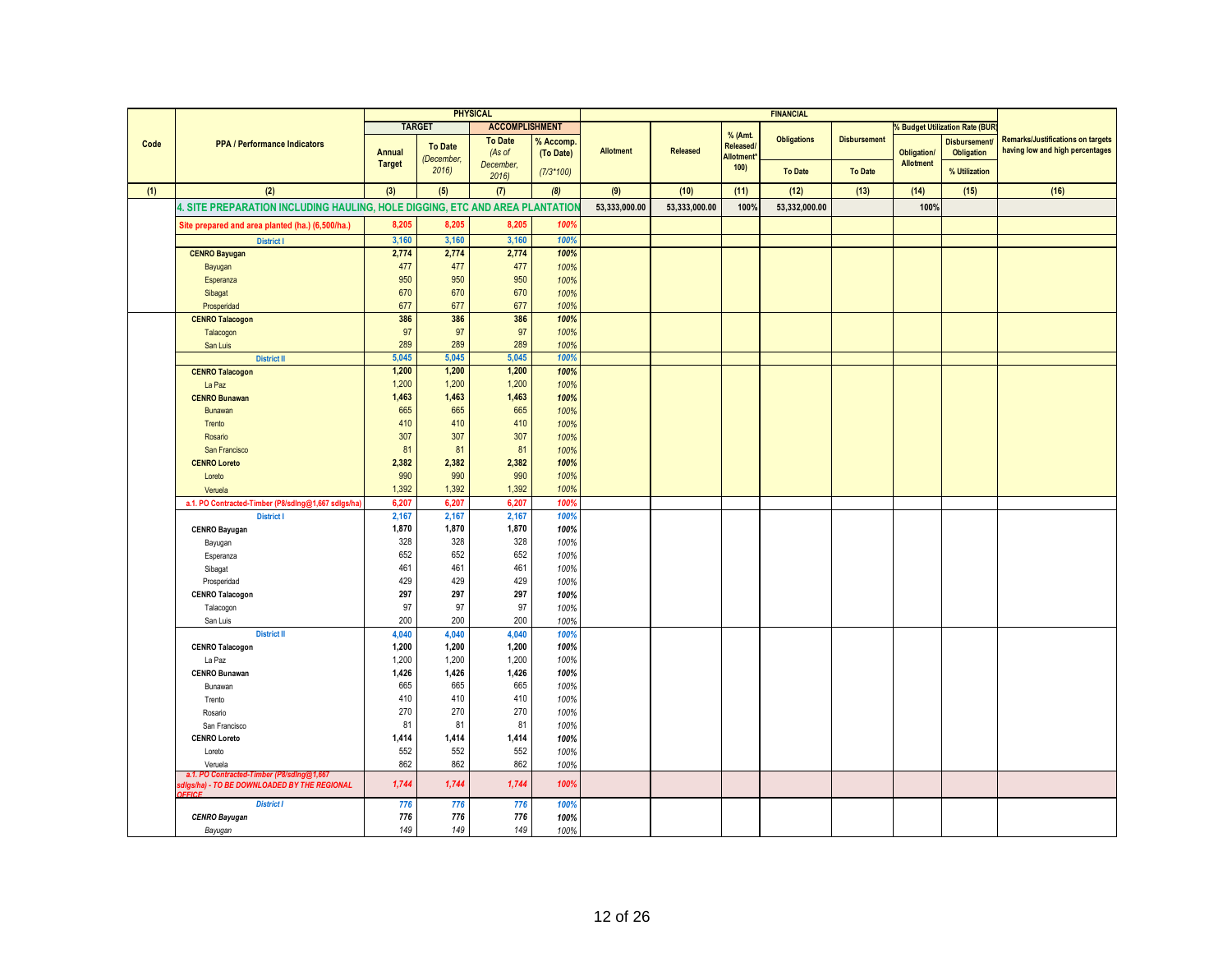|      |                                                                            |               | <b>PHYSICAL</b>              |                       |              |                  |                 | <b>FINANCIAL</b>        |                    |                     |                    |                                       |                                          |
|------|----------------------------------------------------------------------------|---------------|------------------------------|-----------------------|--------------|------------------|-----------------|-------------------------|--------------------|---------------------|--------------------|---------------------------------------|------------------------------------------|
|      |                                                                            |               | <b>TARGET</b>                | <b>ACCOMPLISHMENT</b> |              |                  |                 |                         |                    |                     |                    | <b>6 Budget Utilization Rate (BUR</b> |                                          |
| Code | <b>PPA / Performance Indicators</b>                                        |               |                              | <b>To Date</b>        | % Accomp.    |                  |                 | % (Amt.                 | <b>Obligations</b> | <b>Disbursement</b> |                    | <b>Disbursement</b>                   | <b>Remarks/Justifications on targets</b> |
|      |                                                                            | Annual        | <b>To Date</b><br>(December, | (As of                | (To Date)    | <b>Allotment</b> | <b>Released</b> | Released/<br>Allotment* |                    |                     | <b>Obligation/</b> | <b>Obligation</b>                     | having low and high percentages          |
|      |                                                                            | <b>Target</b> | 2016                         | December,             | $(7/3*100)$  |                  |                 | 100)                    | <b>To Date</b>     | <b>To Date</b>      | <b>Allotment</b>   | % Utilization                         |                                          |
|      |                                                                            |               |                              | 2016                  |              |                  |                 |                         |                    |                     |                    |                                       |                                          |
| (1)  | (2)                                                                        | (3)           | (5)                          | (7)                   | (8)          | (9)              | (10)            | (11)                    | (12)               | (13)                | (14)               | (15)                                  | (16)                                     |
|      | Esperanza                                                                  | 298           | 298                          | 298                   | 100%         |                  |                 |                         |                    |                     |                    |                                       |                                          |
|      | Sibagat                                                                    | 209           | 209                          | 209                   | 100%         |                  |                 |                         |                    |                     |                    |                                       |                                          |
|      | Prosperidad                                                                | 120           | 120                          | 120                   | 100%         |                  |                 |                         |                    |                     |                    |                                       |                                          |
|      | <b>District II</b>                                                         | 968           | 968                          | 968                   | 100%         |                  |                 |                         |                    |                     |                    |                                       |                                          |
|      | <b>CENRO Loreto</b>                                                        | 968           | 968                          | 968                   | 100%         |                  |                 |                         |                    |                     |                    |                                       |                                          |
|      | Loreto                                                                     | 438           | 438                          | 438                   | 100%         |                  |                 |                         |                    |                     |                    |                                       |                                          |
|      | Veruela                                                                    | 530           | 530                          | 530                   | 100%         |                  |                 |                         |                    |                     |                    |                                       |                                          |
|      | a.2. MMFN (Timber/FUELWOOD) TO BE<br>OWNLOADED BY THE REGIONAL OFFICE/MMFN | 93            | 93                           | 93                    | 100%         |                  |                 |                         |                    |                     |                    |                                       |                                          |
|      | <b>District I</b>                                                          | 93            | 93                           | 93                    | 100%         |                  |                 |                         |                    |                     |                    |                                       |                                          |
|      | <b>CENRO Bayugan</b>                                                       | 93            | 93                           | 93                    | 100%         |                  |                 |                         |                    |                     |                    |                                       |                                          |
|      | Prosperidad                                                                | 93            | 93                           | 93                    | 100%         |                  |                 |                         |                    |                     |                    |                                       |                                          |
|      | a.3. Cacao-BUB (200 sdlng/ha. @ P35/sdlg)                                  | 35            | 35                           | 35                    | 1009         |                  |                 |                         |                    |                     |                    |                                       |                                          |
|      | <b>District I</b>                                                          | 35            | 35                           | 35                    | 100%         |                  |                 |                         |                    |                     |                    |                                       |                                          |
|      | <b>CENRO Bayugan</b>                                                       | 35            | 35                           | 35                    | 100%         |                  |                 |                         |                    |                     |                    |                                       |                                          |
|      | Prosperidad                                                                | 35            | 35                           | 35                    | 100%         |                  |                 |                         |                    |                     |                    |                                       |                                          |
|      | a.4. Indigenous-BUB (500 sdlng/ha. @ P12/sdlg)                             | 126           | 126                          | 126                   | 100%         |                  |                 |                         |                    |                     |                    |                                       |                                          |
|      | <b>District I</b>                                                          | 89            | 89                           | 89                    | 100%         |                  |                 |                         |                    |                     |                    |                                       |                                          |
|      | <b>CENRO Talacogon</b>                                                     | 89            | 89                           | 89                    | 100%         |                  |                 |                         |                    |                     |                    |                                       |                                          |
|      | San Luis                                                                   | 89            | 89                           | 89                    | 100%         |                  |                 |                         |                    |                     |                    |                                       |                                          |
|      | <b>District II</b>                                                         | 37            | 37                           | 37                    | 100%         |                  |                 |                         |                    |                     |                    |                                       |                                          |
|      | <b>CENRO Bunawan</b>                                                       | 37            | 37                           | 37                    | 100%         |                  |                 |                         |                    |                     |                    |                                       |                                          |
|      | Rosario                                                                    | 37            | 37                           | 37                    | 100%         |                  |                 | 100%                    |                    |                     |                    |                                       |                                          |
|      | i. Hiring of Forestry Extension Officers                                   | 17            | 17                           | 17                    | 100%         | 14,941,000.00    | 14,941,000.00   |                         | 14,941,000.00      |                     | 100%               |                                       |                                          |
|      | no. of FEOs hired (15T/month)<br><b>District I</b>                         | 8             | $\mathbf{a}$                 | 8                     |              |                  |                 |                         |                    |                     |                    |                                       |                                          |
|      | PENRO-ADS                                                                  |               | 1                            | $\overline{1}$        | 100%<br>100% |                  |                 |                         |                    |                     |                    |                                       |                                          |
|      |                                                                            | 6             | 6                            | $6\phantom{1}6$       | 100%         |                  |                 |                         |                    |                     |                    |                                       |                                          |
|      | CENRO Bayugan<br>CENRO Talacogon                                           |               |                              | $\overline{1}$        | 100%         |                  |                 |                         |                    |                     |                    |                                       |                                          |
|      | <b>District II</b>                                                         | 9             | g                            | -9                    | 100%         |                  |                 |                         |                    |                     |                    |                                       |                                          |
|      | CENRO Talacogon                                                            | 2             | $\overline{2}$               | $\overline{2}$        | 100%         |                  |                 |                         |                    |                     |                    |                                       |                                          |
|      | CENRO Bunawan                                                              | 3             | 3                            | $\overline{3}$        | 100%         |                  |                 |                         |                    |                     |                    |                                       |                                          |
|      | CENRO Loreto                                                               | 4             | 4                            | $\overline{4}$        | 100%         |                  |                 |                         |                    |                     |                    |                                       |                                          |
|      | . Project Monitoring                                                       |               |                              |                       |              | 8,543,000.00     | 8,543,000.00    | 100%                    | 8,543,000.00       |                     | 100%               |                                       |                                          |
|      | 302-020-000 A.03.c - LAND SURVEY, DISPOSITION & RECORDS SERVICES           |               |                              |                       |              | 2,897,000.00     | 2,897,000.00    | 100%                    | 2,897,000.00       | $\blacksquare$      | 100%               |                                       |                                          |
|      | 1. Land Surveys                                                            |               |                              |                       |              | 624,000.00       | 624,000.00      | 100%                    | 624,000.00         |                     | 0%                 |                                       |                                          |
|      | 1.a Survey of Residential Lands                                            |               |                              |                       |              |                  |                 |                         |                    |                     |                    |                                       |                                          |
|      | lot surveyed (no.)                                                         | 520           | 418                          | 860                   | 165%         |                  |                 |                         |                    |                     |                    |                                       |                                          |
|      | Bunawan                                                                    | 178           | 140                          | 181                   | 102%         |                  |                 |                         |                    |                     |                    |                                       |                                          |
|      | Loreto                                                                     | 156           | 118                          | 208                   | 133%         |                  |                 |                         |                    |                     |                    |                                       |                                          |
|      | Talacogon                                                                  | 52            | 39                           | 285                   | 548%         |                  |                 |                         |                    |                     |                    |                                       |                                          |
|      | Bayugan                                                                    | 134           | 121                          | 186                   | 139%         |                  |                 |                         |                    |                     |                    |                                       |                                          |
|      | . Land Disposition                                                         |               |                              |                       |              |                  |                 |                         |                    |                     |                    |                                       |                                          |
|      | 2.a Patent Processing and Issuance (PPI) Residential Free Patent(RA 10023) |               |                              |                       |              | 1,430,000.00     | 1,430,000.00    | 100%                    | 1,430,000.00       |                     | 100%               |                                       |                                          |
|      | Patents issued (no. of lots)                                               | 1,300         | 1,300                        | 1,306                 | 100%         |                  |                 |                         |                    |                     |                    |                                       |                                          |
|      | (has.)                                                                     |               | $\sim$                       | 37.2644               |              |                  |                 |                         |                    |                     |                    |                                       |                                          |
|      |                                                                            |               |                              |                       |              |                  |                 |                         |                    |                     |                    |                                       |                                          |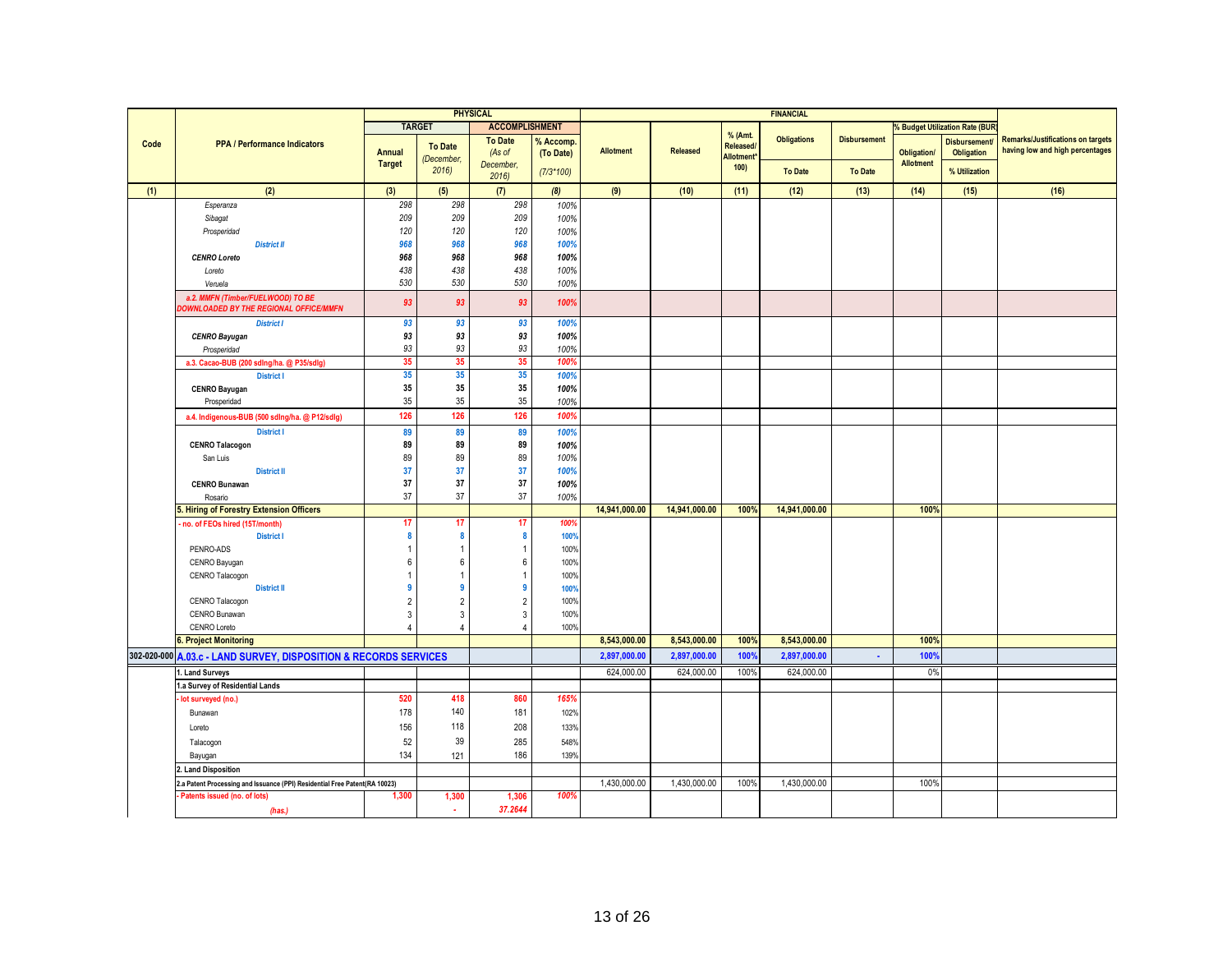|                            |                                                                                         |                |                | <b>PHYSICAL</b>          |              |                  |                 |                               | <b>FINANCIAL</b>              |                     |                    |                                 |                                          |
|----------------------------|-----------------------------------------------------------------------------------------|----------------|----------------|--------------------------|--------------|------------------|-----------------|-------------------------------|-------------------------------|---------------------|--------------------|---------------------------------|------------------------------------------|
|                            |                                                                                         |                | <b>TARGET</b>  | <b>ACCOMPLISHMENT</b>    |              |                  |                 |                               |                               |                     |                    | % Budget Utilization Rate (BUR) |                                          |
|                            | <b>PPA / Performance Indicators</b>                                                     |                |                | <b>To Date</b>           | % Accomp.    |                  |                 | % (Amt.                       | <b>Obligations</b>            | <b>Disbursement</b> |                    | <b>Disbursement</b>             | <b>Remarks/Justifications on targets</b> |
| Code                       |                                                                                         | <b>Annual</b>  | <b>To Date</b> | (As of                   | (To Date)    | <b>Allotment</b> | <b>Released</b> | Released/<br><b>Allotment</b> |                               |                     | <b>Obligation/</b> | <b>Obligation</b>               | having low and high percentages          |
|                            |                                                                                         | <b>Target</b>  | (December,     | December,                |              |                  |                 | 100)                          |                               |                     | <b>Allotment</b>   |                                 |                                          |
|                            |                                                                                         |                | 2016           | 2016                     | $(7/3*100)$  |                  |                 |                               | <b>To Date</b>                | <b>To Date</b>      |                    | % Utilization                   |                                          |
| (1)                        | (2)                                                                                     | (3)            | (5)            | (7)                      | (8)          | (9)              | (10)            | (11)                          | (12)                          | (13)                | (14)               | (15)                            | (16)                                     |
|                            | Bunawan                                                                                 | 390            | 390            | 391                      | 100%         |                  |                 |                               |                               |                     |                    |                                 | 221 males; 170 females                   |
|                            |                                                                                         |                |                | 11.0745                  |              |                  |                 |                               |                               |                     |                    |                                 |                                          |
|                            | Loreto                                                                                  | 260            | 260            | 261                      | 100%         |                  |                 |                               |                               |                     |                    |                                 | 159 males; 102 females                   |
|                            |                                                                                         |                |                | 9.9115                   |              |                  |                 |                               |                               |                     |                    |                                 |                                          |
|                            | Talacogon                                                                               | 260            | 260            | 260                      | 100%         |                  |                 |                               |                               |                     |                    |                                 | 138 males; 122 females                   |
|                            |                                                                                         |                |                | 5.5202                   |              |                  |                 |                               |                               |                     |                    |                                 |                                          |
|                            | Bayugan                                                                                 | 390            | 390            | 394                      | 101%         |                  |                 |                               |                               |                     |                    |                                 | 187 males; 156 females                   |
|                            |                                                                                         |                |                | 10.7582                  |              |                  |                 |                               |                               |                     |                    |                                 |                                          |
|                            | 2.b Patent Processing and Issuance (PPI) Commercial, industrial areas                   |                |                |                          |              | 12,000.00        | 12,000.00       | 100%                          | 12,000.00                     |                     | 100%               |                                 |                                          |
|                            | Patents issued (no. of lots)                                                            |                |                | 9                        | 225%         |                  |                 |                               |                               |                     |                    |                                 |                                          |
|                            | (has.)                                                                                  |                |                | 0.2285                   |              |                  |                 |                               |                               |                     |                    |                                 |                                          |
|                            | Bunawan<br>(no. of lots)                                                                | $\overline{2}$ | $\overline{2}$ |                          | 350%         |                  |                 |                               |                               |                     |                    |                                 | 1 females                                |
|                            | (ha.)                                                                                   |                |                | 0.1588                   |              |                  |                 |                               |                               |                     |                    |                                 |                                          |
|                            | (no. of lots)<br>Bayugan                                                                | $\overline{2}$ | $\overline{2}$ |                          | 100%         |                  |                 |                               |                               |                     |                    |                                 | 2 females                                |
|                            | (ha.)                                                                                   |                |                | 0.0697                   |              |                  |                 |                               |                               |                     |                    |                                 |                                          |
|                            | 2.c Patent Processing and Issuance (PPI) Agricultural Lands CARP - Downloaded Target    |                |                |                          |              |                  |                 |                               |                               |                     |                    |                                 |                                          |
|                            | Patents issued (no. of lots)                                                            | 180            | 180            | 257                      | 143%         |                  |                 |                               |                               |                     |                    |                                 |                                          |
|                            | (has.)                                                                                  |                |                | 396.1780                 |              |                  |                 |                               |                               |                     |                    |                                 |                                          |
|                            | Bunawan                                                                                 | 97             | 97             | 105                      | 108%         |                  |                 |                               |                               |                     |                    |                                 | 53 males; 52 females                     |
|                            |                                                                                         |                |                | 98.8245                  |              |                  |                 |                               |                               |                     |                    |                                 | 95 males; 57 females                     |
|                            | Bayugan                                                                                 | 83             | 83             | 152                      | 183%         |                  |                 |                               |                               |                     |                    |                                 |                                          |
|                            |                                                                                         |                |                | 297.3535                 |              |                  |                 |                               |                               |                     |                    |                                 |                                          |
|                            | . Resolution of Land Dispute/Cases                                                      |                |                |                          |              | 60,000.00        | 60,000.00       | 100%                          | 60,000.00                     |                     | 100%               |                                 |                                          |
|                            | land cases resolved/decided (no.)                                                       | 12             | 12             | 13                       | 108%         |                  |                 |                               |                               |                     |                    |                                 |                                          |
|                            | Bunawan                                                                                 | 2              | $\overline{2}$ | $\overline{2}$           | 100%         |                  |                 |                               |                               |                     |                    |                                 |                                          |
|                            | Loreto                                                                                  | 3              | 3              | $\overline{4}$           | 133%         |                  |                 |                               |                               |                     |                    |                                 |                                          |
|                            | Talacogon                                                                               | 3              | 3              | $\sqrt{3}$               | 100%         |                  |                 |                               |                               |                     |                    |                                 |                                          |
|                            | Bayugan                                                                                 | $\overline{4}$ | $\overline{4}$ | $\overline{4}$           | 100%         |                  |                 |                               |                               |                     |                    |                                 |                                          |
|                            | 4. Land Records Management                                                              |                |                |                          |              | 375,000.00       | 375,000.00      | 100%                          | 375,000.00                    |                     | 100%               |                                 |                                          |
|                            | public land records maintained (no.)                                                    | 5              | 1              | 5<br>$\overline{1}$      | 100%         |                  |                 |                               |                               |                     |                    |                                 |                                          |
|                            | Bunawan                                                                                 |                |                | $\overline{1}$           | 100%<br>100% |                  |                 |                               |                               |                     |                    |                                 |                                          |
|                            | Loreto<br>Talacogon                                                                     |                |                | $\overline{1}$           | 100%         |                  |                 |                               |                               |                     |                    |                                 |                                          |
|                            | Bayugan                                                                                 |                |                | -1                       | 100%         |                  |                 |                               |                               |                     |                    |                                 |                                          |
|                            | PENRO                                                                                   |                | 1              | $\overline{1}$           | 100%         |                  |                 |                               |                               |                     |                    |                                 |                                          |
|                            | <b>Support to GAD</b>                                                                   |                |                |                          |              | 40,000.00        | 40,000.00       | 100%                          | 40,000.00                     |                     | 100%               |                                 |                                          |
|                            | <b>Budgetary Impostions</b>                                                             |                |                |                          |              | 356,000.00       | 356,000.00      | 100%                          | 356,000.00                    |                     | 100%               |                                 |                                          |
|                            | <u>A.U3.U_WIANAGEWENT OF PROTECTED AREAS, WILDLIFE, COASTAL AND WARINE</u>              |                |                |                          |              | 10,755,000.00    | 10,755,000.00   | 100%                          | 10,755,000.00                 | $\blacksquare$      | 100%               |                                 |                                          |
| 302-030-000<br>302-030-001 | <b>ESOUPCESIADEAS</b>                                                                   |                |                |                          |              | 10,715,000.00    | 10,715,000.00   | 100%                          |                               | $\mathbf{r}$        | 100%               |                                 |                                          |
|                            | A.03.d.1 Protected Areas Development and Management<br>I. Management of Protected Areas |                |                |                          |              | 1,946,000.00     | 1,946,000.00    | 100%                          | 10,715,000.00<br>1,946,000.00 | $\sim$              | 100%               |                                 |                                          |
|                            |                                                                                         |                |                |                          |              | 361.000.00       | 361,000.00      | 100%                          | 361,000.00                    |                     | 100%               |                                 |                                          |
|                            | 1.1 Operationalization/strengthening of PAMBs<br><b>PAMB</b> meetings conducted (no.)   | 8              |                | g                        | 113%         |                  |                 |                               |                               |                     |                    |                                 |                                          |
|                            |                                                                                         | 6              | 6              | 6                        |              |                  |                 |                               |                               |                     |                    |                                 |                                          |
|                            | 1. Proclaimed PAs<br>PASu - AMWS                                                        |                |                | 6                        | 100%         |                  |                 |                               |                               |                     |                    |                                 |                                          |
|                            |                                                                                         | 6              | 6              |                          | 100%         |                  |                 |                               |                               |                     |                    |                                 | to be conducted on December 6, 2016      |
|                            | Enbanc                                                                                  | $\overline{2}$ | $\overline{2}$ | $\overline{\phantom{a}}$ | 100%         |                  |                 |                               |                               |                     |                    |                                 | conducted on November 25, 2016           |
|                            | Execom                                                                                  |                | Δ              |                          | 100%         |                  |                 |                               |                               |                     |                    |                                 |                                          |
|                            | 2. Interim PAMB                                                                         | $\overline{2}$ | $\mathbf{2}$   | -3                       | 150%         |                  |                 |                               |                               |                     |                    |                                 |                                          |
|                            | Bayugan - Andanan Natural Park                                                          | $\overline{2}$ | $\mathfrak{p}$ | $\overline{3}$           | 150%         |                  |                 |                               |                               |                     |                    |                                 |                                          |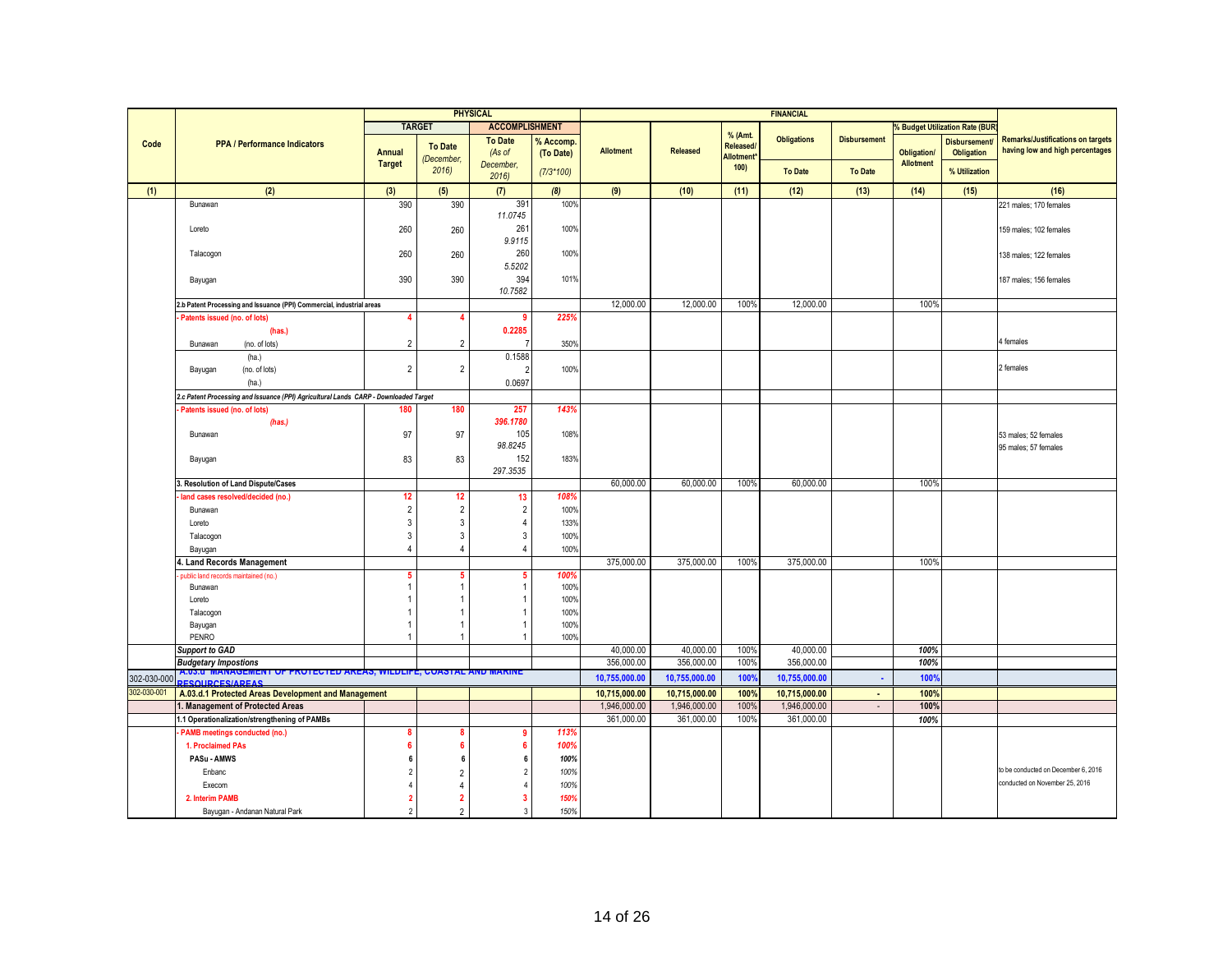|      |                                                                                                                                                          |                      |                         | <b>PHYSICAL</b>          |                        |                  |                 |                                                | <b>FINANCIAL</b>   |                          |                  |                                       |                                                                                                                                    |
|------|----------------------------------------------------------------------------------------------------------------------------------------------------------|----------------------|-------------------------|--------------------------|------------------------|------------------|-----------------|------------------------------------------------|--------------------|--------------------------|------------------|---------------------------------------|------------------------------------------------------------------------------------------------------------------------------------|
|      |                                                                                                                                                          |                      | <b>TARGET</b>           | <b>ACCOMPLISHMENT</b>    |                        |                  |                 |                                                |                    |                          |                  | <b>6 Budget Utilization Rate (BUR</b> |                                                                                                                                    |
| Code | <b>PPA / Performance Indicators</b>                                                                                                                      | <b>Annual</b>        | <b>To Date</b>          | <b>To Date</b><br>(As of | % Accomp.<br>(To Date) | <b>Allotment</b> | <b>Released</b> | % (Amt.<br><b>Released</b><br><b>Allotment</b> | <b>Obligations</b> | <b>Disbursement</b>      | Obligation/      | <b>Disbursement</b><br>Obligation     | <b>Remarks/Justifications on targets</b><br>having low and high percentages                                                        |
|      |                                                                                                                                                          | <b>Target</b>        | (December,<br>2016      | December,<br>2016        | $(7/3*100)$            |                  |                 | 100)                                           | <b>To Date</b>     | <b>To Date</b>           | <b>Allotment</b> | % Utilization                         |                                                                                                                                    |
| (1)  | (2)                                                                                                                                                      | (3)                  | (5)                     | (7)                      | (8)                    | (9)              | (10)            | (11)                                           | (12)               | (13)                     | (14)             | (15)                                  | (16)                                                                                                                               |
|      | 1.2 Engaging biodiversity brigade volunteers                                                                                                             |                      |                         |                          |                        | 360,000.00       | 360,000.00      | 100%                                           | 360,000,00         |                          | 100%             |                                       |                                                                                                                                    |
|      | - biodiversity brigades/volunteers engaged (no./ha.)                                                                                                     | 10/9,68              | 10/9,68                 | 10/9,68                  | 100%                   |                  |                 |                                                |                    |                          |                  |                                       |                                                                                                                                    |
|      | PASu-AMWS - 9 volunteers                                                                                                                                 | 10/9,680             | 10/9,680                | 10/9,680                 | 100%                   |                  |                 |                                                |                    |                          |                  |                                       |                                                                                                                                    |
|      | 1.3 Conduct of Community Consultation in Barangays within PA                                                                                             |                      |                         |                          |                        | 255,000.00       | 255,000.00      | 100%                                           | 255,000.00         |                          | 100%             |                                       |                                                                                                                                    |
|      | - community consultations conducted with report<br>submitted to Regional Office (no.)                                                                    | 17 <sup>17</sup>     | 16                      | 25                       | 147%                   |                  |                 |                                                |                    |                          |                  |                                       |                                                                                                                                    |
|      | PASu-AMWS                                                                                                                                                | 12                   | 11                      | 17                       | 142%                   |                  |                 |                                                |                    |                          |                  |                                       | Brgys. San Nicolas, San Agustin and San Isidro<br>on Feb. 2, 2016 and Brgys. Buenasuerte and<br>Caimpugan, SFADS; Brgy. San Marcos |
|      | CENRO Bayugan (Andanan NP)                                                                                                                               | 5                    | 5                       | 8                        | 160%                   |                  |                 |                                                |                    |                          |                  |                                       |                                                                                                                                    |
|      | 1.4 Production & distribution of IEC materials                                                                                                           |                      |                         |                          |                        | 130.000.00       | 130,000.00      | 100%                                           | 130,000.00         |                          | 100%             |                                       |                                                                                                                                    |
|      | - IEC materials produced & distrubuted with report<br>submitted (no.)                                                                                    | 1,625                | 1,625                   | 1,625                    | 100%                   |                  |                 |                                                |                    |                          |                  |                                       |                                                                                                                                    |
|      | PASu-AMWS                                                                                                                                                | 1,625                | 1,625                   | 1,625                    | 100%                   |                  |                 |                                                |                    |                          |                  |                                       | 325 umbrellas, 600 brochures                                                                                                       |
|      | - 325 umbrella, 1,300 brochures                                                                                                                          |                      |                         |                          |                        |                  |                 |                                                |                    |                          |                  |                                       |                                                                                                                                    |
|      | 1.5 4. Establishment/ maintenance of permanent vegetation& monitoring plots                                                                              |                      |                         |                          |                        | 400,000.00       | 400,000.00      | 100%                                           | 400,000.00         |                          | 100%             |                                       |                                                                                                                                    |
|      | - permanent vegetation& monitoring plots established/<br>maintained (no.)                                                                                |                      |                         |                          | 100%                   |                  |                 |                                                |                    |                          |                  |                                       |                                                                                                                                    |
|      | PASu-AMWS                                                                                                                                                |                      |                         |                          | 100%                   |                  |                 |                                                |                    |                          |                  |                                       |                                                                                                                                    |
|      | 1.6 Putting up of signages within PAs                                                                                                                    |                      |                         |                          |                        | 40,000,00        | 40,000,00       | 100%                                           | 40.000.00          |                          | 100%             |                                       |                                                                                                                                    |
|      | signages installed (no.)                                                                                                                                 | $\mathbf{2}$         | $\overline{2}$          | $\overline{2}$           | 100%                   |                  |                 |                                                |                    |                          |                  |                                       |                                                                                                                                    |
|      | CENRO Bayugan (Andanan NP)                                                                                                                               | $\overline{2}$       | $\overline{2}$          | $\overline{2}$           | 100%                   |                  |                 |                                                |                    |                          |                  |                                       |                                                                                                                                    |
|      | 1.7 Conduct of Biodiversity Monitoring System (BMS)                                                                                                      |                      |                         |                          |                        | 400.000.00       | 400.000.00      | 100%                                           | 400.000.00         |                          | 100%             |                                       |                                                                                                                                    |
|      | BMS conducted and results presented to PAMB (no.)                                                                                                        | 2                    |                         |                          | 100%                   |                  |                 |                                                |                    |                          |                  |                                       |                                                                                                                                    |
|      | (PASu) - AMWS                                                                                                                                            | 1                    |                         |                          | 100%                   |                  |                 |                                                |                    |                          |                  |                                       |                                                                                                                                    |
|      | 6 BMS sites: Lakes Mihaba, Mambagongon, Kelobidan/Ticgon,<br>Panlabuhan including 2 additional sites in Caimpugan Peatland<br>and Lake Tugno in La Flora |                      |                         |                          |                        |                  |                 |                                                |                    |                          |                  |                                       |                                                                                                                                    |
|      | CENRO Bayugan                                                                                                                                            |                      |                         |                          | 100%                   |                  |                 |                                                |                    |                          |                  |                                       |                                                                                                                                    |
|      | Andanan Natural Park (ANP)                                                                                                                               |                      |                         |                          |                        |                  |                 |                                                |                    |                          |                  |                                       |                                                                                                                                    |
|      | <b>Ecotourism Development</b>                                                                                                                            |                      |                         |                          |                        | 5,650,000.00     | 5,650,000.00    | 100%                                           | 5,650,000.00       | $\overline{\phantom{a}}$ | 100%             |                                       |                                                                                                                                    |
|      | 2.1 Ecotourism Business/Investment Planning in Priority PAs                                                                                              |                      |                         |                          |                        | 500.000.00       | 500,000.00      | 100%                                           | 500.000.00         |                          | 100%             |                                       |                                                                                                                                    |
|      | <b>Ecotourism Business Plan reviewed and endorsed to</b><br>PAMB (no.)                                                                                   |                      |                         |                          | 100%                   |                  |                 |                                                |                    |                          |                  |                                       |                                                                                                                                    |
|      | PASu - AMWS                                                                                                                                              |                      |                         |                          | 100%                   |                  |                 |                                                |                    |                          |                  |                                       |                                                                                                                                    |
|      | <b>Milestone Activities:</b>                                                                                                                             | 3                    | 3                       | -3                       | 100%                   |                  |                 |                                                |                    |                          |                  |                                       |                                                                                                                                    |
|      | - report on the Investment Forum conducted endorsed to RO                                                                                                |                      |                         |                          | 100%                   |                  |                 |                                                |                    |                          |                  |                                       |                                                                                                                                    |
|      | - Assessment report on the proposed Business Plan endorsed                                                                                               |                      |                         |                          | 100%                   |                  |                 |                                                |                    |                          |                  |                                       |                                                                                                                                    |
|      | - Partnerships forged & affirmed by RD and endorsed to RO                                                                                                |                      |                         |                          | 100%                   | 200,000.00       | 200,000.00      | 100%                                           | 200,000.00         |                          | 100%             |                                       | forging MOA with PHILDRRA                                                                                                          |
|      | 2.2 Infra Support to Communication, Education & Public Awareness                                                                                         |                      |                         |                          |                        |                  |                 |                                                |                    |                          |                  |                                       |                                                                                                                                    |
|      | Information Center established/ installed (no.)<br>PASu - AMWS                                                                                           | $\blacktriangleleft$ | 1                       |                          | 100%<br>100%           |                  |                 |                                                |                    |                          |                  |                                       |                                                                                                                                    |
|      | 2.3 Maintenance of PA Facilities                                                                                                                         |                      |                         |                          |                        | 300.000.00       | 300.000.00      | 100%                                           | 300.000.00         |                          | 100%             |                                       |                                                                                                                                    |
|      | PA facilities maintained (no.)                                                                                                                           | 3                    | $\overline{\mathbf{3}}$ | $\overline{3}$           | 100%                   |                  |                 |                                                |                    |                          |                  |                                       | Rest area, floating cottage, and river raft                                                                                        |
|      | PASu - AMWS                                                                                                                                              | 3                    | 3                       | 3                        | 100%                   |                  |                 |                                                |                    |                          |                  |                                       | including PASu pumpboat                                                                                                            |
|      | 2.4 Construction of 2nd Storey of PASU Building                                                                                                          |                      |                         |                          |                        | 3,000,000.00     | 3,000,000.00    | 100%                                           | 3.000.000.00       |                          | 100%             |                                       |                                                                                                                                    |
|      | 2nd Storey PASU Building constructed (no.)                                                                                                               |                      |                         |                          | 100%                   |                  |                 |                                                |                    |                          |                  |                                       |                                                                                                                                    |
|      | PASu - AMWS                                                                                                                                              | $\mathbf{1}$         |                         |                          | 100%                   |                  |                 |                                                |                    |                          |                  |                                       |                                                                                                                                    |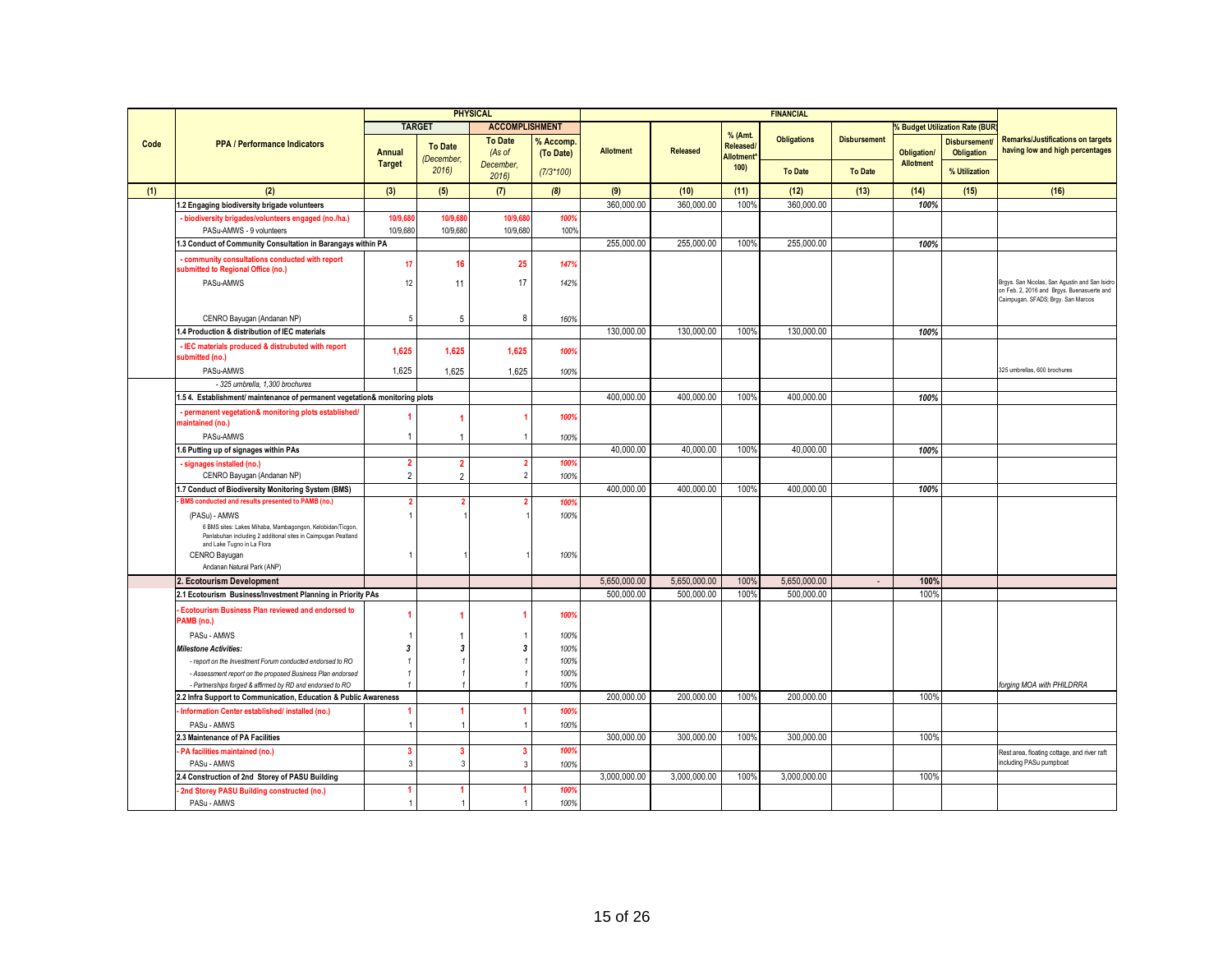|      |                                                                                                            |                         |                      | <b>PHYSICAL</b>       |             |                  |                 |                        | <b>FINANCIAL</b>   |                          |                                        |                                     |                                                                                                                                      |
|------|------------------------------------------------------------------------------------------------------------|-------------------------|----------------------|-----------------------|-------------|------------------|-----------------|------------------------|--------------------|--------------------------|----------------------------------------|-------------------------------------|--------------------------------------------------------------------------------------------------------------------------------------|
|      |                                                                                                            |                         | <b>TARGET</b>        | <b>ACCOMPLISHMENT</b> |             |                  |                 |                        |                    |                          |                                        | <b>Budget Utilization Rate (BUF</b> |                                                                                                                                      |
| Code | <b>PPA / Performance Indicators</b>                                                                        |                         | <b>To Date</b>       | <b>To Date</b>        | % Accomp    |                  |                 | % (Amt.<br>Released/   | <b>Obligations</b> | <b>Disbursement</b>      |                                        | <b>Disbursement</b>                 | <b>Remarks/Justifications on targets</b><br>having low and high percentages                                                          |
|      |                                                                                                            | Annual<br><b>Target</b> | (December,           | (As of<br>December.   | (To Date)   | <b>Allotment</b> | <b>Released</b> | Allotment <sup>®</sup> |                    |                          | <b>Obligation/</b><br><b>Allotment</b> | <b>Obligation</b>                   |                                                                                                                                      |
|      |                                                                                                            |                         | 2016                 | 2016                  | $(7/3*100)$ |                  |                 | 100)                   | <b>To Date</b>     | <b>To Date</b>           |                                        | % Utilization                       |                                                                                                                                      |
| (1)  | (2)                                                                                                        | (3)                     | (5)                  | (7)                   | (8)         | (9)              | (10)            | (11)                   | (12)               | (13)                     | (14)                                   | (15)                                | (16)                                                                                                                                 |
|      | 2.5 D.1 Development of Nature Exposure Program (NatureExpo)                                                |                         |                      |                       |             | 1,650,000.00     | 1,650,000.00    | 100%                   | 1,650,000.00       |                          | 100%                                   |                                     |                                                                                                                                      |
|      | NatureExpo developed (no.)                                                                                 | $\overline{\mathbf{2}}$ | 2                    | 2                     | 100%        |                  |                 |                        |                    |                          |                                        |                                     |                                                                                                                                      |
|      | PASu - AMWS (Lake Himbang & Talacogon Peatland)                                                            | $\overline{2}$          | $\overline{2}$       | $\overline{2}$        | 100%        |                  |                 |                        |                    |                          |                                        |                                     |                                                                                                                                      |
|      | Milestone Activities:                                                                                      | 8                       | $\boldsymbol{s}$     |                       | 100%        |                  |                 |                        |                    |                          |                                        |                                     |                                                                                                                                      |
|      | - Baselining                                                                                               | $\overline{c}$          | $\overline{2}$       |                       | 100%        |                  |                 |                        |                    |                          |                                        |                                     |                                                                                                                                      |
|      | - Formulation of Nature Exposure Program Module                                                            | $\sqrt{2}$              | $\overline{2}$       |                       | 100%        |                  |                 |                        |                    |                          |                                        |                                     |                                                                                                                                      |
|      | - Skills Training (Bookkeeping & Life Support Training)                                                    | $\sqrt{2}$              | $\overline{c}$       |                       | 100%        |                  |                 |                        |                    |                          |                                        |                                     |                                                                                                                                      |
|      | - Dry Run/Pilot Testing of NepMod                                                                          | $\overline{c}$          | $\overline{c}$       |                       | 100%        |                  |                 |                        |                    |                          |                                        |                                     | conducted on November 29, 2016                                                                                                       |
|      | <b>Cave Management</b>                                                                                     |                         |                      |                       |             | 1,050,000.00     | 1,050,000.00    | 100%                   | 1,050,000.00       |                          | 100%                                   |                                     |                                                                                                                                      |
|      | 3.1 Cave Assessment and Classification                                                                     |                         |                      |                       |             | 100,000.00       | 100,000.00      | 100%                   | 100,000.00         |                          | 100%                                   |                                     |                                                                                                                                      |
|      | cave assessment report prepared/reviewed and<br>endorsed to RO (no.)                                       | $\overline{2}$          | $\overline{2}$       | 2                     | 100%        |                  |                 |                        |                    |                          |                                        |                                     |                                                                                                                                      |
|      | <b>CENRO Bunawan</b>                                                                                       |                         |                      |                       | 100%        |                  |                 |                        |                    |                          |                                        |                                     |                                                                                                                                      |
|      | - Datu Calipay Cave, San Francisco, ADS                                                                    |                         |                      |                       |             |                  |                 |                        |                    |                          |                                        |                                     |                                                                                                                                      |
|      | <b>CENRO Bayugan</b>                                                                                       | $\overline{1}$          | 1                    |                       | 100%        |                  |                 |                        |                    |                          |                                        |                                     | Masungot Cave of Mt. Ararat, Bayugan City as<br>replacement to Perez Cave due to peace and                                           |
|      | - Kabyaw Cave, Sibagat, ADS                                                                                |                         |                      |                       |             |                  |                 |                        |                    |                          |                                        |                                     | order situation in the area                                                                                                          |
|      | 3.2 Preparation of site management plans for classified caves                                              |                         |                      |                       |             | 750,000.00       | 750,000.00      | 100 <sup>°</sup>       | 750,000.00         |                          | 100%                                   |                                     |                                                                                                                                      |
|      | Cave management plans prepared/reviewed/approved<br>and endorsed to Osec thru BMB (no.)                    | 5                       | 5                    | 5                     | 100%        |                  |                 |                        |                    |                          |                                        |                                     | Conducted workshop/writeshop for the<br>formulation of cave Mgt. Plan last August 9-<br>11, 2016 at Hillsview inland Resort, Trento, |
|      | <b>CENRO Bunawan</b><br>- Paraiso Cave, Trento, ADS                                                        | $\overline{2}$          | $\overline{2}$       | $\overline{2}$        | 100%        |                  |                 |                        |                    |                          |                                        |                                     | ADS                                                                                                                                  |
|      | - Aningaw Cave/Cave City, San Francisco, ADS                                                               |                         |                      |                       |             |                  |                 |                        |                    |                          |                                        |                                     |                                                                                                                                      |
|      | <b>CENRO Bayugan</b>                                                                                       | 3                       | 3                    | 3                     | 100%        |                  |                 |                        |                    |                          |                                        |                                     | Already conducted Ararat Cave, Sayawon                                                                                               |
|      | - Katam-is Cave                                                                                            |                         |                      |                       |             |                  |                 |                        |                    |                          |                                        |                                     | Cave and Mandagohong Cave Workshop                                                                                                   |
|      | - Mt. Ararat Cave                                                                                          |                         |                      |                       |             |                  |                 |                        |                    |                          |                                        |                                     | and Writeshop                                                                                                                        |
|      | - Mandagohong Cave                                                                                         |                         |                      |                       |             |                  |                 |                        |                    |                          |                                        |                                     |                                                                                                                                      |
|      | 3.3 Monitoring & Evaluation of Priority Caves - Implementation of Cave Mgt. Plan                           |                         |                      |                       |             | 200,000.00       | 200,000.00      | 100%                   | 200,000.00         |                          | 100%                                   |                                     |                                                                                                                                      |
|      | M&E report submitted to BMB (no.)                                                                          |                         | $\overline{2}$       | $\overline{ }$        | 100%        |                  |                 |                        |                    |                          |                                        |                                     |                                                                                                                                      |
|      | <b>CENRO Bayugan</b>                                                                                       | $\overline{2}$          | $\overline{2}$       | $\mathfrak{p}$        | 100%        |                  |                 |                        |                    |                          |                                        |                                     |                                                                                                                                      |
|      | - Ognop Caves 1 & 2                                                                                        |                         |                      |                       |             |                  |                 |                        |                    |                          |                                        |                                     |                                                                                                                                      |
|      | - Puting Buhangin Cave*                                                                                    |                         |                      |                       |             |                  |                 |                        |                    |                          |                                        |                                     |                                                                                                                                      |
|      | 4. Wetland Conservation                                                                                    |                         |                      |                       |             | 750,000.00       | 750,000.00      | 100%                   | 750,000.00         | $\sim$                   | 100%                                   |                                     |                                                                                                                                      |
|      | 4.1 Implementation of Wetland Management Plan                                                              |                         |                      |                       |             | 750,000.00       | 750,000.00      | 100%                   | 750,000.00         |                          | 100%                                   |                                     |                                                                                                                                      |
|      | progress report endorsed to BMB (no.)                                                                      | 5                       | 5                    | 5                     | 100%        |                  |                 |                        |                    |                          |                                        |                                     |                                                                                                                                      |
|      | PASu-AMWS                                                                                                  | $\Delta$                | $\overline{\Lambda}$ |                       | 100%        |                  |                 |                        |                    |                          |                                        |                                     |                                                                                                                                      |
|      | - Caimpugan Peatland, San Francisco*; Kalingayan<br>Peatland, Bunawan; Talacogon Peatland, Talacogon; Pag- |                         |                      |                       |             |                  |                 |                        |                    |                          |                                        |                                     | Installation of signages regarding peatland<br>values & functions, threats and benefits                                              |
|      | asa Peatland, Sta, Josefa                                                                                  |                         |                      |                       |             |                  |                 |                        |                    |                          |                                        |                                     |                                                                                                                                      |
|      |                                                                                                            |                         |                      |                       |             |                  |                 |                        |                    |                          |                                        |                                     |                                                                                                                                      |
|      | <b>CENRO Bayugan</b><br>- Dakong Napo, Esperanza                                                           | $\overline{1}$          | 1                    |                       | 100%        |                  |                 |                        |                    |                          |                                        |                                     |                                                                                                                                      |
|      | 5. Establishment/Management of Critical Habitats                                                           |                         |                      |                       |             | 350,000.00       | 350,000.00      | 100%                   | 350,000.00         | $\overline{\phantom{a}}$ | 100%                                   |                                     |                                                                                                                                      |
|      | 5.1 Development of Critical Habitat Management Plan                                                        |                         |                      |                       |             | 350,000.00       | 350,000.00      | 100%                   | 350,000.00         |                          | 100%                                   |                                     |                                                                                                                                      |
|      | critical habitat management plan drafted and endorsed                                                      |                         |                      |                       |             |                  |                 |                        |                    |                          |                                        |                                     | Already drafted the Critical Habitat                                                                                                 |
|      | by the CH Management Body (no.)                                                                            | 1                       |                      |                       | 100%        |                  |                 |                        |                    |                          |                                        |                                     | Mat. Plan                                                                                                                            |
|      | <b>PENRO-ADS</b>                                                                                           | $\overline{1}$          | 1                    |                       | 100%        |                  |                 |                        |                    |                          |                                        |                                     |                                                                                                                                      |
|      | - Prosperidad (other endangered species)*                                                                  |                         |                      |                       |             |                  |                 |                        |                    |                          |                                        |                                     |                                                                                                                                      |
|      | <b>Support to GAD</b>                                                                                      |                         |                      |                       |             | 67,000.00        | 67,000.00       | 100%                   | 67,000.00          |                          | 100%                                   |                                     |                                                                                                                                      |
|      | <b>Budgetary Impostions</b>                                                                                |                         |                      |                       |             | 902,000.00       | 902,000.00      | 100%                   | 902,000.00         |                          | 100%                                   |                                     |                                                                                                                                      |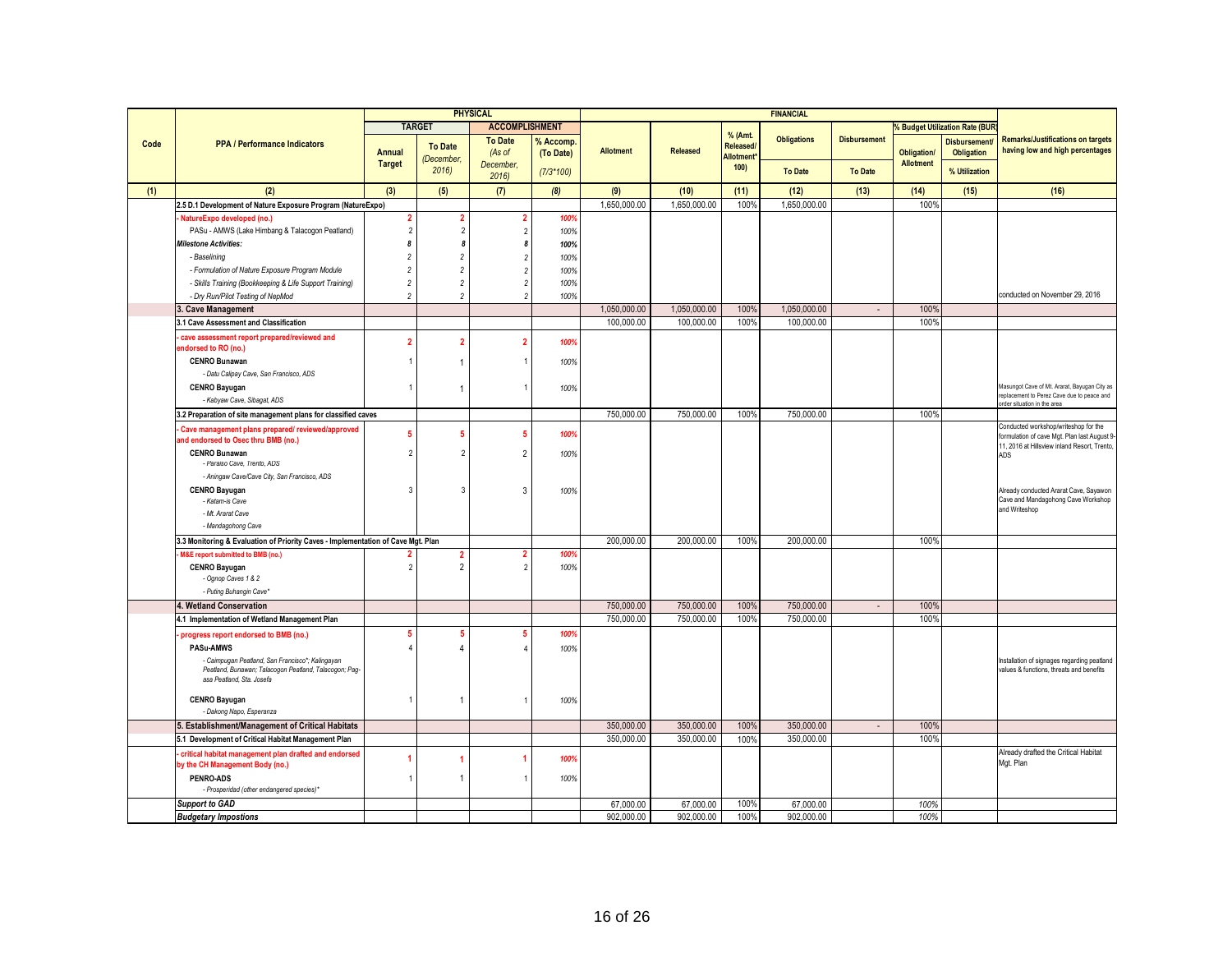|             |                                                                                                                                                                 |                 |                | <b>PHYSICAL</b>       |             |                  |                 |                            | <b>FINANCIAL</b>   |                     |                    |                                     |                                          |
|-------------|-----------------------------------------------------------------------------------------------------------------------------------------------------------------|-----------------|----------------|-----------------------|-------------|------------------|-----------------|----------------------------|--------------------|---------------------|--------------------|-------------------------------------|------------------------------------------|
|             |                                                                                                                                                                 |                 | <b>TARGET</b>  | <b>ACCOMPLISHMENT</b> |             |                  |                 |                            |                    |                     |                    | <b>Budget Utilization Rate (BUR</b> |                                          |
| Code        | <b>PPA / Performance Indicators</b>                                                                                                                             |                 | <b>To Date</b> | <b>To Date</b>        | % Accomp    |                  |                 | % (Amt.<br><b>Released</b> | <b>Obligations</b> | <b>Disbursement</b> |                    | <b>Disbursement</b>                 | <b>Remarks/Justifications on targets</b> |
|             |                                                                                                                                                                 | Annual          | (December,     | (As of                | (To Date)   | <b>Allotment</b> | <b>Released</b> | <b>Allotment</b>           |                    |                     | <b>Obligation/</b> | Obligation                          | having low and high percentages          |
|             |                                                                                                                                                                 | <b>Target</b>   | 2016           | December,<br>2016     | $(7/3*100)$ |                  |                 | 100)                       | <b>To Date</b>     | <b>To Date</b>      | <b>Allotment</b>   | % Utilization                       |                                          |
| (1)         | (2)                                                                                                                                                             | (3)             | (5)            | (7)                   | (8)         | (9)              | (10)            | (11)                       | (12)               | (13)                | (14)               | (15)                                | (16)                                     |
| 302-030-002 | A.03.d.2 Protection and Conservation of Wildlife                                                                                                                |                 |                |                       |             | 40,000.00        | 40,000.00       | 100%                       | 40,000.00          | $\blacksquare$      |                    |                                     |                                          |
|             | a. Annual Waterfowl Census                                                                                                                                      |                 |                |                       |             | 40.000.00        | 40,000.00       | 100%                       | 40.000.00          |                     |                    |                                     |                                          |
|             | Annual waterfowl census conducted (no.)                                                                                                                         |                 |                |                       | <b>100%</b> |                  |                 |                            |                    |                     |                    |                                     |                                          |
|             | PASu-AMWS                                                                                                                                                       |                 |                |                       | 100%        |                  |                 |                            |                    |                     |                    |                                     |                                          |
|             | b. Annual Eagle Sites/Conduct of Confirmatory/ Verification of PE Sightings                                                                                     |                 |                |                       |             |                  |                 |                            |                    |                     |                    |                                     |                                          |
|             | Verification of PE sightings conducted with map                                                                                                                 |                 |                |                       |             |                  |                 |                            |                    |                     |                    |                                     |                                          |
|             | submitted (no. of sites)                                                                                                                                        |                 |                |                       | <b>100%</b> |                  |                 |                            |                    |                     |                    |                                     |                                          |
|             | <b>CENRO Bunawan</b>                                                                                                                                            |                 | -1             |                       | 100%        |                  |                 |                            |                    |                     |                    |                                     |                                          |
|             | CENRO Bayugan                                                                                                                                                   |                 |                |                       | 100%        |                  |                 |                            |                    |                     |                    |                                     |                                          |
|             | <b>MAJOR FINAL OUTPUT 3 - ECOSYSTEMS REGULATION SERVICES</b>                                                                                                    |                 |                |                       |             |                  |                 |                            |                    |                     |                    |                                     |                                          |
|             |                                                                                                                                                                 |                 |                |                       |             |                  |                 |                            |                    |                     |                    |                                     |                                          |
|             | 303-010-000 A.03.g ENFORCEMENT OF LAWS, RULES & REGULATIONS                                                                                                     |                 |                |                       |             | 1,332,000.00     | 1,332,000.00    | 100%                       | 1,332,000.00       | $\sim$              | 100%               |                                     |                                          |
| 303-010-000 | A.03.g.1 Permit Issuance and Monitoring of Forest and Forest Resource Use                                                                                       |                 |                |                       |             | 1,187,000.00     | 1,187,000.00    | 100%                       | 1,187,000.00       | $\blacksquare$      | 100%               |                                     |                                          |
|             | A. Forest Products Utilization & Land Use Regulation                                                                                                            |                 |                |                       |             |                  |                 |                            |                    |                     |                    |                                     |                                          |
|             | 1.1 Review, assessment and monitoring of compliance to exixting agreements and permits                                                                          |                 |                |                       |             | 71,000.00        | 71,000.00       | 100%                       | 71,000.00          |                     | 100%               |                                     |                                          |
|             | <b>CBFMA holders monitored (no.)</b>                                                                                                                            | 33              | 28             | 33                    | 100%        |                  |                 |                            |                    |                     |                    |                                     |                                          |
|             | Bunawan                                                                                                                                                         | $5\phantom{.0}$ | $\overline{4}$ | $\sqrt{5}$            | 100%        |                  |                 |                            |                    |                     |                    |                                     |                                          |
|             | Loreto                                                                                                                                                          | 3               | $\overline{2}$ | $\mathbf{3}$          | 100%        |                  |                 |                            |                    |                     |                    |                                     |                                          |
|             | Talacogon                                                                                                                                                       | $\overline{2}$  | $\overline{2}$ | $\overline{2}$        | 100%        |                  |                 |                            |                    |                     |                    |                                     |                                          |
|             | Bayugan                                                                                                                                                         | 23              | 20             | 23                    | 100%        |                  |                 |                            |                    |                     |                    |                                     |                                          |
|             | <b>CTPO</b> monitored (no.)                                                                                                                                     | 38              | 34             | 78                    | 205%        |                  |                 |                            |                    |                     |                    |                                     |                                          |
|             | Bunawan                                                                                                                                                         | 10              | 8              | 14                    | 140%        |                  |                 |                            |                    |                     |                    |                                     |                                          |
|             | Loreto                                                                                                                                                          | 9               | 8              | 12                    | 133%        |                  |                 |                            |                    |                     |                    |                                     |                                          |
|             | Talacogon                                                                                                                                                       | 9               | 8              | 21                    | 233%        |                  |                 |                            |                    |                     |                    |                                     |                                          |
|             | Bayugan                                                                                                                                                         | 10              | 10             | 31                    | 310%        |                  |                 |                            |                    |                     |                    |                                     |                                          |
|             | <b>B. Forest Protection Program</b>                                                                                                                             |                 |                |                       |             |                  |                 |                            |                    |                     |                    |                                     |                                          |
|             | <b>Protection of Untenured Forestland</b>                                                                                                                       |                 |                |                       |             |                  |                 |                            |                    |                     |                    |                                     |                                          |
|             | Area protected (ha.)                                                                                                                                            | 180.960         | 180.960        | 180.960               | 100%        |                  |                 |                            |                    |                     |                    |                                     |                                          |
|             | Bunawan                                                                                                                                                         | 60,220          | 60,220         | 60,220                | 100%        |                  |                 |                            |                    |                     |                    |                                     |                                          |
|             | Loreto                                                                                                                                                          | 28,326          | 28,326         | 28,326                | 100%        |                  |                 |                            |                    |                     |                    |                                     |                                          |
|             | Talacogon                                                                                                                                                       | 36,818          | 36,818         | 36,818                | 100%        |                  |                 |                            |                    |                     |                    |                                     |                                          |
|             | Bayugan                                                                                                                                                         | 55,596          | 55,596         | 55,596                | 100%        |                  |                 |                            |                    |                     |                    |                                     |                                          |
|             | Menu 2. Improve infrastructures and institutional support in investigation & filing of information and/or criminal complaints and prosecution of forestry cases |                 |                |                       |             |                  |                 |                            |                    |                     |                    |                                     |                                          |
|             | 2.1 Improvement & support to Forest Products Monitoring Stations & Assistance Center                                                                            |                 |                |                       |             | 700,000.00       | 700,000.00      | 100%                       | 700,000.00         |                     | 100%               |                                     |                                          |
|             | forest products monitoring station & assistance center                                                                                                          | 14              | 14             | 14                    | 100%        |                  |                 |                            |                    |                     |                    |                                     |                                          |
|             | naintained (no.)                                                                                                                                                |                 |                |                       |             |                  |                 |                            |                    |                     |                    |                                     |                                          |
|             | Bunawan                                                                                                                                                         | .5              | 5              | 5                     | 100%        |                  |                 |                            |                    |                     |                    |                                     |                                          |
|             | Loreto                                                                                                                                                          |                 | $\mathcal{P}$  | $\sqrt{2}$            | 100%        |                  |                 |                            |                    |                     |                    |                                     |                                          |
|             | Talacogon                                                                                                                                                       | 3               | 3              | $\mathbf{3}$          | 100%        |                  |                 |                            |                    |                     |                    |                                     |                                          |
|             | Bayugan                                                                                                                                                         |                 |                | $\overline{4}$        | 100%        |                  |                 |                            |                    |                     |                    |                                     |                                          |
|             | 2.4 Support to investigation & filing of criminal complaints                                                                                                    |                 |                |                       |             | 100,000.00       | 100,000.00      | 100%                       | 100,000.00         |                     | 100%               |                                     |                                          |
|             | cases reported and acted upon (no.)                                                                                                                             |                 |                | 30                    | 3000%       |                  |                 |                            |                    |                     |                    |                                     |                                          |
|             | PENRO-ADS                                                                                                                                                       |                 |                |                       |             |                  |                 |                            |                    |                     |                    |                                     |                                          |
|             | Bunawan                                                                                                                                                         |                 |                | 25                    |             |                  |                 |                            |                    |                     |                    |                                     |                                          |
|             | Loreto                                                                                                                                                          |                 |                |                       |             |                  |                 |                            |                    |                     |                    |                                     |                                          |
|             | Talacogon                                                                                                                                                       |                 |                | 1                     |             |                  |                 |                            |                    |                     |                    |                                     |                                          |
|             | Bayugan                                                                                                                                                         |                 |                | $\overline{4}$        |             |                  |                 |                            |                    |                     |                    |                                     |                                          |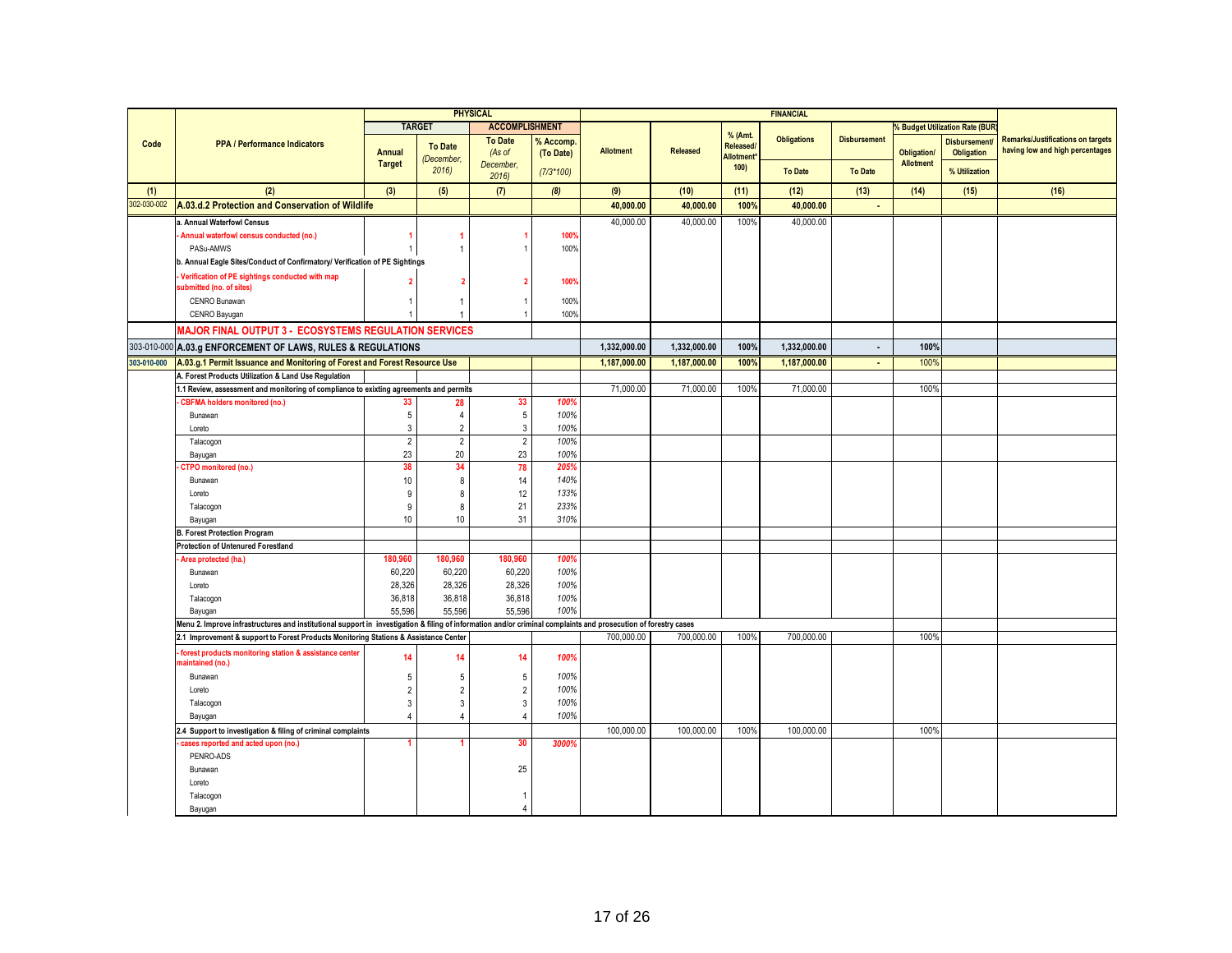|             |                                                                                                                                   |                         |                | <b>PHYSICAL</b>          |             |                  |                 |                      | <b>FINANCIAL</b>   |                     |                                        |                                     |                                                                          |
|-------------|-----------------------------------------------------------------------------------------------------------------------------------|-------------------------|----------------|--------------------------|-------------|------------------|-----------------|----------------------|--------------------|---------------------|----------------------------------------|-------------------------------------|--------------------------------------------------------------------------|
|             |                                                                                                                                   |                         | <b>TARGET</b>  | <b>ACCOMPLISHMENT</b>    |             |                  |                 |                      |                    |                     |                                        | <b>Budget Utilization Rate (BUR</b> |                                                                          |
| Code        | <b>PPA / Performance Indicators</b>                                                                                               |                         | <b>To Date</b> | <b>To Date</b>           | % Accomp.   |                  |                 | % (Amt.<br>Released/ | <b>Obligations</b> | <b>Disbursement</b> |                                        | <b>Disbursement</b>                 | <b>Remarks/Justifications on targets</b>                                 |
|             |                                                                                                                                   | Annual<br><b>Target</b> | (December,     | (As of<br>December.      | (To Date)   | <b>Allotment</b> | <b>Released</b> | Allotment*           |                    |                     | <b>Obligation/</b><br><b>Allotment</b> | Obligation                          | having low and high percentages                                          |
|             |                                                                                                                                   |                         | 2016           | 2016                     | $(7/3*100)$ |                  |                 | 100)                 | <b>To Date</b>     | <b>To Date</b>      |                                        | % Utilization                       |                                                                          |
| (1)         | (2)                                                                                                                               | (3)                     | (5)            | (7)                      | (8)         | (9)              | (10)            | (11)                 | (12)               | (13)                | (14)                                   | (15)                                | (16)                                                                     |
|             | 2.5 Maintenance of e-database of apprehended/ confiscated forest products and cases filed                                         |                         |                |                          |             | 50,000.00        | 50,000.00       | 100%                 | 50,000.00          |                     | 100%                                   |                                     |                                                                          |
|             | e-database of forest products confiscations and cases                                                                             | 5                       | 5              | -5                       | 100%        |                  |                 |                      |                    |                     |                                        |                                     |                                                                          |
|             | filed maintained (no.)<br>PENRO-ADS                                                                                               |                         |                | -1                       | 100%        |                  |                 |                      |                    |                     |                                        |                                     |                                                                          |
|             | Bunawan                                                                                                                           |                         |                | -1                       | 100%        |                  |                 |                      |                    |                     |                                        |                                     |                                                                          |
|             | Loreto                                                                                                                            |                         |                |                          | 100%        |                  |                 |                      |                    |                     |                                        |                                     |                                                                          |
|             | Talacogon                                                                                                                         |                         |                |                          | 100%        |                  |                 |                      |                    |                     |                                        |                                     |                                                                          |
|             | Bayugan                                                                                                                           |                         |                |                          | 100%        |                  |                 |                      |                    |                     |                                        |                                     |                                                                          |
|             | Menu 3. Active Involvement of forest communities and other stakeholders in forest protection & law enforcement undertakings       |                         |                |                          |             |                  |                 |                      |                    |                     |                                        |                                     |                                                                          |
|             | 3.2 Activate/revitalize MFPCs, individuals & group volunteers for Deputation as S/DENROs to MFPCs, and other support gre          |                         |                |                          |             | 100,000.00       | 100.000.00      | 100%                 | 100,000.00         |                     | 100%                                   |                                     |                                                                          |
|             | MFPC/group strengthened (no.)                                                                                                     |                         |                |                          | 100%        |                  |                 |                      |                    |                     |                                        |                                     |                                                                          |
|             | PENRO-ADS                                                                                                                         |                         |                |                          | 100%        |                  |                 |                      |                    |                     |                                        |                                     |                                                                          |
|             | forest products apprehended (no.)                                                                                                 |                         |                | 1.015.33                 |             |                  |                 |                      |                    |                     |                                        |                                     |                                                                          |
|             | - logs (cu.m.)                                                                                                                    |                         |                |                          |             |                  |                 |                      |                    |                     |                                        |                                     |                                                                          |
|             | <b>CENRO Bunawan</b>                                                                                                              |                         |                | 259.59                   |             |                  |                 |                      |                    |                     |                                        |                                     | 1,145 pcs.                                                               |
|             | CENRO Loreto                                                                                                                      |                         |                | 103.62                   |             |                  |                 |                      |                    |                     |                                        |                                     | 222 pcs.                                                                 |
|             | CENRO Talacogon                                                                                                                   |                         |                | 310.76                   |             |                  |                 |                      |                    |                     |                                        |                                     | 1,217 pcs.                                                               |
|             | CENRO Bayugan                                                                                                                     |                         |                | 341.36                   |             |                  |                 |                      |                    |                     |                                        |                                     | 1,496 pcs.                                                               |
|             | - lumber/flitches (bd.ft.)                                                                                                        |                         |                | 95,251.07                |             |                  |                 |                      |                    |                     |                                        |                                     |                                                                          |
|             | CENRO Bunawan                                                                                                                     |                         |                | 16,777.92                |             |                  |                 |                      |                    |                     |                                        |                                     | 1,728 pcs.                                                               |
|             | CENRO Loreto                                                                                                                      |                         |                | 13,680.42                |             |                  |                 |                      |                    |                     |                                        |                                     | 493 pcs.                                                                 |
|             | CENRO Talacogon                                                                                                                   |                         |                | 7,175.00                 |             |                  |                 |                      |                    |                     |                                        |                                     | 1,025 pcs.                                                               |
|             | CENRO Bayugan                                                                                                                     |                         |                | 57,617.73                |             |                  |                 |                      |                    |                     |                                        |                                     | 7,566 pcs.                                                               |
|             | - Conveyance/Equipment/Paraphernalias                                                                                             |                         |                | 85                       |             |                  |                 |                      |                    |                     |                                        |                                     |                                                                          |
|             | CENRO Bunawan                                                                                                                     |                         |                | 70                       |             |                  |                 |                      |                    |                     |                                        |                                     | 1-unit TMX-155 with plate no. 9622-LN; 1-unit<br>SYM with plate no. 5719 |
|             | CENRO Loreto                                                                                                                      |                         |                | $\overline{\phantom{a}}$ |             |                  |                 |                      |                    |                     |                                        |                                     |                                                                          |
|             | CENRO Talacogon                                                                                                                   |                         |                |                          |             |                  |                 |                      |                    |                     |                                        |                                     |                                                                          |
|             | CENRO Bayugan                                                                                                                     |                         |                | 13                       |             |                  |                 |                      |                    |                     |                                        |                                     |                                                                          |
|             | Menu 8. Barcoding of Color Coded SMF & other transport documents                                                                  |                         |                |                          |             |                  |                 |                      |                    |                     |                                        |                                     |                                                                          |
|             | 8.3 Acquisition of wifi internet                                                                                                  |                         |                |                          |             | 50,000.00        | 50,000.00       | 100%                 | 50,000.00          |                     | 100%                                   |                                     |                                                                          |
|             | wifi-internet acquired (no.)                                                                                                      |                         | -5             | s                        | 100%        |                  |                 |                      |                    |                     |                                        |                                     |                                                                          |
|             | PENRO-ADS                                                                                                                         |                         |                |                          | 100%        |                  |                 |                      |                    |                     |                                        |                                     |                                                                          |
|             | CENRO Talacogon                                                                                                                   |                         |                |                          | 100%        |                  |                 |                      |                    |                     |                                        |                                     |                                                                          |
|             | CENRO Bunawan                                                                                                                     |                         |                |                          | 100%        |                  |                 |                      |                    |                     |                                        |                                     |                                                                          |
|             | <b>CENRO Loreto</b>                                                                                                               |                         |                |                          | 100%        |                  |                 |                      |                    |                     |                                        |                                     |                                                                          |
|             | CENRO Bayugan                                                                                                                     |                         |                |                          | 100%        |                  |                 |                      |                    |                     |                                        |                                     |                                                                          |
|             | revenue generated from other forest fees/charges (no.)                                                                            |                         |                | 9,808.00                 |             |                  |                 |                      |                    |                     |                                        |                                     |                                                                          |
|             | CENRO Bunawan                                                                                                                     |                         |                | 9,808.00                 |             |                  |                 |                      |                    |                     |                                        |                                     |                                                                          |
|             | CENRO Bayugan                                                                                                                     |                         |                | 129.990.00               |             |                  |                 |                      |                    |                     |                                        |                                     |                                                                          |
|             | revenue generated from forest fees/charges (no.)                                                                                  |                         |                | 1,155,778.94             |             |                  |                 |                      |                    |                     |                                        |                                     |                                                                          |
|             | CENRO Bayugan                                                                                                                     |                         |                | 1,155,778.94             |             |                  |                 |                      |                    |                     |                                        |                                     |                                                                          |
|             | <b>Support to GAD</b>                                                                                                             |                         |                |                          |             |                  |                 |                      |                    |                     |                                        |                                     |                                                                          |
|             | <b>Budgetary Impostions</b>                                                                                                       |                         |                |                          |             | 116,000.00       | 116,000.00      | 100%                 | 116,000.00         |                     | 100%                                   |                                     |                                                                          |
| 303-010-000 | A.U3.g.1 Permit Issuance and Monitoring of Forest and Forest Resource Use - Additional Target with SAA<br>No. R13-101-2016-03-315 |                         |                |                          |             | 7,260,000.00     | 7,260,000.00    |                      | 7,260,000.00       |                     |                                        |                                     |                                                                          |
|             | Maintenance and Protection of 2011-2013 Established Plantations and Prevention of Hot Spot Recurrence                             |                         |                |                          |             |                  |                 |                      |                    |                     |                                        |                                     |                                                                          |
|             | <b>Hiring of Forest Protection Officers</b>                                                                                       |                         |                |                          |             | 2,550,000.00     | 2,550,000.00    |                      | 2,550,000.00       |                     | 100%                                   |                                     |                                                                          |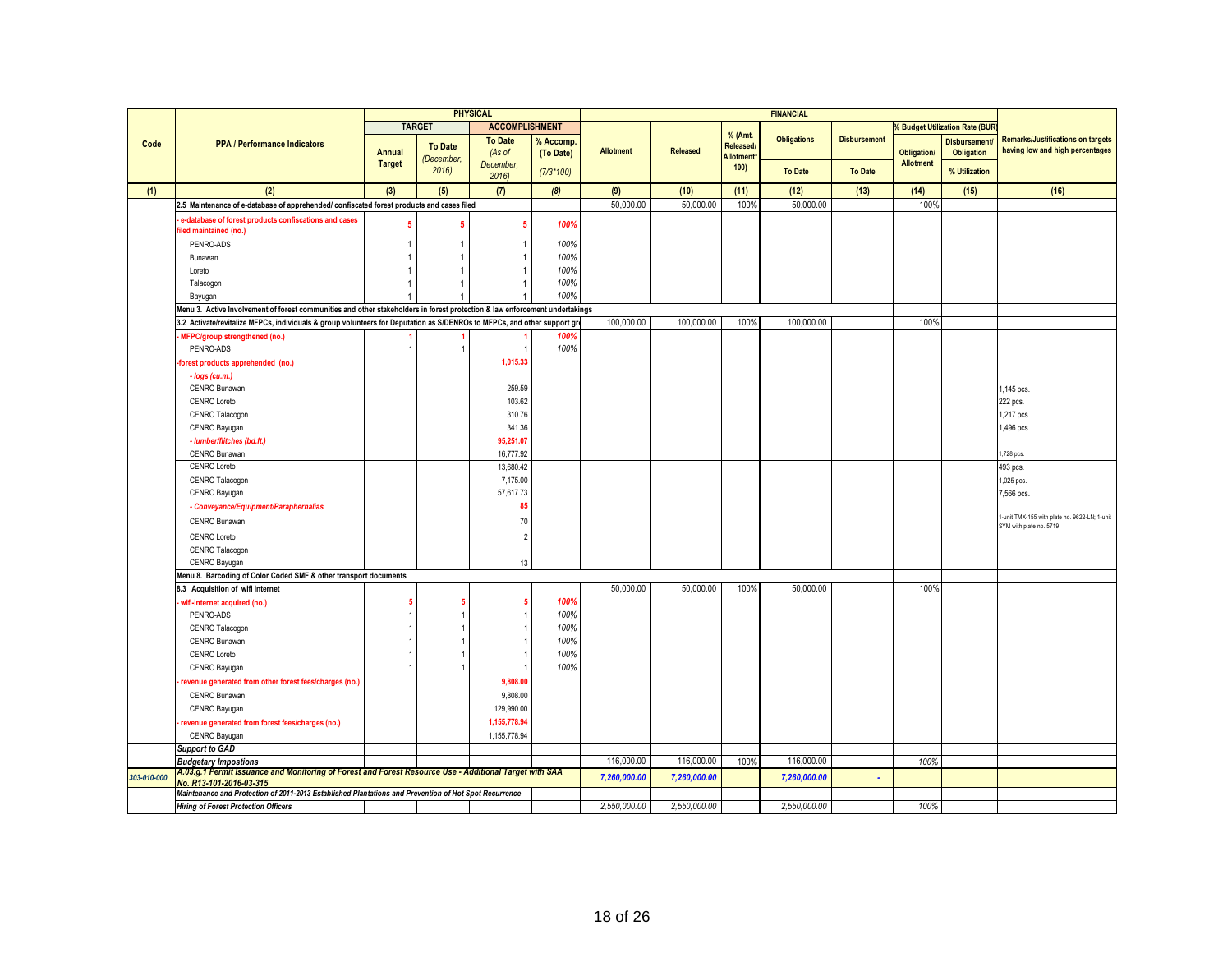|      |                                                                                                                            |                |                    | <b>PHYSICAL</b>       |             |                  |                 |                               | <b>FINANCIAL</b>   |                     |                    |                                |                                          |
|------|----------------------------------------------------------------------------------------------------------------------------|----------------|--------------------|-----------------------|-------------|------------------|-----------------|-------------------------------|--------------------|---------------------|--------------------|--------------------------------|------------------------------------------|
|      |                                                                                                                            |                | <b>TARGET</b>      | <b>ACCOMPLISHMENT</b> |             |                  |                 |                               |                    |                     |                    | % Budget Utilization Rate (BUR |                                          |
| Code | <b>PPA / Performance Indicators</b>                                                                                        |                |                    | <b>To Date</b>        | % Accomp    |                  |                 | % (Amt.                       | <b>Obligations</b> | <b>Disbursement</b> |                    | <b>Disbursement</b>            | <b>Remarks/Justifications on targets</b> |
|      |                                                                                                                            | Annual         | <b>To Date</b>     | (As of                | (To Date)   | <b>Allotment</b> | <b>Released</b> | Released/<br><b>Allotment</b> |                    |                     | <b>Obligation/</b> | <b>Obligation</b>              | having low and high percentages          |
|      |                                                                                                                            | <b>Target</b>  | (December,<br>2016 | December,             | $(7/3*100)$ |                  |                 | 100                           | <b>To Date</b>     | <b>To Date</b>      | <b>Allotment</b>   | % Utilization                  |                                          |
|      |                                                                                                                            |                |                    | 2016                  |             |                  |                 |                               |                    |                     |                    |                                |                                          |
| (1)  | (2)                                                                                                                        | (3)            | (5)                | (7)                   | (8)         | (9)              | (10)            | (11)                          | (12)               | (13)                | (14)               | (15)                           | (16)                                     |
|      | FPOs hired (no.) Php8,500/mo.                                                                                              | 30             | 30                 | 42                    | 140%        |                  |                 |                               |                    |                     |                    |                                |                                          |
|      | Bunawan                                                                                                                    |                | 7                  | $\overline{7}$        | 100%        |                  |                 |                               |                    |                     |                    |                                |                                          |
|      | Loreto                                                                                                                     |                |                    | 14                    | 200%        |                  |                 |                               |                    |                     |                    |                                |                                          |
|      | Talacogon                                                                                                                  |                |                    | 12                    | 171%        |                  |                 |                               |                    |                     |                    |                                |                                          |
|      | Bayugan                                                                                                                    |                |                    | $\sqrt{7}$            | 100%        |                  |                 |                               |                    |                     |                    |                                |                                          |
|      | PENRO-ADS                                                                                                                  | 2              | $\overline{2}$     | $\overline{2}$        | 100%        |                  |                 |                               |                    |                     |                    |                                |                                          |
|      | Menu 1. Provision of full logistic & material support                                                                      |                |                    |                       |             | 360,000.00       | 360,000.00      |                               | 360,000.00         |                     | 100%               |                                |                                          |
|      | Maintenance of motor vehicles                                                                                              |                |                    |                       |             |                  |                 |                               |                    |                     |                    |                                |                                          |
|      | vehicles maintained (no.)/operations conducted (no.)                                                                       |                |                    | 6                     | 100%        |                  |                 |                               |                    |                     |                    |                                |                                          |
|      | Bunawan                                                                                                                    | $\overline{2}$ | $\mathfrak{p}$     | $\overline{c}$        | 100%        |                  |                 |                               |                    |                     |                    |                                |                                          |
|      | Loreto                                                                                                                     |                |                    | $\mathbf{1}$          | 100%        |                  |                 |                               |                    |                     |                    |                                |                                          |
|      | Talacogon                                                                                                                  |                |                    | $\mathbf{1}$          | 100%        |                  |                 |                               |                    |                     |                    |                                |                                          |
|      | Bayugan                                                                                                                    |                |                    | $\mathbf{1}$          | 100%        |                  |                 |                               |                    |                     |                    |                                |                                          |
|      | PENRO-ADS                                                                                                                  |                |                    | $\mathbf{1}$          | 100%        |                  |                 |                               |                    |                     |                    |                                |                                          |
|      | Menu 3. Active collaboration & involvement of forest communities & other stakeholders in forest protection and law enforce |                |                    |                       |             | 600.000.00       | 600,000.00      |                               | 600,000.00         |                     | 100%               |                                |                                          |
|      | Involvement of forest communities in forest protection works                                                               |                |                    |                       |             |                  |                 |                               |                    |                     |                    |                                |                                          |
|      | communities/ IPs organized for forest protection                                                                           |                |                    |                       |             |                  |                 |                               |                    |                     |                    |                                |                                          |
|      | works (no)/                                                                                                                | -5             |                    | $\overline{7}$        | 140%        |                  |                 |                               |                    |                     |                    |                                |                                          |
|      | <b>MOA/MOU</b> issued (no)                                                                                                 |                |                    |                       |             |                  |                 |                               |                    |                     |                    |                                |                                          |
|      | Bunawan                                                                                                                    |                |                    | $\mathbf{1}$          | 100%        |                  |                 |                               |                    |                     |                    |                                |                                          |
|      | Loreto                                                                                                                     |                |                    | $\mathbf{1}$          | 100%        |                  |                 |                               |                    |                     |                    |                                |                                          |
|      | Talacogon                                                                                                                  |                |                    | $\mathfrak{3}$        | 300%        |                  |                 |                               |                    |                     |                    |                                |                                          |
|      | Bayugan                                                                                                                    | 2              |                    | $\overline{2}$        | 100%        |                  |                 |                               |                    |                     |                    |                                |                                          |
|      | Menu 5. Sustain a well-planned IEC campaign                                                                                |                |                    |                       |             | 750,000.00       | 750,000.00      |                               | 750,000.00         |                     | 100%               |                                |                                          |
|      | IEC Campaign at CENRO level meetings, consultations, orientations, seminars, symposium                                     |                |                    |                       |             |                  |                 |                               |                    |                     |                    |                                |                                          |
|      | materials developed and produced (no) /<br>meetings, symposium and seminars conducted (no)                                 |                |                    | 15                    | 300%        |                  |                 |                               |                    |                     |                    |                                |                                          |
|      | Bunawan                                                                                                                    |                |                    | $\overline{2}$        | 200%        |                  |                 |                               |                    |                     |                    |                                |                                          |
|      | Loreto                                                                                                                     |                |                    | $\overline{4}$        | 400%        |                  |                 |                               |                    |                     |                    |                                |                                          |
|      | Talacogon                                                                                                                  |                |                    | $\sqrt{5}$            | 500%        |                  |                 |                               |                    |                     |                    |                                |                                          |
|      | Bayugan                                                                                                                    |                |                    | $\overline{c}$        | 200%        |                  |                 |                               |                    |                     |                    |                                |                                          |
|      | PENRO-ADS                                                                                                                  |                |                    | $\overline{2}$        | 200%        |                  |                 |                               |                    |                     |                    |                                |                                          |
|      | Menu 6. Consistent apprehension & mandatory administrative adjudication & confiscation of undocumented forest produc       |                |                    |                       |             | 1,000,000.00     | 1,000,000.00    |                               | 1,000,000.00       |                     | 100%               |                                |                                          |
|      | 1. Apprehend undocumented forest products including NTFPs, vehicles, equipment & other implements                          |                |                    |                       |             |                  |                 |                               |                    |                     |                    |                                |                                          |
|      | apprehension/incidence report (no) /<br>report with CSW submitted (no)                                                     |                |                    | 68                    | 1360%       |                  |                 |                               |                    |                     |                    |                                |                                          |
|      | Bunawan                                                                                                                    |                |                    | 28                    | 1400%       |                  |                 |                               |                    |                     |                    |                                | reports from January, 2016 to date       |
|      | Loreto                                                                                                                     |                |                    | 9                     | 900%        |                  |                 |                               |                    |                     |                    |                                |                                          |
|      | Talacogon                                                                                                                  |                |                    | $\boldsymbol{6}$      | 600%        |                  |                 |                               |                    |                     |                    |                                |                                          |
|      | Bayugan                                                                                                                    |                |                    | 25                    | 2500%       |                  |                 |                               |                    |                     |                    |                                |                                          |
|      | 2. Hauling of apprehended forest products & vehicles to safe places                                                        |                |                    |                       |             | 1,000,000.00     | 1,000,000.00    |                               | 1,000,000.00       |                     | 100%               |                                |                                          |
|      | inventory report with CSW submitted (no) /                                                                                 |                |                    |                       |             |                  |                 |                               |                    |                     |                    |                                |                                          |
|      | custodial receipts issued (no)                                                                                             |                |                    | 63                    | 1260%       |                  |                 |                               |                    |                     |                    |                                |                                          |
|      | Bunawan                                                                                                                    |                |                    | 28                    | 2800%       |                  |                 |                               |                    |                     |                    |                                | reports from January, 2016 to date       |
|      | Loreto                                                                                                                     |                |                    | $\overline{4}$        | 400%        |                  |                 |                               |                    |                     |                    |                                |                                          |
|      | Talacogon                                                                                                                  |                |                    | 6                     | 600%        |                  |                 |                               |                    |                     |                    |                                |                                          |
|      | Bayugan                                                                                                                    |                | $\mathfrak{D}$     | 25                    | 1250%       |                  |                 |                               |                    |                     |                    |                                |                                          |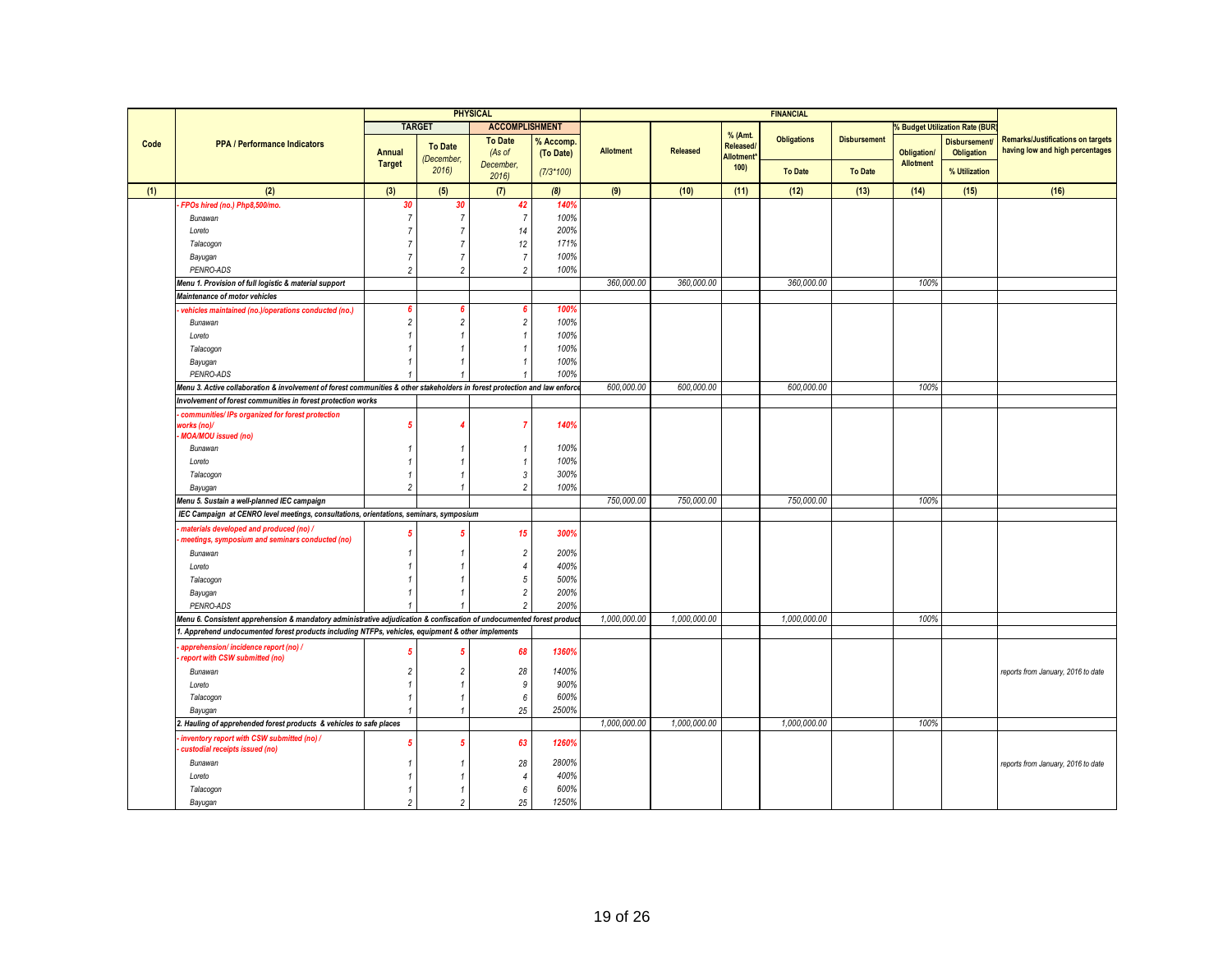|      |                                                                                                                       |                |                             | <b>PHYSICAL</b>       |             |                  |                 |                               | <b>FINANCIAL</b>   |                     |                    |                                           |                                                                         |
|------|-----------------------------------------------------------------------------------------------------------------------|----------------|-----------------------------|-----------------------|-------------|------------------|-----------------|-------------------------------|--------------------|---------------------|--------------------|-------------------------------------------|-------------------------------------------------------------------------|
|      |                                                                                                                       |                | <b>TARGET</b>               | <b>ACCOMPLISHMENT</b> |             |                  |                 |                               |                    |                     |                    | <b>&amp; Budget Utilization Rate (BUR</b> |                                                                         |
| Code | <b>PPA / Performance Indicators</b>                                                                                   |                |                             | <b>To Date</b>        | % Accomp.   |                  |                 | % (Amt.                       | <b>Obligations</b> | <b>Disbursement</b> |                    | <b>Disbursement</b>                       | <b>Remarks/Justifications on targets</b>                                |
|      |                                                                                                                       | Annual         | <b>To Date</b><br>December. | (As of                | (To Date)   | <b>Allotment</b> | <b>Released</b> | Released/<br><b>Allotment</b> |                    |                     | <b>Obligation/</b> | <b>Obligation</b>                         | having low and high percentages                                         |
|      |                                                                                                                       | <b>Target</b>  | 2016                        | December.             | $(7/3*100)$ |                  |                 | 100)                          | <b>To Date</b>     | <b>To Date</b>      | <b>Allotment</b>   | % Utilization                             |                                                                         |
|      |                                                                                                                       |                |                             | 2016                  |             |                  |                 |                               |                    |                     |                    |                                           |                                                                         |
| (1)  | (2)                                                                                                                   | (3)            | (5)                         | (7)                   | (8)         | (9)              | (10)            | (11)                          | (12)               | (13)                | (14)               | (15)                                      | (16)                                                                    |
|      | 3. Immediate administrative & adjudication proceedings for apprehended forest products including conveyances and impl |                |                             |                       |             | 1,000,000.00     | 1,000,000.00    |                               | 1,000,000.00       |                     | 100%               |                                           |                                                                         |
|      | admin proceedings conducted (no) /<br>report with CSC submitted (no)                                                  | 5              |                             | 27                    | 540%        |                  |                 |                               |                    |                     |                    |                                           |                                                                         |
|      | Bunawan                                                                                                               | $\overline{c}$ | 2                           | $\boldsymbol{9}$      | 450%        |                  |                 |                               |                    |                     |                    |                                           | reports from January, 2016 to date                                      |
|      | Loreto                                                                                                                |                |                             | $\sqrt{3}$            | 300%        |                  |                 |                               |                    |                     |                    |                                           |                                                                         |
|      | Talacogon                                                                                                             |                |                             | $\sqrt{5}$            | 500%        |                  |                 |                               |                    |                     |                    |                                           |                                                                         |
|      | Bayugan                                                                                                               |                |                             | 10                    | 1000%       |                  |                 |                               |                    |                     |                    |                                           |                                                                         |
|      | A.03.g.3 ISSUANCE OF PROTECTED AREA COMMUNITY-BASED RESOURCE MANAGEMENT AGREEMENT AND                                 |                |                             |                       |             |                  |                 |                               |                    |                     |                    |                                           |                                                                         |
|      | MONITORING OF PROTECTED AREAS, WILDLIFE, COASTAL AND MARINE RESOURCES                                                 |                |                             |                       |             | 145,000.00       | 145,000.00      | 100%                          | 145,000.00         |                     |                    |                                           |                                                                         |
|      | 1. Enforcement of PA, Wildlife, Cave Laws and Coastal and Marine Rules and Regulations                                |                |                             |                       |             |                  |                 |                               |                    |                     |                    |                                           |                                                                         |
|      | 1.1 Compliance monitoring of permit holders                                                                           |                |                             |                       |             | 8,000.00         | 8,000.00        | 100%                          | 8,000.00           |                     | 100%               |                                           |                                                                         |
|      | permit holders monitored with reports endorsed to RO                                                                  | 8              |                             |                       | 100%        |                  |                 |                               |                    |                     |                    |                                           |                                                                         |
|      | no.)                                                                                                                  |                |                             |                       |             |                  |                 |                               |                    |                     |                    |                                           |                                                                         |
|      | Bunawan                                                                                                               | $\overline{7}$ |                             | $\overline{7}$        | 100%        |                  |                 |                               |                    |                     |                    |                                           |                                                                         |
|      | Talacogon<br>1.2 Mobilization of WEO                                                                                  | 1              |                             | $\overline{1}$        | 100%        | 125.000.00       |                 |                               |                    |                     | 100%               |                                           |                                                                         |
|      | WEO mobilized (no.)/ quarterly report submitted (no.)                                                                 |                |                             |                       | 100%        |                  | 125,000.00      | 100%                          | 125,000.00         |                     |                    |                                           |                                                                         |
|      | PENRO (San Francisco)                                                                                                 |                |                             |                       | 100%        |                  |                 |                               |                    |                     |                    |                                           |                                                                         |
|      | Bunawan                                                                                                               |                |                             |                       | 100%        |                  |                 |                               |                    |                     |                    |                                           |                                                                         |
|      | Loreto                                                                                                                |                |                             |                       | 100%        |                  |                 |                               |                    |                     |                    |                                           |                                                                         |
|      | Talacogon                                                                                                             |                |                             |                       | 100%        |                  |                 |                               |                    |                     |                    |                                           |                                                                         |
|      | Bayugan                                                                                                               |                |                             |                       | 100%        |                  |                 |                               |                    |                     |                    |                                           |                                                                         |
|      | <b>Support to GAD</b>                                                                                                 |                |                             |                       |             | 3.000.00         | 3,000.00        | 100%                          | 3,000.00           |                     |                    |                                           |                                                                         |
|      | <b>Budgetary Impostions</b>                                                                                           |                |                             |                       |             | 9,000,00         | 9,000.00        | 100%                          | 9,000,00           |                     | 100%               |                                           |                                                                         |
|      | <b>CENTRAL OFFICE - BASED TARGET</b>                                                                                  |                |                             |                       |             |                  |                 |                               |                    |                     |                    |                                           |                                                                         |
|      | A.03.b FOREST DEVELOPMENT, REHABILITATION AND PROTECTION (CENTRAL OFFICE-                                             |                |                             |                       |             | 8,372,024.00     | 8,372,024.00    |                               |                    |                     |                    |                                           |                                                                         |
|      | <b>BASED FUNDI</b>                                                                                                    |                |                             |                       |             |                  |                 |                               |                    |                     |                    |                                           |                                                                         |
|      | 1. Mechanization and Modernization of DENR Forest Nursery - Continuing Activity                                       |                |                             |                       |             |                  |                 |                               |                    |                     |                    |                                           |                                                                         |
|      | Seedling Production - to be delivered by DENR Forest Nursery                                                          |                |                             |                       |             |                  |                 |                               |                    |                     |                    |                                           |                                                                         |
|      | seedling produced (5/seedling)                                                                                        | 11,008,000     | 11,008,000                  | 7,088,000             | 64%         |                  |                 |                               |                    |                     |                    |                                           | seedlings used in MMFN area                                             |
|      | CENRO Bunawan                                                                                                         | 733,000        | 733,000                     | 733,000               | 100%        |                  |                 |                               |                    |                     |                    |                                           | plantation are PO initiatives (373,500                                  |
|      | <b>CENRO Loreto</b>                                                                                                   | 1,500,000      | 1,500,000                   | 1,500,000             | 100%        |                  |                 |                               |                    |                     |                    |                                           | aadlinne)                                                               |
|      | CENRO Talacogon                                                                                                       | 1,183,000      | 1,183,000                   | 941,300               | 80%         |                  |                 |                               |                    |                     |                    |                                           |                                                                         |
|      | CENRO Bayugan                                                                                                         | 7,592,000      |                             |                       |             |                  |                 |                               |                    |                     |                    |                                           | MMFN Delivery = 2,627,800; MMFN                                         |
|      |                                                                                                                       |                | 7,592,000                   | 3,913,700             | 52%         |                  |                 |                               |                    |                     |                    |                                           | raised by POs = 1,285,900                                               |
|      | <b>SITE PREPARATION</b>                                                                                               |                |                             |                       |             |                  |                 |                               |                    |                     |                    |                                           |                                                                         |
|      | site prepared (3,000/ha.)                                                                                             | 11,008.0       | 11,008.0                    | 7,085.0               | 64%         |                  |                 |                               |                    |                     |                    |                                           |                                                                         |
|      | CENRO Bunawan                                                                                                         | 733.0          | 733.0                       | 733.0                 | 100%        |                  |                 |                               |                    |                     |                    |                                           | Initiative by the PO to produce                                         |
|      |                                                                                                                       |                |                             |                       |             |                  |                 |                               |                    |                     |                    |                                           | seedlings for the plantation<br>tavalonmant                             |
|      | CENRO Loreto                                                                                                          | 1,500.0        | 1,500.0                     | 1,500.0               | 100%        |                  |                 |                               |                    |                     |                    |                                           |                                                                         |
|      | CENRO Talacogon                                                                                                       | 1,183.0        | 1,183.0                     | 941.0                 | 80%         |                  |                 |                               |                    |                     |                    |                                           |                                                                         |
|      | CENRO Bayugan                                                                                                         | 7,592.0        | 7,592.0                     | 3,911.0               | 52%         |                  |                 |                               |                    |                     |                    |                                           |                                                                         |
|      | <b>PLANTATION DEVELOPMENT</b>                                                                                         | 11,008.0       | 11,008.0                    | 7,085.0               | 64%         |                  |                 |                               |                    |                     |                    |                                           |                                                                         |
|      | area planted (1,000/ha.)                                                                                              |                |                             |                       |             |                  |                 |                               |                    |                     |                    |                                           |                                                                         |
|      |                                                                                                                       |                |                             |                       |             |                  |                 |                               |                    |                     |                    |                                           | Seedlings used for plantation<br>development produced by the initiative |
|      | CENRO Bunawan                                                                                                         | 733.0          | 733.0                       | 733.0                 | 100%        |                  |                 |                               |                    |                     |                    |                                           | of the PO 353,700 from Trento and                                       |
|      |                                                                                                                       |                |                             |                       |             |                  |                 |                               |                    |                     |                    |                                           | 20,000 from Rosario                                                     |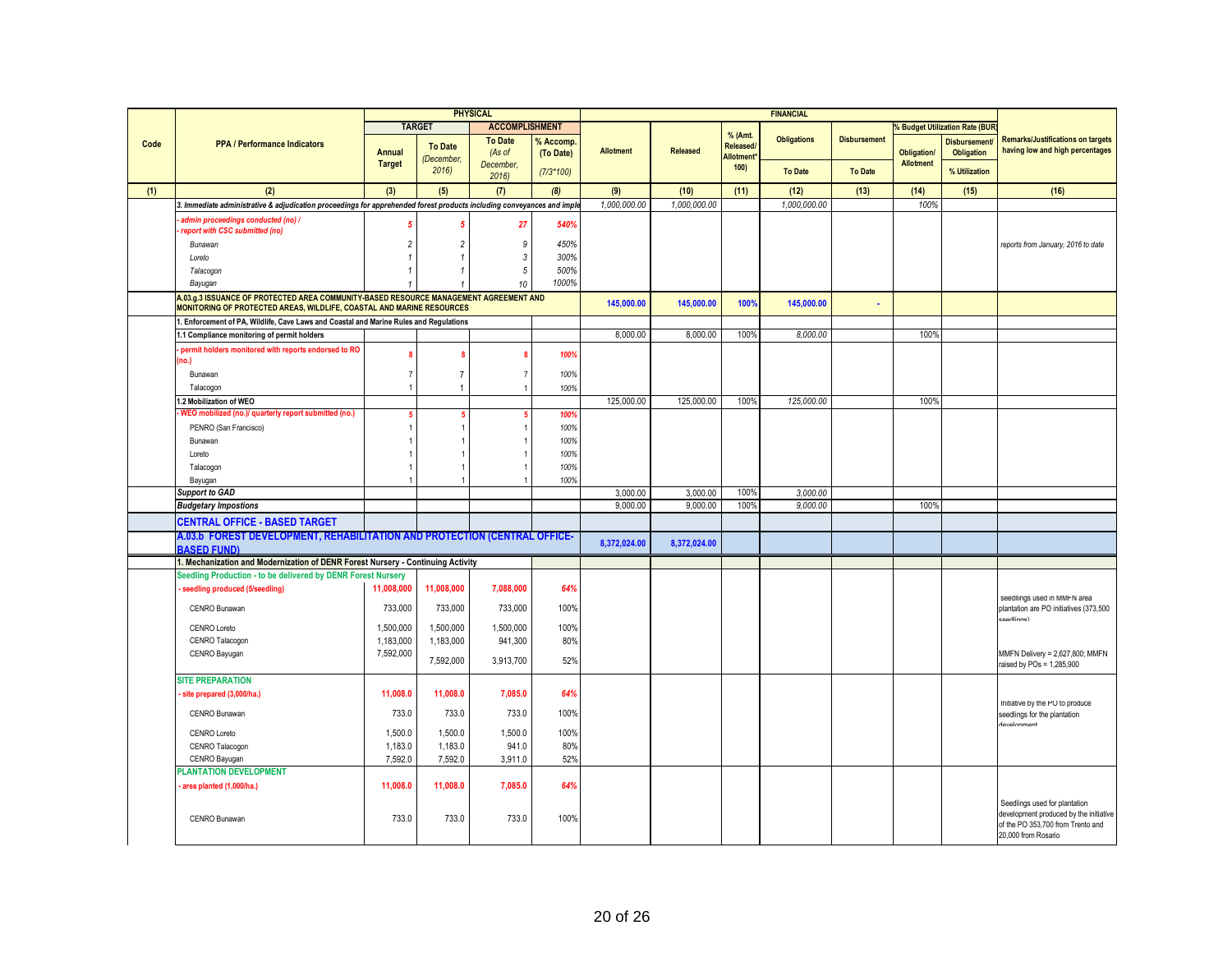|      |                                                                           |                |                    | <b>PHYSICAL</b>       |                             |                  |          |                        | <b>FINANCIAL</b>   |                     |                    |                                       |                                          |
|------|---------------------------------------------------------------------------|----------------|--------------------|-----------------------|-----------------------------|------------------|----------|------------------------|--------------------|---------------------|--------------------|---------------------------------------|------------------------------------------|
|      |                                                                           |                | <b>TARGET</b>      | <b>ACCOMPLISHMENT</b> |                             |                  |          |                        |                    |                     |                    | <b>6 Budget Utilization Rate (BUR</b> |                                          |
|      |                                                                           |                |                    | <b>To Date</b>        | % Accomp                    |                  |          | % (Amt.                | <b>Obligations</b> | <b>Disbursement</b> |                    | <b>Disbursement</b>                   | <b>Remarks/Justifications on targets</b> |
| Code | <b>PPA / Performance Indicators</b>                                       | <b>Annual</b>  | <b>To Date</b>     | (As of                | (To Date)                   | <b>Allotment</b> | Released | Released/<br>Allotment |                    |                     | <b>Obligation/</b> | <b>Obligation</b>                     | having low and high percentages          |
|      |                                                                           | <b>Target</b>  | (December,<br>2016 | December,             |                             |                  |          | 100                    | <b>To Date</b>     | <b>To Date</b>      | <b>Allotment</b>   | % Utilization                         |                                          |
|      |                                                                           |                |                    | 2016                  | $(7/3*100)$                 |                  |          |                        |                    |                     |                    |                                       |                                          |
| (1)  | (2)                                                                       | (3)            | (5)                | (7)                   | (8)                         | (9)              | (10)     | (11)                   | (12)               | (13)                | (14)               | (15)                                  | (16)                                     |
|      | CENRO Loreto                                                              | 1,500.0        | 1,500.0            | 1,500.0               | 100%                        |                  |          |                        |                    |                     |                    |                                       |                                          |
|      | CENRO Talacogon                                                           | 1,183.0        | 1,183.0            | 941.0                 | 80%                         |                  |          |                        |                    |                     |                    |                                       |                                          |
|      | CENRO Bayugan                                                             | 7,592.0        | 7,592.0            | 3,911.0               | 52%                         |                  |          |                        |                    |                     |                    |                                       |                                          |
|      | PLANTATION MAINTENANCE AND PROTECTION - Year 1                            |                |                    |                       |                             |                  |          |                        |                    |                     |                    |                                       |                                          |
|      | plantation maintained (1,000/ha.)                                         | 11,008.0       | 11,008.0           | 2,033.0               | 18%                         |                  |          |                        |                    |                     |                    |                                       |                                          |
|      | CENRO Bunawan                                                             | 733.0          | 733.0              |                       | ×.                          |                  |          |                        |                    |                     |                    |                                       |                                          |
|      | CENRO Loreto                                                              | 1,500.0        | 1,500.0            | 1,500.0               | 100%                        |                  |          |                        |                    |                     |                    |                                       |                                          |
|      | CENRO Talacogon                                                           | 1,183.0        | 1,183.0            | 533.0                 | 45%                         |                  |          |                        |                    |                     |                    |                                       |                                          |
|      | CENRO Bayugan                                                             | 7,592.0        | 7,592.0            |                       | $\mathcal{L}_{\mathcal{A}}$ |                  |          |                        |                    |                     |                    |                                       |                                          |
|      | PLANTATION MAINTENANCE AND PROTECTION - Year 2                            |                |                    |                       |                             |                  |          |                        |                    |                     |                    |                                       |                                          |
|      | plantation maintained (1,000/ha.)                                         | 11,008.0       | 11,008.0           |                       |                             |                  |          |                        |                    |                     |                    |                                       |                                          |
|      | CENRO Bunawan                                                             | 733.0          | 733.0              |                       |                             |                  |          |                        |                    |                     |                    |                                       |                                          |
|      | <b>CENRO Loreto</b>                                                       | 1,500.0        | 1,500.0            |                       |                             |                  |          |                        |                    |                     |                    |                                       |                                          |
|      | CENRO Talacogon                                                           | 1,183.0        | 1,183.0            |                       |                             |                  |          |                        |                    |                     |                    |                                       |                                          |
|      | CENRO Bayugan                                                             | 7,592.0        | 7,592.0            |                       | $\sim$                      |                  |          |                        |                    |                     |                    |                                       |                                          |
|      | . Hiring of Forestry Extension Officers                                   |                |                    |                       |                             |                  |          |                        |                    |                     |                    |                                       |                                          |
|      | no. of FEOs hired (15T/month)                                             | 66             | 66                 | 67                    | 102%                        |                  |          |                        |                    |                     |                    |                                       |                                          |
|      | <b>District I</b>                                                         | 40             | 40                 | 40                    | 100%                        |                  |          |                        |                    |                     |                    |                                       |                                          |
|      | PENRO-ADS                                                                 | $\overline{2}$ | $\overline{2}$     | $\overline{2}$        | 100%                        |                  |          |                        |                    |                     |                    |                                       |                                          |
|      | CENRO Bayugan                                                             | 35             | 35                 | 35                    | 100%                        |                  |          |                        |                    |                     |                    |                                       |                                          |
|      | CENRO Talacogon                                                           | $\mathbf{3}$   | $\mathbf{3}$       | $\mathbf{3}$          | 100%                        |                  |          |                        |                    |                     |                    |                                       |                                          |
|      | <b>District II</b>                                                        | 26             | 26                 | 27                    | 104%                        |                  |          |                        |                    |                     |                    |                                       |                                          |
|      | CENRO Talacogon                                                           | 3              | $\mathbf{3}$       | $\mathbf{3}$          | 100%                        |                  |          |                        |                    |                     |                    |                                       |                                          |
|      | CENRO Bunawan                                                             | 12             | 12                 | 12                    | 100%                        |                  |          |                        |                    |                     |                    |                                       |                                          |
|      | CENRO Loreto                                                              | 11             | 11                 | 12                    | 109%                        |                  |          |                        |                    |                     |                    |                                       |                                          |
|      | A.03.b FOREST DEVELOPMENT, REHABILITATION AND PROTECTION (CENTRAL OFFICE- |                |                    |                       |                             |                  |          |                        |                    |                     |                    |                                       |                                          |
|      | BASED FUND) - PAYAPA AT MASAGANANG PAMAYANAN (PAMANA)                     |                |                    |                       |                             |                  |          |                        |                    |                     |                    |                                       |                                          |
|      | <b>Site Assessment and Planning</b>                                       |                |                    |                       |                             |                  |          |                        |                    |                     |                    |                                       |                                          |
|      | site assessed (no.)                                                       | 149.87         | 149.87             | 149.87                | 100%                        |                  |          |                        |                    |                     |                    |                                       |                                          |
|      | CENRO Talacogon                                                           | 99.87          | 99.87              | 99.87                 | 100%                        |                  |          |                        |                    |                     |                    |                                       |                                          |
|      | CENRO Loreto                                                              | 50.00          | 50.00              | 50.00                 | 100%                        |                  |          |                        |                    |                     |                    |                                       |                                          |
|      | <b>Seedling Production</b>                                                |                |                    |                       |                             |                  |          |                        |                    |                     |                    |                                       |                                          |
|      | seedling produced (5/seedling)                                            | 167,567        | 167,567            | 167,267               | 100%                        |                  |          |                        |                    |                     |                    |                                       |                                          |
|      | CENRO Talacogon                                                           | 84,267         | 84,267             | 84,267                | 100%                        |                  |          |                        |                    |                     |                    |                                       |                                          |
|      | <b>CENRO Loreto</b>                                                       | 83,300         | 83,300             | 83,000                | 100%                        |                  |          |                        |                    |                     |                    |                                       |                                          |
|      | <b>Site Preparation and Area Development</b>                              |                |                    |                       |                             |                  |          |                        |                    |                     |                    |                                       |                                          |
|      | site prepared and area developed                                          | 149.87         | 149.87             | 149.87                | 100%                        |                  |          |                        |                    |                     |                    |                                       |                                          |
|      | CENRO Talacogon                                                           | 99.87          | 99.87              | 99.87                 | 100%                        |                  |          |                        |                    |                     |                    |                                       |                                          |
|      | CENRO Loreto                                                              | 50.00          | 50.00              | 50.0                  | 100%                        |                  |          |                        |                    |                     |                    |                                       |                                          |
|      | <b>Plantation Maintenance &amp; Protection (Year - 1)</b>                 |                |                    |                       |                             |                  |          |                        |                    |                     |                    |                                       |                                          |
|      | area maintained and protected (1,000/ha.)                                 | 149.87         | 149.87             | 149.87                | 100%                        |                  |          |                        |                    |                     |                    |                                       |                                          |
|      | CENRO Talacogon                                                           | 99.87          | 99.87              | 99.87                 | 100%                        |                  |          |                        |                    |                     |                    |                                       |                                          |
|      | CENRO Loreto                                                              | 50.00          | 50.00              | 50.0                  | 100%                        |                  |          |                        |                    |                     |                    |                                       |                                          |
|      |                                                                           |                |                    |                       |                             |                  |          |                        |                    |                     |                    |                                       |                                          |
|      | A.03.b FOREST DEVELOPMENT, REHABILITATION AND PROTECTION - SMP 2017       |                |                    |                       |                             |                  |          |                        |                    |                     |                    |                                       |                                          |
|      | <b>Site Assessment and Planning 2017</b>                                  |                |                    |                       |                             |                  |          |                        |                    |                     |                    |                                       |                                          |
|      | seedling produced (5/seedling)                                            | 10,854         | 10,854             | 11,004                | 101%                        |                  |          |                        |                    |                     |                    |                                       |                                          |
|      | CENRO Bunawan                                                             | 2,049          | 2,049              | 2,049                 | 100%                        |                  |          |                        |                    |                     |                    |                                       |                                          |
|      | <b>CENRO Loreto</b>                                                       | 1,800          | 1,800              | 1,800                 | 100%                        |                  |          |                        |                    |                     |                    |                                       |                                          |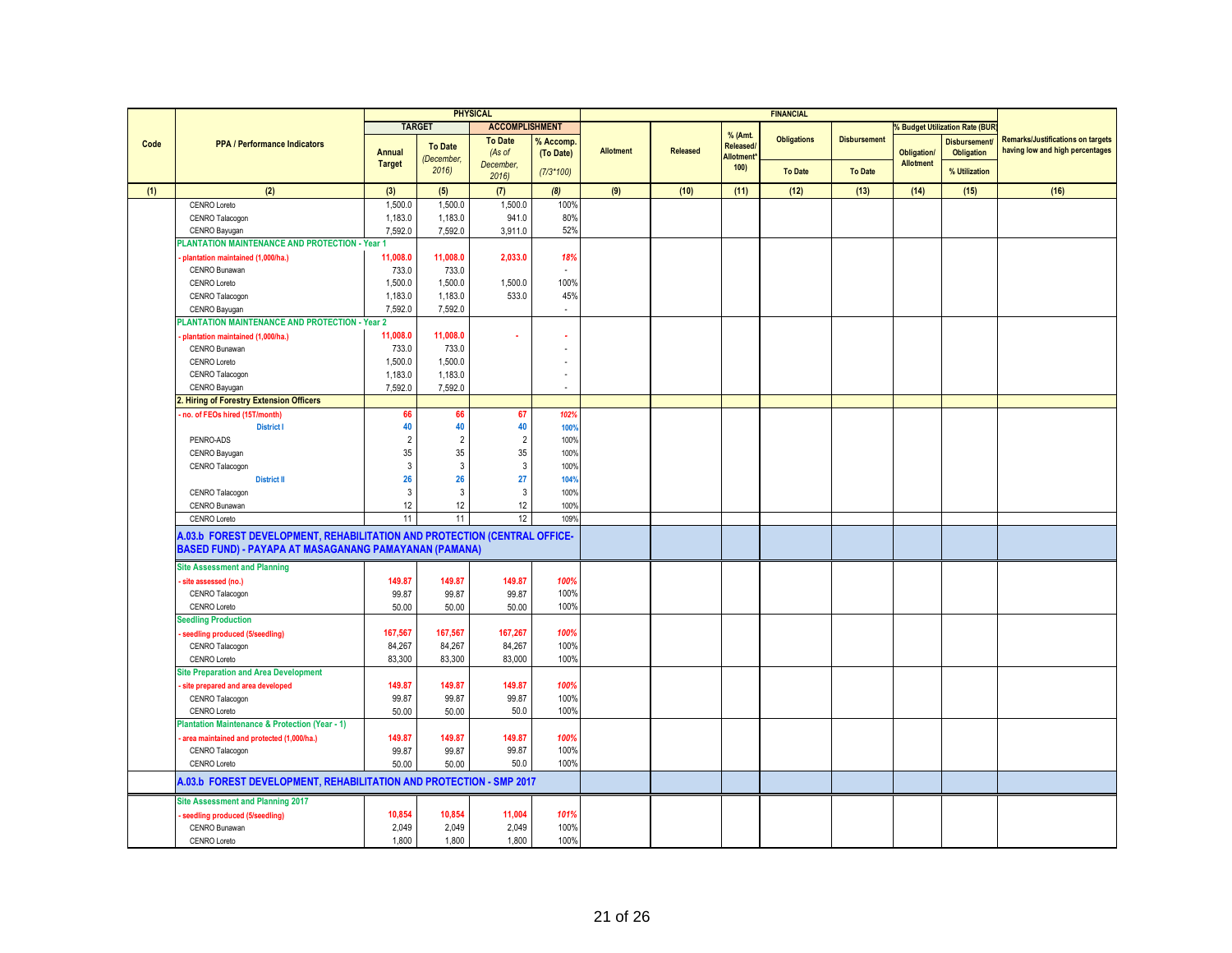|      |                                                                                                         |                       |                    | <b>PHYSICAL</b>          |                        |                  |          |                      | <b>FINANCIAL</b>   |                     |                    |                                     |                                                                             |
|------|---------------------------------------------------------------------------------------------------------|-----------------------|--------------------|--------------------------|------------------------|------------------|----------|----------------------|--------------------|---------------------|--------------------|-------------------------------------|-----------------------------------------------------------------------------|
|      |                                                                                                         |                       | <b>TARGET</b>      | <b>ACCOMPLISHMENT</b>    |                        |                  |          |                      |                    |                     |                    | <b>Budget Utilization Rate (BUR</b> |                                                                             |
| Code | <b>PPA / Performance Indicators</b>                                                                     | Annual                | <b>To Date</b>     | <b>To Date</b><br>(As of | % Accomp.<br>(To Date) | <b>Allotment</b> | Released | % (Amt.<br>Released/ | <b>Obligations</b> | <b>Disbursement</b> | <b>Obligation/</b> | <b>Disbursement</b><br>Obligation   | <b>Remarks/Justifications on targets</b><br>having low and high percentages |
|      |                                                                                                         | <b>Target</b>         | (December,<br>2016 | December,<br>2016        | $(7/3*100)$            |                  |          | Allotment*<br>100)   | <b>To Date</b>     | <b>To Date</b>      | <b>Allotment</b>   | % Utilization                       |                                                                             |
| (1)  | (2)                                                                                                     | (3)                   | (5)                | (7)                      | (8)                    | (9)              | (10)     | (11)                 | (12)               | (13)                | (14)               | (15)                                | (16)                                                                        |
|      | CENRO Talacogon                                                                                         | 2,172                 | 2,172              | 2,172                    | 100%                   |                  |          |                      |                    |                     |                    |                                     |                                                                             |
|      | CENRO Bayugan                                                                                           | 4,833                 | 4,833              | 4,983                    | 103%                   |                  |          |                      |                    |                     |                    |                                     |                                                                             |
|      | A.03.c CBFM-CARP Regional Budget Fund - Padiay Farmers Association (PAFA), Inc.                         |                       |                    |                          |                        |                  |          |                      |                    |                     |                    |                                     |                                                                             |
|      | <b>Nursery Establishment and Development</b>                                                            |                       |                    |                          |                        |                  |          |                      |                    |                     |                    |                                     |                                                                             |
|      | nursery established and developed (no.)                                                                 |                       | -1                 | 1                        | 100%                   |                  |          |                      |                    |                     |                    |                                     |                                                                             |
|      | CENRO Bayugan                                                                                           | $\overline{1}$        | $\overline{1}$     |                          | 100%                   |                  |          |                      |                    |                     |                    |                                     |                                                                             |
|      | <b>Seedling Production</b>                                                                              |                       |                    |                          |                        |                  |          |                      |                    |                     |                    |                                     |                                                                             |
|      | seedling produced (5/seedling)                                                                          | 52.334                | 52.334             | 52,334                   | 100%                   |                  |          |                      |                    |                     |                    |                                     |                                                                             |
|      | <b>CENRO Bayugan</b>                                                                                    | 52,334                | 52,334             | 52,334                   | 100%                   |                  |          |                      |                    |                     |                    |                                     |                                                                             |
|      | - Falcata seedlings (12/sdlng)                                                                          | 42,130                | 42.130             | 42,130                   | 100%                   |                  |          |                      |                    |                     |                    |                                     |                                                                             |
|      | - Cacao seedlings (25/sucker)                                                                           | 10,204                | 10,204             | 10,204                   | 100%                   |                  |          |                      |                    |                     |                    |                                     |                                                                             |
|      | <b>Site Preparation and Area Development</b>                                                            |                       |                    |                          |                        |                  |          |                      |                    |                     |                    |                                     |                                                                             |
|      | site prepared and area developed (no.)                                                                  |                       |                    |                          |                        |                  |          |                      |                    |                     |                    |                                     |                                                                             |
|      | <b>CENRO Bayugan</b>                                                                                    |                       |                    |                          |                        |                  |          |                      |                    |                     |                    |                                     |                                                                             |
|      | - staking (Php 1/stake)                                                                                 | 41,667                | 41,667             | 41,667                   | 100%                   |                  |          |                      |                    |                     |                    |                                     |                                                                             |
|      | - area developed (50 has.)                                                                              | 50                    | 50                 | 50.0                     | 100%                   |                  |          |                      |                    |                     |                    |                                     |                                                                             |
|      | <b>Maintenance and Protection</b>                                                                       |                       |                    |                          |                        |                  |          |                      |                    |                     |                    |                                     |                                                                             |
|      | area maintained and protected (no.)                                                                     |                       |                    |                          |                        |                  |          |                      |                    |                     |                    |                                     |                                                                             |
|      | <b>CENRO Bayugan</b>                                                                                    |                       |                    |                          |                        |                  |          |                      |                    |                     |                    |                                     |                                                                             |
|      | - organic (Php 500/bag)                                                                                 | 250                   | 250                | 250                      | 100%<br>100%           |                  |          |                      |                    |                     |                    |                                     |                                                                             |
|      | - inorganic (Php 1,500/bag)<br>A.03.g.1 Water Resources Downloaded Target - SAA No. R13-101-2016-04-463 | 50                    | 50                 | 50                       |                        |                  |          |                      |                    |                     |                    |                                     |                                                                             |
|      | <b>Conduct of Inventory of Water Users</b>                                                              |                       |                    |                          |                        |                  |          |                      |                    |                     |                    |                                     |                                                                             |
|      | water users inventoried and mapped (no.)                                                                | 45                    | 45                 | 71                       | 158%                   |                  |          |                      |                    |                     |                    |                                     |                                                                             |
|      | CENRO Bunawan                                                                                           | 12                    | 12                 | 13                       | 108%                   |                  |          |                      |                    |                     |                    |                                     |                                                                             |
|      | CENRO Loreto                                                                                            | 11                    | 11                 | 12                       | 109%                   |                  |          |                      |                    |                     |                    |                                     |                                                                             |
|      | CENRO Talacogon                                                                                         | 11                    | 11                 | 27                       | 245%                   |                  |          |                      |                    |                     |                    |                                     |                                                                             |
|      | CENRO Bayugan                                                                                           | 11                    | 11                 | 19                       | 173%                   |                  |          |                      |                    |                     |                    |                                     |                                                                             |
|      | Conduct of Identification and mapping of water resources                                                |                       |                    |                          |                        |                  |          |                      |                    |                     |                    |                                     |                                                                             |
|      | water sources identified and mapped (no.)                                                               | 38                    | 38                 | 78                       | 205%                   |                  |          |                      |                    |                     |                    |                                     |                                                                             |
|      | CENRO Bunawan                                                                                           | $10$                  | 10                 | 14                       | 140%                   |                  |          |                      |                    |                     |                    |                                     |                                                                             |
|      | CENRO Loreto                                                                                            | 9                     | 9                  | 12                       | 133%                   |                  |          |                      |                    |                     |                    |                                     |                                                                             |
|      | CENRO Talacogon                                                                                         | 9                     | 9                  | 31                       | 344%                   |                  |          |                      |                    |                     |                    |                                     |                                                                             |
|      | CENRO Bayugan                                                                                           | 10                    | 10                 | 21                       | 210%                   |                  |          |                      |                    |                     |                    |                                     |                                                                             |
|      | Accept and verify water permit applications                                                             |                       |                    |                          |                        |                  |          |                      |                    |                     |                    |                                     |                                                                             |
|      | WPA accepted, verified and transmitted to NWRB with                                                     |                       |                    |                          |                        |                  |          |                      |                    |                     |                    |                                     |                                                                             |
|      | recommendation (no.)                                                                                    | $\boldsymbol{\Delta}$ | 4                  | 5                        | 125%                   |                  |          |                      |                    |                     |                    |                                     |                                                                             |
|      | CENRO Bunawan                                                                                           |                       | $\overline{1}$     | $\overline{2}$           | 200%                   |                  |          |                      |                    |                     |                    |                                     |                                                                             |
|      | CENRO Loreto                                                                                            |                       | $\mathbf{1}$       | $\overline{1}$           | 100%                   |                  |          |                      |                    |                     |                    |                                     |                                                                             |
|      | CENRO Talacogon                                                                                         |                       | $\mathbf{1}$       |                          | 100%                   |                  |          |                      |                    |                     |                    |                                     |                                                                             |
|      | CENRO Bayugan                                                                                           |                       | $\mathbf{1}$       |                          | 100%                   |                  |          |                      |                    |                     |                    |                                     |                                                                             |
|      | GENDER AND DEVELOPMENT (GAD)                                                                            |                       |                    |                          |                        |                  |          |                      |                    |                     |                    |                                     |                                                                             |
|      | <b>Strengthening of GAD Focal Points</b>                                                                |                       |                    |                          |                        |                  |          |                      |                    |                     |                    |                                     |                                                                             |
|      | <b>GAD Focal Points Strengthened (no.)</b>                                                              |                       |                    |                          | 100%                   |                  |          |                      |                    |                     |                    |                                     |                                                                             |
|      | Bunawan                                                                                                 |                       | $\overline{1}$     |                          | 100%                   |                  |          |                      |                    |                     |                    |                                     |                                                                             |
|      | Loreto                                                                                                  |                       | $\overline{1}$     |                          | 100%                   |                  |          |                      |                    |                     |                    |                                     |                                                                             |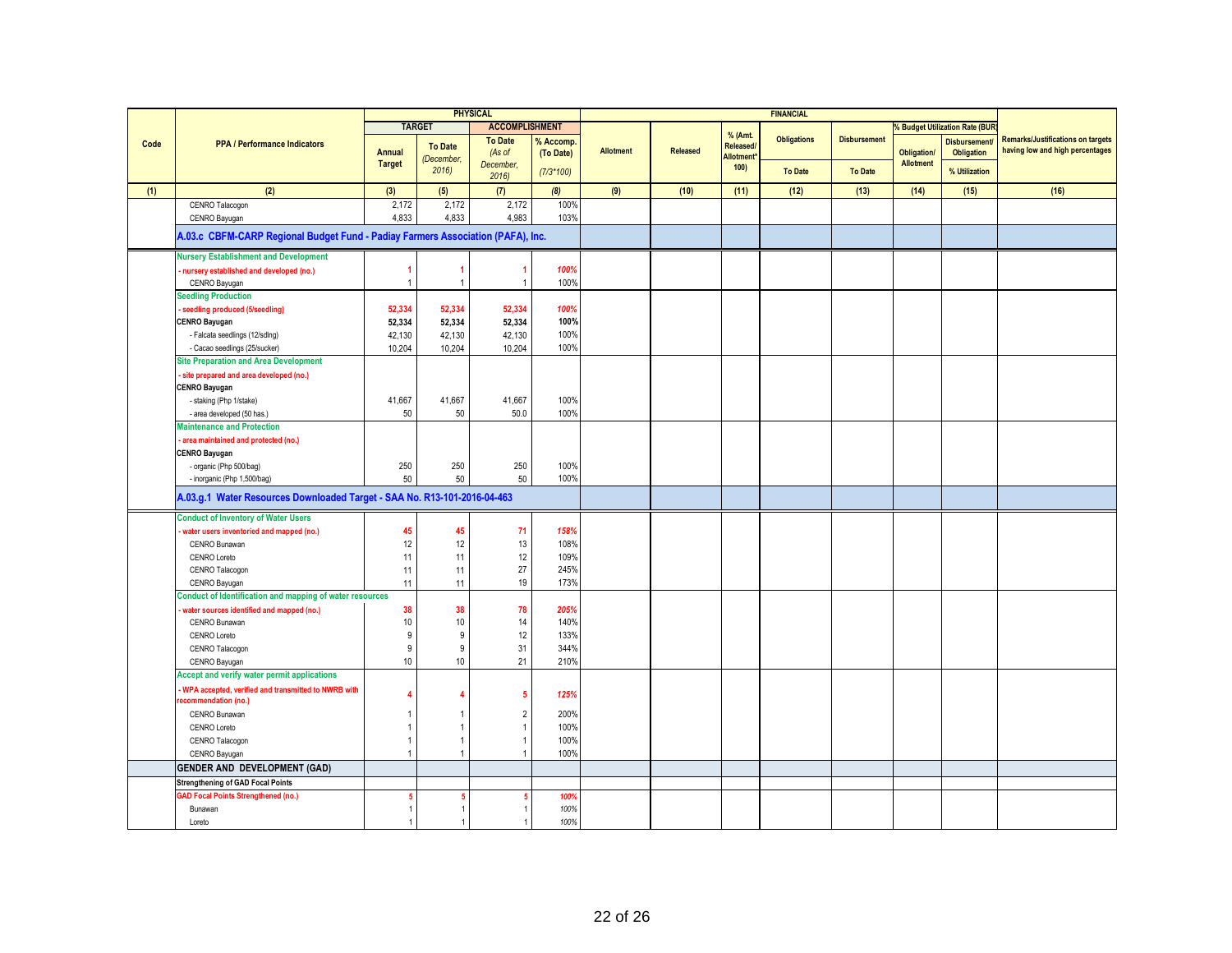|      |                                                                                                |                |                                | <b>PHYSICAL</b>          |             |                  |          |                                | <b>FINANCIAL</b>   |                     |                  |                                       |                                          |
|------|------------------------------------------------------------------------------------------------|----------------|--------------------------------|--------------------------|-------------|------------------|----------|--------------------------------|--------------------|---------------------|------------------|---------------------------------------|------------------------------------------|
|      |                                                                                                |                | <b>TARGET</b>                  | <b>ACCOMPLISHMENT</b>    |             |                  |          |                                |                    |                     |                  | <b>6 Budget Utilization Rate (BUR</b> |                                          |
|      | <b>PPA / Performance Indicators</b>                                                            |                |                                | <b>To Date</b>           | % Accomp.   |                  |          | % (Amt.                        | <b>Obligations</b> | <b>Disbursement</b> |                  | <b>Disbursement</b>                   | <b>Remarks/Justifications on targets</b> |
| Code |                                                                                                | Annual         | <b>To Date</b>                 | (As of                   | (To Date)   | <b>Allotment</b> | Released | Released/<br><b>Allotment*</b> |                    |                     | Obligation/      | <b>Obligation</b>                     | having low and high percentages          |
|      |                                                                                                | <b>Target</b>  | (December,<br>2016             | December.                | $(7/3*100)$ |                  |          | 100)                           | <b>To Date</b>     | <b>To Date</b>      | <b>Allotment</b> | % Utilization                         |                                          |
|      |                                                                                                |                |                                | 2016                     |             |                  |          |                                |                    |                     |                  |                                       |                                          |
| (1)  | (2)                                                                                            | (3)            | (5)                            | (7)                      | (8)         | (9)              | (10)     | (11)                           | (12)               | (13)                | (14)             | (15)                                  | (16)                                     |
|      | Talacogon                                                                                      |                |                                |                          | 100%        |                  |          |                                |                    |                     |                  |                                       |                                          |
|      | Bayugan                                                                                        | $\overline{1}$ | $\mathbf{1}$<br>$\overline{1}$ |                          | 100%        |                  |          |                                |                    |                     |                  |                                       |                                          |
|      | PENRO                                                                                          | -1             |                                |                          | 100%        |                  |          |                                |                    |                     |                  |                                       |                                          |
|      | <b>GAD IEC/Advocacy</b><br>AD IEC materials produced/ reproduced with exhibited bulletin       |                |                                |                          |             |                  |          |                                |                    |                     |                  |                                       |                                          |
|      | oard (no.)                                                                                     | 5              | 5                              |                          | 100%        |                  |          |                                |                    |                     |                  |                                       |                                          |
|      | Bunawan                                                                                        |                |                                |                          | 100%        |                  |          |                                |                    |                     |                  |                                       |                                          |
|      | Loreto                                                                                         |                |                                |                          | 100%        |                  |          |                                |                    |                     |                  |                                       |                                          |
|      | Talacogon                                                                                      |                | -1                             |                          | 100%        |                  |          |                                |                    |                     |                  |                                       |                                          |
|      | Bayugan                                                                                        |                | $\mathbf{1}$                   |                          | 100%        |                  |          |                                |                    |                     |                  |                                       |                                          |
|      | PENRO                                                                                          |                | $\overline{1}$                 |                          | 100%        |                  |          |                                |                    |                     |                  |                                       |                                          |
|      | nstallation/strengthening of Women's Desk                                                      |                |                                |                          |             |                  |          |                                |                    |                     |                  |                                       |                                          |
|      | GAD women's desk strengthened (no.)                                                            | -5             | 5                              |                          | 100%        |                  |          |                                |                    |                     |                  |                                       |                                          |
|      | Bunawan                                                                                        |                | $\overline{1}$                 |                          | 100%        |                  |          |                                |                    |                     |                  |                                       |                                          |
|      | Loreto                                                                                         |                |                                |                          | 100%        |                  |          |                                |                    |                     |                  |                                       |                                          |
|      | Talacogon                                                                                      |                | -1                             |                          | 100%        |                  |          |                                |                    |                     |                  |                                       |                                          |
|      | Bayugan                                                                                        | -1             | $\overline{1}$                 |                          | 100%        |                  |          |                                |                    |                     |                  |                                       |                                          |
|      | PENRO                                                                                          | -1             | $\overline{1}$                 |                          | 100%        |                  |          |                                |                    |                     |                  |                                       |                                          |
|      | Conduct /attend GAD Assessment/Exposure                                                        |                |                                |                          |             |                  |          |                                |                    |                     |                  |                                       |                                          |
|      | AD Assessment/Exposure Tour                                                                    |                | 1                              |                          | 100%        |                  |          |                                |                    |                     |                  |                                       |                                          |
|      | PENRO-ADS                                                                                      | $\overline{1}$ | $\overline{1}$                 |                          | 100%        |                  |          |                                |                    |                     |                  |                                       |                                          |
|      | Conduct of GST, GRP and TOTAGA throughout the region                                           |                |                                |                          |             |                  |          |                                |                    |                     |                  |                                       |                                          |
|      | <b>SST, GRP and TOTAGA conducted/attended</b>                                                  | $\overline{2}$ | $\overline{2}$                 | 2                        | 100%        |                  |          |                                |                    |                     |                  |                                       |                                          |
|      | PENRO                                                                                          | $\overline{2}$ | $\overline{2}$                 | $\overline{2}$           | 100%        |                  |          |                                |                    |                     |                  |                                       |                                          |
|      | nstitutionalization of Women's Month Celebration                                               |                |                                |                          |             |                  |          |                                |                    |                     |                  |                                       |                                          |
|      | $\sim$                                                                                         | -5             | 5                              |                          | 100%        |                  |          |                                |                    |                     |                  |                                       |                                          |
|      | Bunawan                                                                                        | -1             | -1                             |                          | 100%        |                  |          |                                |                    |                     |                  |                                       |                                          |
|      | Loreto                                                                                         |                |                                |                          | 100%        |                  |          |                                |                    |                     |                  |                                       |                                          |
|      | Talacogon                                                                                      | -1             | 1                              |                          | 100%        |                  |          |                                |                    |                     |                  |                                       |                                          |
|      | Bayugan                                                                                        | -1             | $\mathbf{1}$                   |                          | 100%        |                  |          |                                |                    |                     |                  |                                       |                                          |
|      | PENRO                                                                                          | $\overline{1}$ | $\overline{1}$                 |                          | 100%        |                  |          |                                |                    |                     |                  |                                       |                                          |
|      | Establishment & Strengthening of External Linkages                                             |                |                                |                          |             |                  |          |                                |                    |                     |                  |                                       |                                          |
|      | GAD meetings/seminars attended (no.)                                                           | 10             | 5                              | 10                       | 100%        |                  |          |                                |                    |                     |                  |                                       |                                          |
|      | Bunawan                                                                                        | $\overline{2}$ | $\overline{1}$                 | $\overline{2}$           | 100%        |                  |          |                                |                    |                     |                  |                                       |                                          |
|      | Loreto                                                                                         | $\overline{2}$ |                                | $\mathfrak{p}$           | 100%        |                  |          |                                |                    |                     |                  |                                       |                                          |
|      | Talacogon                                                                                      | $\overline{2}$ | 1                              |                          | 100%        |                  |          |                                |                    |                     |                  |                                       |                                          |
|      | Bayugan                                                                                        | $\overline{2}$ | $\overline{1}$                 | $\overline{\phantom{a}}$ | 100%        |                  |          |                                |                    |                     |                  |                                       |                                          |
|      | PENRO                                                                                          | $\overline{2}$ | $\overline{1}$                 |                          | 100%        |                  |          |                                |                    |                     |                  |                                       |                                          |
|      | <b>GAD MAINSTREAMED ACTIVITY (Client-Focused)</b>                                              |                |                                |                          |             |                  |          |                                |                    |                     |                  |                                       |                                          |
|      | Output 1 - Inclusion of Gender Concerns                                                        |                |                                |                          |             |                  |          |                                |                    |                     |                  |                                       |                                          |
|      | . Forestland Use Planning                                                                      |                |                                |                          |             |                  |          |                                |                    |                     |                  |                                       |                                          |
|      | women concerns/issues are integrated/addressed in the plan<br>based on gender-analyses results | 1              |                                |                          | 100%        |                  |          |                                |                    |                     |                  |                                       |                                          |
|      | CENRO Loreto                                                                                   | -1             | $\overline{1}$                 |                          | 100%        |                  |          |                                |                    |                     |                  |                                       |                                          |
|      | . Preparation of CRMF                                                                          |                |                                |                          |             |                  |          |                                |                    |                     |                  |                                       |                                          |
|      | women concerns/issues are integrated/addressed in the plan<br>based on gender-analyses results | 4              |                                |                          | 100%        |                  |          |                                |                    |                     |                  |                                       |                                          |
|      | <b>CENRO Loreto</b>                                                                            |                | $\overline{1}$                 |                          | 100%        |                  |          |                                |                    |                     |                  |                                       |                                          |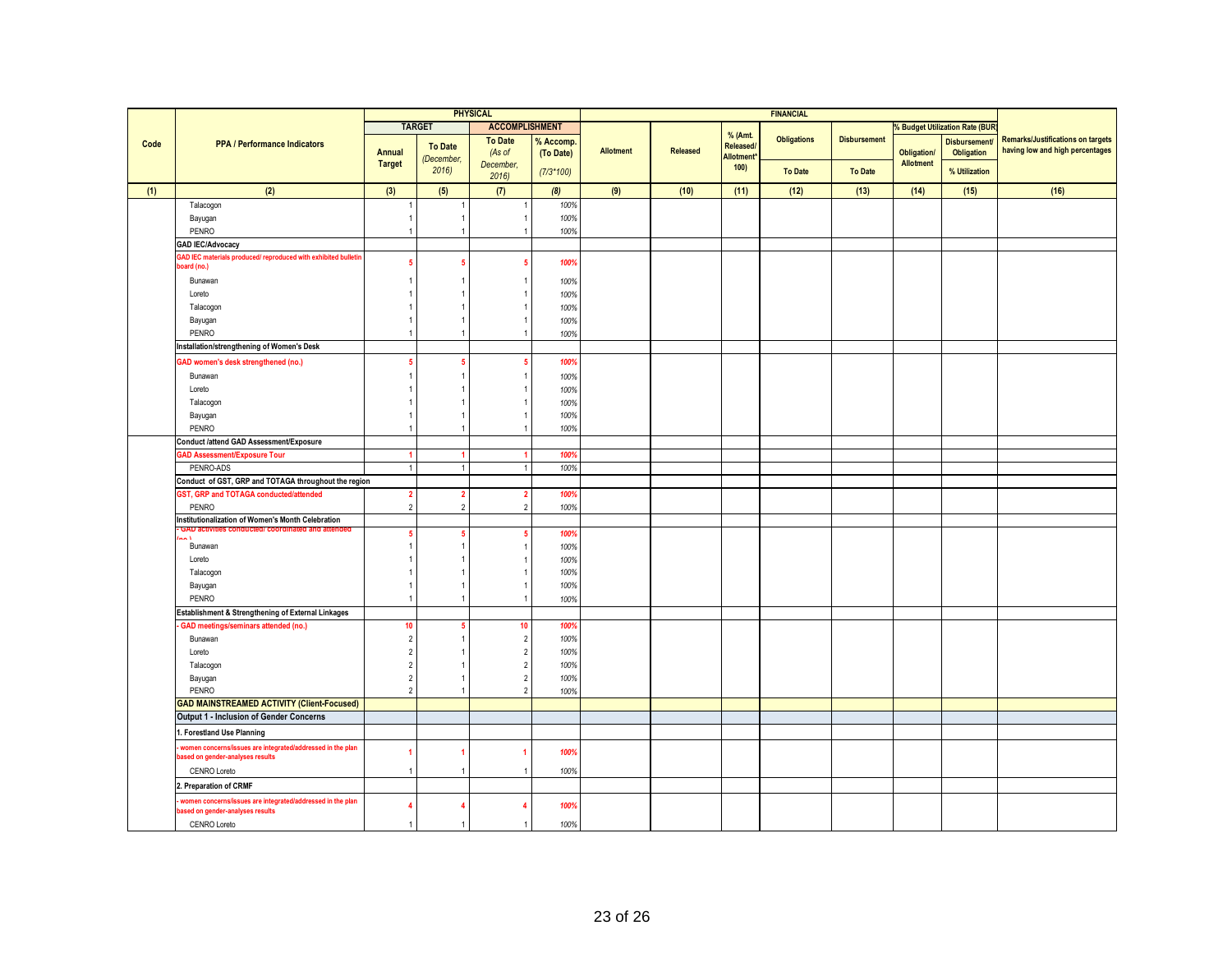|      |                                                                                                                                     |                     |                     | <b>PHYSICAL</b>                  |              |           |          |                                 | <b>FINANCIAL</b>   |                     |                    |                                     |                                          |
|------|-------------------------------------------------------------------------------------------------------------------------------------|---------------------|---------------------|----------------------------------|--------------|-----------|----------|---------------------------------|--------------------|---------------------|--------------------|-------------------------------------|------------------------------------------|
|      |                                                                                                                                     |                     | <b>TARGET</b>       | <b>ACCOMPLISHMENT</b>            |              |           |          |                                 |                    |                     |                    | <b>Budget Utilization Rate (BUR</b> |                                          |
| Code | <b>PPA / Performance Indicators</b>                                                                                                 |                     |                     | <b>To Date</b>                   | % Accomp     |           |          | % (Amt.                         | <b>Obligations</b> | <b>Disbursement</b> |                    | <b>Disbursement</b>                 | <b>Remarks/Justifications on targets</b> |
|      |                                                                                                                                     | <b>Annual</b>       | <b>To Date</b>      | (As of                           | (To Date)    | Allotment | Released | Released/<br><b>Allotment</b> * |                    |                     | <b>Obligation/</b> | Obligation                          | having low and high percentages          |
|      |                                                                                                                                     | <b>Target</b>       | (December,<br>2016  | December.                        | $(7/3*100)$  |           |          | 100)                            | <b>To Date</b>     | <b>To Date</b>      | Allotment          | % Utilization                       |                                          |
|      |                                                                                                                                     |                     |                     | 2016                             |              |           |          |                                 |                    |                     |                    |                                     |                                          |
| (1)  | (2)                                                                                                                                 | (3)                 | (5)                 | (7)                              | (8)          | (9)       | (10)     | (11)                            | (12)               | (13)                | (14)               | (15)                                | (16)                                     |
|      | CENRO Talacogon                                                                                                                     |                     |                     |                                  | 100%         |           |          |                                 |                    |                     |                    |                                     |                                          |
|      | CENRO Bayugan                                                                                                                       | $\overline{2}$      | $\overline{2}$      | $\overline{2}$                   | 100%         |           |          |                                 |                    |                     |                    |                                     |                                          |
|      | <b>Cave Management Planning</b>                                                                                                     |                     |                     |                                  |              |           |          |                                 |                    |                     |                    |                                     |                                          |
|      | women concerns.issues are integrated/addressed in the plan                                                                          |                     |                     | $\overline{7}$                   | 100%         |           |          |                                 |                    |                     |                    |                                     |                                          |
|      | ased on gender-analyses results                                                                                                     |                     |                     |                                  |              |           |          |                                 |                    |                     |                    |                                     |                                          |
|      | CENRO Bunawan<br>CENRO Bayugan                                                                                                      | $\overline{2}$<br>5 | $\overline{2}$<br>5 | $\overline{2}$<br>5              | 100%<br>100% |           |          |                                 |                    |                     |                    |                                     |                                          |
|      | Output 2                                                                                                                            |                     |                     |                                  |              |           |          |                                 |                    |                     |                    |                                     |                                          |
|      | <b>NATIONAL GREENING PROGRAM</b>                                                                                                    |                     |                     |                                  |              |           |          |                                 |                    |                     |                    |                                     |                                          |
|      | NGP Activities (Years 1, 2 & 3 M&P, Seedling Production, Site Preparation and Area Establsihment)                                   |                     |                     |                                  |              |           |          |                                 |                    |                     |                    |                                     |                                          |
|      |                                                                                                                                     |                     |                     |                                  |              |           |          |                                 |                    |                     |                    |                                     |                                          |
|      | database established and maintained with corresponding sex<br>lisaggregated and with single data analysis at the end of the<br>rear | 15,414              |                     | 15,414                           | 100%         |           |          |                                 |                    |                     |                    |                                     |                                          |
|      |                                                                                                                                     |                     |                     | 3,540                            | 100%         |           |          |                                 |                    |                     |                    |                                     |                                          |
|      | Bunawan<br>Loreto                                                                                                                   | 3,540<br>3,448      |                     | 3.448                            | 100%         |           |          |                                 |                    |                     |                    |                                     |                                          |
|      | Talacogon                                                                                                                           | 3,806               |                     | 3,806                            | 100%         |           |          |                                 |                    |                     |                    |                                     |                                          |
|      | Bayugan                                                                                                                             | 4,620               |                     | 4.620                            | 100%         |           |          |                                 |                    |                     |                    |                                     |                                          |
|      | <b>Hiring of Extension Officers</b>                                                                                                 |                     |                     |                                  |              |           |          |                                 |                    |                     |                    |                                     |                                          |
|      | sex disaggregated data on the hiring of Extension Officers for                                                                      |                     |                     |                                  |              |           |          |                                 |                    |                     |                    |                                     |                                          |
|      | both men and women (no.)                                                                                                            | 17                  | 17                  | 17                               | 100%         |           |          |                                 |                    |                     |                    |                                     |                                          |
|      | PENRO-ADS                                                                                                                           |                     | -1                  | $\mathbf{1}$                     | 100%         |           |          |                                 |                    |                     |                    |                                     |                                          |
|      | Bunawan                                                                                                                             | 3                   | 3                   | $\mathbf{3}$                     | 100%         |           |          |                                 |                    |                     |                    |                                     |                                          |
|      | Loreto                                                                                                                              | 4<br>3              | $\overline{4}$<br>3 | $\overline{4}$<br>$\mathfrak{Z}$ | 100%         |           |          |                                 |                    |                     |                    |                                     |                                          |
|      | Talacogon<br>Bayugan                                                                                                                | 6                   | 6                   | 6                                | 100%<br>100% |           |          |                                 |                    |                     |                    |                                     |                                          |
|      | AND DISPOSITION                                                                                                                     |                     |                     |                                  |              |           |          |                                 |                    |                     |                    |                                     |                                          |
|      | Residential Free Patent                                                                                                             |                     |                     |                                  |              |           |          |                                 |                    |                     |                    |                                     |                                          |
|      | female & male issued with patents (no.)                                                                                             | 1,304               |                     | 1,312                            | 101%         |           |          |                                 |                    |                     |                    |                                     |                                          |
|      | Bunawan                                                                                                                             | 392                 |                     | 395                              | 101%         |           |          |                                 |                    |                     |                    |                                     | 221 males; 174 females                   |
|      | Loreto                                                                                                                              | 260                 |                     | 261                              | 100%         |           |          |                                 |                    |                     |                    |                                     | 159 males: 102 females                   |
|      | Talacogon                                                                                                                           | 260<br>392          |                     | 260<br>396                       | 100%         |           |          |                                 |                    |                     |                    |                                     | 138 males; 122 females                   |
|      | Bayugan<br><b>HABITAT PROTECTION</b>                                                                                                |                     |                     |                                  | 101%         |           |          |                                 |                    |                     |                    |                                     | 187 males; 158 females                   |
|      | 3. PAMB Operationalization                                                                                                          |                     |                     |                                  |              |           |          |                                 |                    |                     |                    |                                     |                                          |
|      | sex disaggregated data of male & female involved in habitat                                                                         |                     |                     |                                  |              |           |          |                                 |                    |                     |                    |                                     | activity to be conducted on December     |
|      | rotetion (no.)                                                                                                                      | 8                   | 8                   | 8                                | 100%         |           |          |                                 |                    |                     |                    |                                     | 6.2016                                   |
|      | PENRO-ADS                                                                                                                           | 8                   | 8                   | 8                                | 100%         |           |          |                                 |                    |                     |                    |                                     |                                          |
|      | 9. Engagement of Biodiversity Conservation                                                                                          |                     |                     |                                  |              |           |          |                                 |                    |                     |                    |                                     |                                          |
|      | sex disaggregated data of male & female involved in<br>abitat protetion (no.)                                                       | 10                  | 10                  | 10                               | 100%         |           |          |                                 |                    |                     |                    |                                     |                                          |
|      | PENRO-ADS                                                                                                                           | 10                  | 10                  | 10                               | 100%         |           |          |                                 |                    |                     |                    |                                     |                                          |
|      | <b>OTHER MANDATORY EXPENSES</b>                                                                                                     |                     |                     |                                  |              |           |          |                                 |                    |                     |                    |                                     |                                          |
|      | A. Implementation of ESWM                                                                                                           |                     |                     |                                  |              |           |          |                                 |                    |                     |                    |                                     |                                          |
|      | PENRO/CENRO ESWM coord. Strengthened (no.)                                                                                          |                     |                     | 5                                | 100%         |           |          |                                 |                    |                     |                    |                                     |                                          |
|      | Bunawan                                                                                                                             |                     |                     | $\mathbf{1}$                     | 100%         |           |          |                                 |                    |                     |                    |                                     |                                          |
|      | Loreto                                                                                                                              |                     |                     | 1                                | 100%         |           |          |                                 |                    |                     |                    |                                     |                                          |
|      | Talacogon                                                                                                                           |                     |                     | $\mathbf{1}$                     | 100%         |           |          |                                 |                    |                     |                    |                                     |                                          |
|      | Bayugan                                                                                                                             |                     |                     | $\mathbf{1}$<br>$\mathbf{1}$     | 100%         |           |          |                                 |                    |                     |                    |                                     |                                          |
|      | PENRO                                                                                                                               |                     |                     |                                  | 100%         |           |          |                                 |                    |                     |                    |                                     |                                          |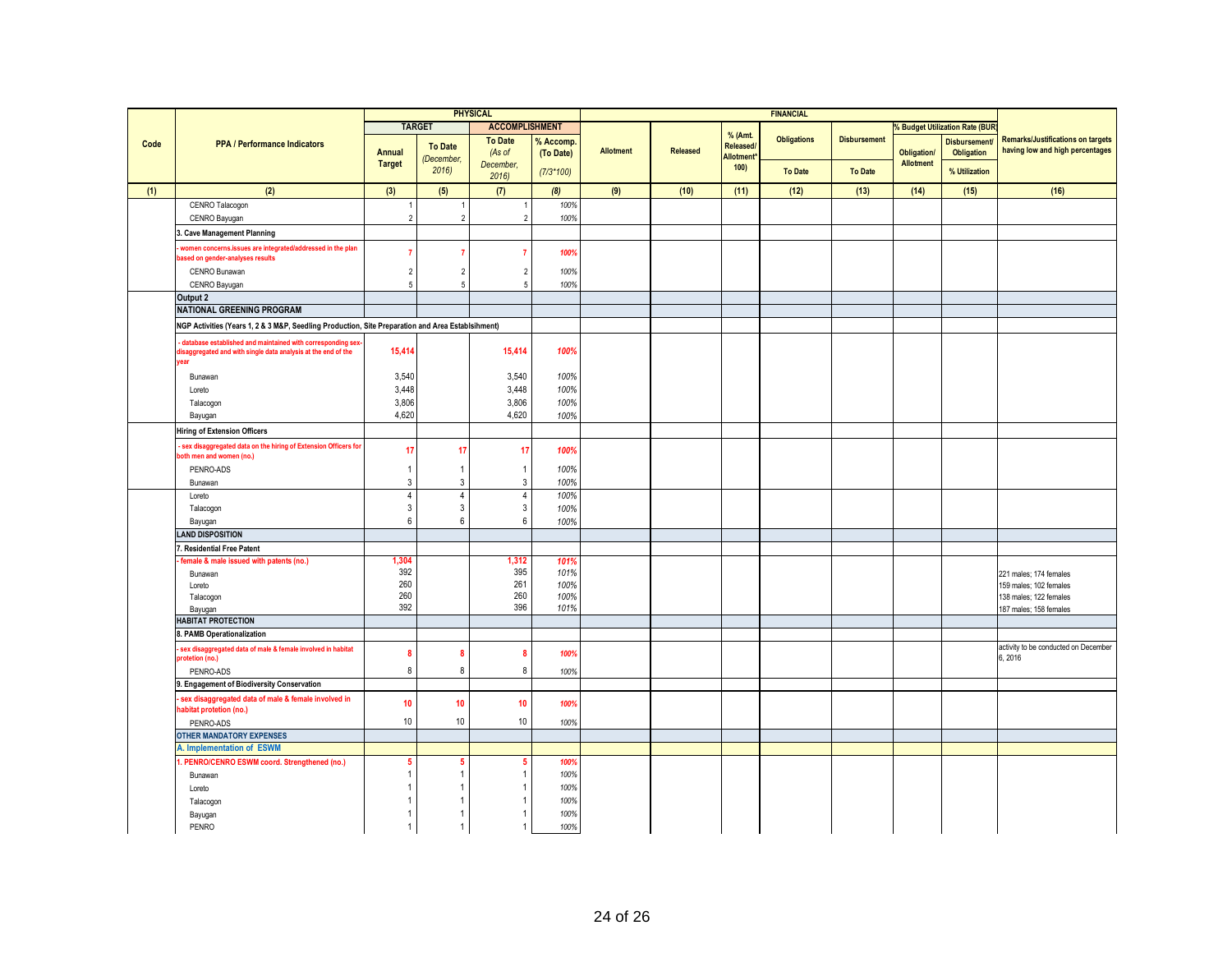|      |                                                                             |                      |                | <b>PHYSICAL</b> |                        | <b>FINANCIAL</b> |                 |            |                    |                     |                    |                                          |                                          |
|------|-----------------------------------------------------------------------------|----------------------|----------------|-----------------|------------------------|------------------|-----------------|------------|--------------------|---------------------|--------------------|------------------------------------------|------------------------------------------|
|      |                                                                             | <b>TARGET</b>        |                |                 | <b>ACCOMPLISHMENT</b>  |                  |                 |            |                    |                     |                    | <b>6 Budget Utilization Rate (BUR</b>    |                                          |
|      |                                                                             |                      |                | <b>To Date</b>  |                        |                  |                 | % (Amt.    | <b>Obligations</b> | <b>Disbursement</b> |                    |                                          | <b>Remarks/Justifications on targets</b> |
| Code | <b>PPA / Performance Indicators</b>                                         | Annual               | <b>To Date</b> | (As of          | % Accomp.<br>(To Date) | <b>Allotment</b> | <b>Released</b> | Released/  |                    |                     | <b>Obligation/</b> | <b>Disbursement</b><br><b>Obligation</b> | having low and high percentages          |
|      |                                                                             | <b>Target</b>        | (December,     | December,       |                        |                  |                 | Allotment* |                    |                     | <b>Allotment</b>   |                                          |                                          |
|      |                                                                             |                      | 2016           | 2016            | $(7/3*100)$            |                  |                 | 100)       | <b>To Date</b>     | <b>To Date</b>      |                    | % Utilization                            |                                          |
| (1)  | (2)                                                                         | (3)                  | (5)            | (7)             | (8)                    | (9)              | (10)            | (11)       | (12)               | (13)                | (14)               | (15)                                     | (16)                                     |
|      |                                                                             |                      |                |                 |                        |                  |                 |            |                    |                     |                    |                                          |                                          |
|      | 2. Replication of Eco-savers Program in DENR Offices                        | 5                    | 5              | -5              | 100%                   |                  |                 |            |                    |                     |                    |                                          |                                          |
|      | Bunawan                                                                     | 1                    | 1              | $\overline{1}$  | 100%                   |                  |                 |            |                    |                     |                    |                                          |                                          |
|      | Loreto                                                                      |                      |                |                 | 100%                   |                  |                 |            |                    |                     |                    |                                          |                                          |
|      | Talacogon                                                                   |                      |                |                 | 100%                   |                  |                 |            |                    |                     |                    |                                          |                                          |
|      | Bayugan                                                                     | 1                    | 1              |                 | 100%                   |                  |                 |            |                    |                     |                    |                                          |                                          |
|      | PENRO                                                                       |                      | 1              |                 | 100%                   |                  |                 |            |                    |                     |                    |                                          |                                          |
|      | . Support to Youth, Differently-abled Person and Senior Citizens            |                      |                |                 |                        |                  |                 |            |                    |                     |                    |                                          |                                          |
|      | Support/Assistance for School/Youth Organization/Program                    |                      |                |                 |                        |                  |                 |            |                    |                     |                    |                                          |                                          |
|      | School/Youth Organization/Program assisted (no.)                            | 5                    | 5              | 5               | 100%                   |                  |                 |            |                    |                     |                    |                                          |                                          |
|      | Bunawan                                                                     |                      | -1             |                 | 100%                   |                  |                 |            |                    |                     |                    |                                          |                                          |
|      | Loreto                                                                      |                      |                |                 | 100%                   |                  |                 |            |                    |                     |                    |                                          |                                          |
|      | Talacogon                                                                   |                      |                |                 | 100%                   |                  |                 |            |                    |                     |                    |                                          |                                          |
|      | Bayugan                                                                     | -1                   | -1             |                 | 100%                   |                  |                 |            |                    |                     |                    |                                          |                                          |
|      |                                                                             | $\overline{1}$       | $\overline{1}$ |                 |                        |                  |                 |            |                    |                     |                    |                                          |                                          |
|      | PENRO                                                                       |                      |                |                 | 100%                   |                  |                 |            |                    |                     |                    |                                          |                                          |
|      | Support to Programs for Differently-abled Persons and Senior Citizen        |                      |                |                 |                        |                  |                 |            |                    |                     |                    |                                          |                                          |
|      | Programs/activities for differently-abled persons and senior                | 5                    | 5              |                 | 100%                   |                  |                 |            |                    |                     |                    |                                          |                                          |
|      | citizens conducted/participated (no.)                                       |                      |                |                 |                        |                  |                 |            |                    |                     |                    |                                          |                                          |
|      | Bunawan                                                                     |                      |                |                 | 100%                   |                  |                 |            |                    |                     |                    |                                          |                                          |
|      | Loreto                                                                      |                      |                |                 | 100%                   |                  |                 |            |                    |                     |                    |                                          |                                          |
|      | Talacogon                                                                   |                      | -1             |                 | 100%                   |                  |                 |            |                    |                     |                    |                                          |                                          |
|      | Bayugan                                                                     | $\overline{1}$       | $\overline{1}$ |                 | 100%                   |                  |                 |            |                    |                     |                    |                                          |                                          |
|      | PENRO                                                                       |                      | $\overline{1}$ |                 | 100%                   |                  |                 |            |                    |                     |                    |                                          |                                          |
|      | Celebration of Special Events, Clean Air Act & Top Level mgt. & Supervision |                      |                |                 |                        |                  |                 |            |                    |                     |                    |                                          |                                          |
|      | A. Early Preparation for & meaningful celebration of Special Events         |                      |                |                 |                        |                  |                 |            |                    |                     |                    |                                          |                                          |
|      | celebration of World Wetland Day cond.(no.)                                 |                      |                |                 | 100%                   |                  |                 |            |                    |                     |                    |                                          |                                          |
|      | Bunawan                                                                     | $\overline{1}$       |                |                 | 100%                   |                  |                 |            |                    |                     |                    |                                          |                                          |
|      | Loreto                                                                      |                      |                |                 | 100%                   |                  |                 |            |                    |                     |                    |                                          |                                          |
|      | Talacogon                                                                   |                      |                |                 | 100%                   |                  |                 |            |                    |                     |                    |                                          |                                          |
|      | Bayugan                                                                     |                      |                |                 | 100%                   |                  |                 |            |                    |                     |                    |                                          |                                          |
|      | PENRO                                                                       | -1                   |                |                 | 100%                   |                  |                 |            |                    |                     |                    |                                          |                                          |
|      | <b>Celebration of Women's Month (no.)</b>                                   | 5                    |                |                 | 100%                   |                  |                 |            |                    |                     |                    |                                          |                                          |
|      | Bunawan                                                                     |                      |                |                 | 100%                   |                  |                 |            |                    |                     |                    |                                          |                                          |
|      | Loreto                                                                      |                      |                |                 | 100%                   |                  |                 |            |                    |                     |                    |                                          |                                          |
|      | Talacogon                                                                   |                      |                |                 | 100%                   |                  |                 |            |                    |                     |                    |                                          |                                          |
|      | Bayugan                                                                     | -1                   |                |                 | 100%                   |                  |                 |            |                    |                     |                    |                                          |                                          |
|      | PENRO                                                                       | $\overline{1}$       |                |                 | 100%                   |                  |                 |            |                    |                     |                    |                                          |                                          |
|      | <b>Celebration of International Day of Forests (no.)</b>                    | 5                    |                |                 | 100%                   |                  |                 |            |                    |                     |                    |                                          |                                          |
|      | Bunawan                                                                     |                      |                |                 | 100%                   |                  |                 |            |                    |                     |                    |                                          |                                          |
|      | Loreto                                                                      | $\overline{1}$       |                |                 | 100%                   |                  |                 |            |                    |                     |                    |                                          |                                          |
|      | Talacogon                                                                   | -1                   |                |                 | 100%                   |                  |                 |            |                    |                     |                    |                                          |                                          |
|      | Bayugan<br>PENRO                                                            | -1<br>$\overline{1}$ |                |                 | 100%                   |                  |                 |            |                    |                     |                    |                                          |                                          |
|      |                                                                             |                      |                | 5               | 100%<br>100%           |                  |                 |            |                    |                     |                    |                                          |                                          |
|      | <b>Celebration of World Water Day (no.)</b>                                 | ${\bf 5}$            |                |                 | 100%                   |                  |                 |            |                    |                     |                    |                                          |                                          |
|      | Bunawan<br>Loreto                                                           | $\overline{1}$       |                |                 | 100%                   |                  |                 |            |                    |                     |                    |                                          |                                          |
|      | Talacogon                                                                   |                      |                |                 | 100%                   |                  |                 |            |                    |                     |                    |                                          |                                          |
|      | Bayugan                                                                     | -1                   |                |                 | 100%                   |                  |                 |            |                    |                     |                    |                                          |                                          |
|      | PENRO                                                                       | -1                   |                |                 | 100%                   |                  |                 |            |                    |                     |                    |                                          |                                          |
|      | <b>Celebration of Earth Day (no.)</b>                                       | 5                    |                |                 | 100%                   |                  |                 |            |                    |                     |                    |                                          |                                          |
|      | Bunawan                                                                     | $\overline{1}$       |                |                 | 100%                   |                  |                 |            |                    |                     |                    |                                          |                                          |
|      | Loreto                                                                      | $\overline{1}$       |                |                 | 100%                   |                  |                 |            |                    |                     |                    |                                          |                                          |